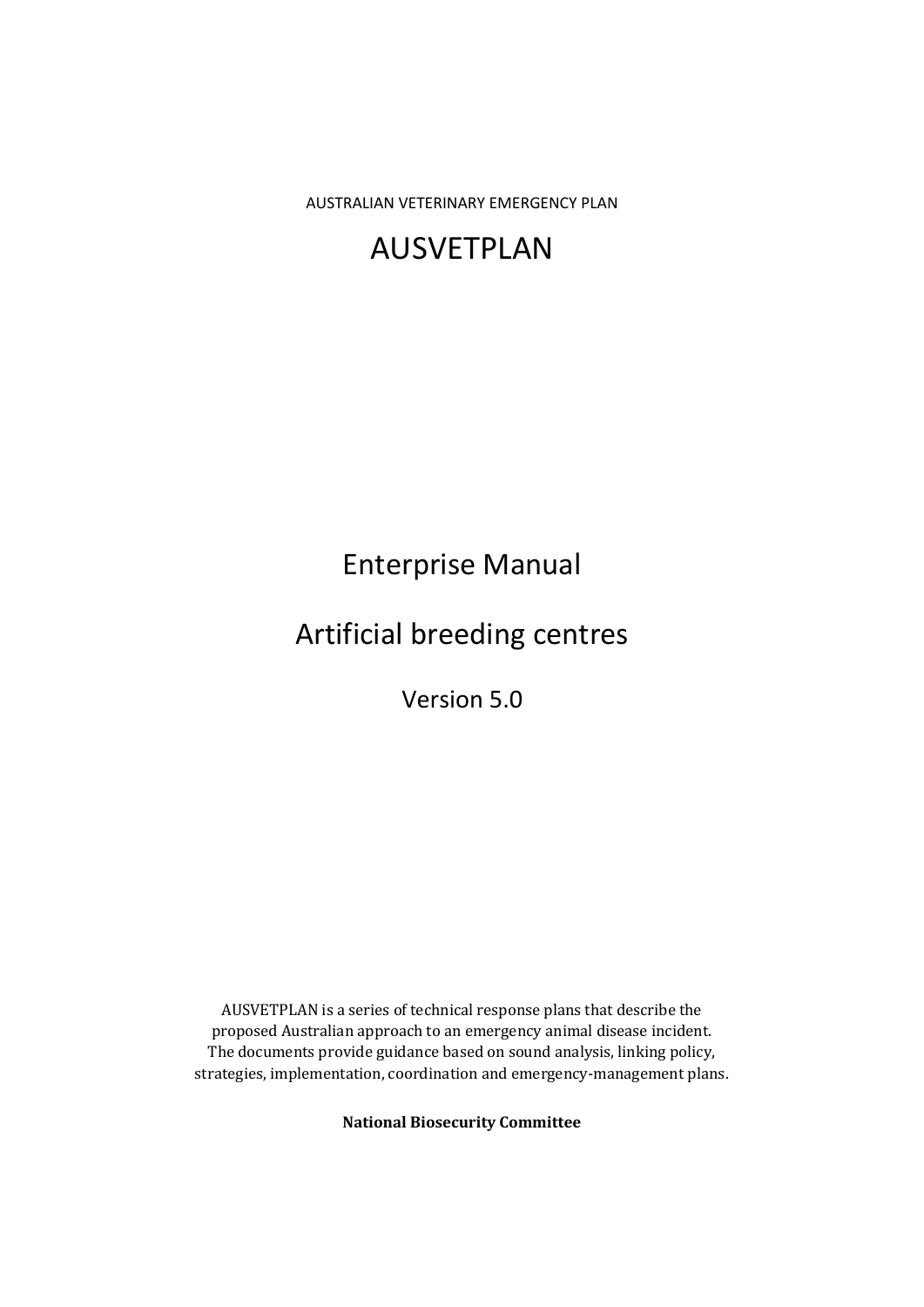© 1991–2022 Animal Health Australia ABN 86 071 890 956. Certain materials in this publication are protected by copyright and are reproduced with permission from the Commonwealth of Australia, acting through its Department of Agriculture, Water and the Environment (or any successor agency); each state and territory of Australia, as represented by their relevant agencies, and by the National Biosecurity Committee and Animal Health Committee; and Animal Health Australia's industry members.

ISBN 0 642 24506 1 (printed version)

ISBN 1 876 71438 7 (electronic version)

### **Licence**

This work is licensed under the Creative Commons Attribution-NonCommercial-ShareAlike 4.0 International Licence, with the exception of:



- any third-party material contained within the work
- any material protected by a trademark
- any images and/or photographs.

To view a copy of this licence, visit http://creativecommons.org/licenses/by-nc-sa/4.0/.

### **Moral rights**

The author(s) of this work hold 'moral rights' as defined in the *Copyright Act 1986* (Cwlth) and assert all moral rights in connection with this work. This means you must:

- attribute (give credit to) the author(s) of this work
- not say a person is a creator of a work when they are not
- not do something with the work (such as change or add to it) that would have a negative impact on the reputation of the author(s) of this work.

Failure to do so could constitute a breach of the *Copyright Act 1986* (Cwlth).

### **Disclaimer and warranty**

- This publication has been produced in accordance with the procedures described in the AUSVETPLAN *Overview*, and in consultation with Australian national, state and territory governments; the relevant livestock industries; nongovernment agencies; and public health authorities, as relevant. Any views and opinions expressed in this document do not necessarily represent the views and opinion of the authors or contributors, Animal Health Australia or the Commonwealth of Australia.
- This publication is for use in emergency situations. The strategies and policy guidelines in this work are not applicable to quarantine policies for imported livestock or livestock products.
- This publication is not legal or professional advice and should not be taken as a substitute for legal or other professional advice.
- This publication is not intended for use by any person who does not have appropriate expertise in the subject matter of the work. Before using this publication, you should read it in full, consider its effect and determine whether it is appropriate for your needs.
- This publication was created in February 2022. Laws, practices and regulations may have changed since that time. You should make your own inquiries as to the currency of relevant laws, practices and regulations, as these may have changed since publication of this work.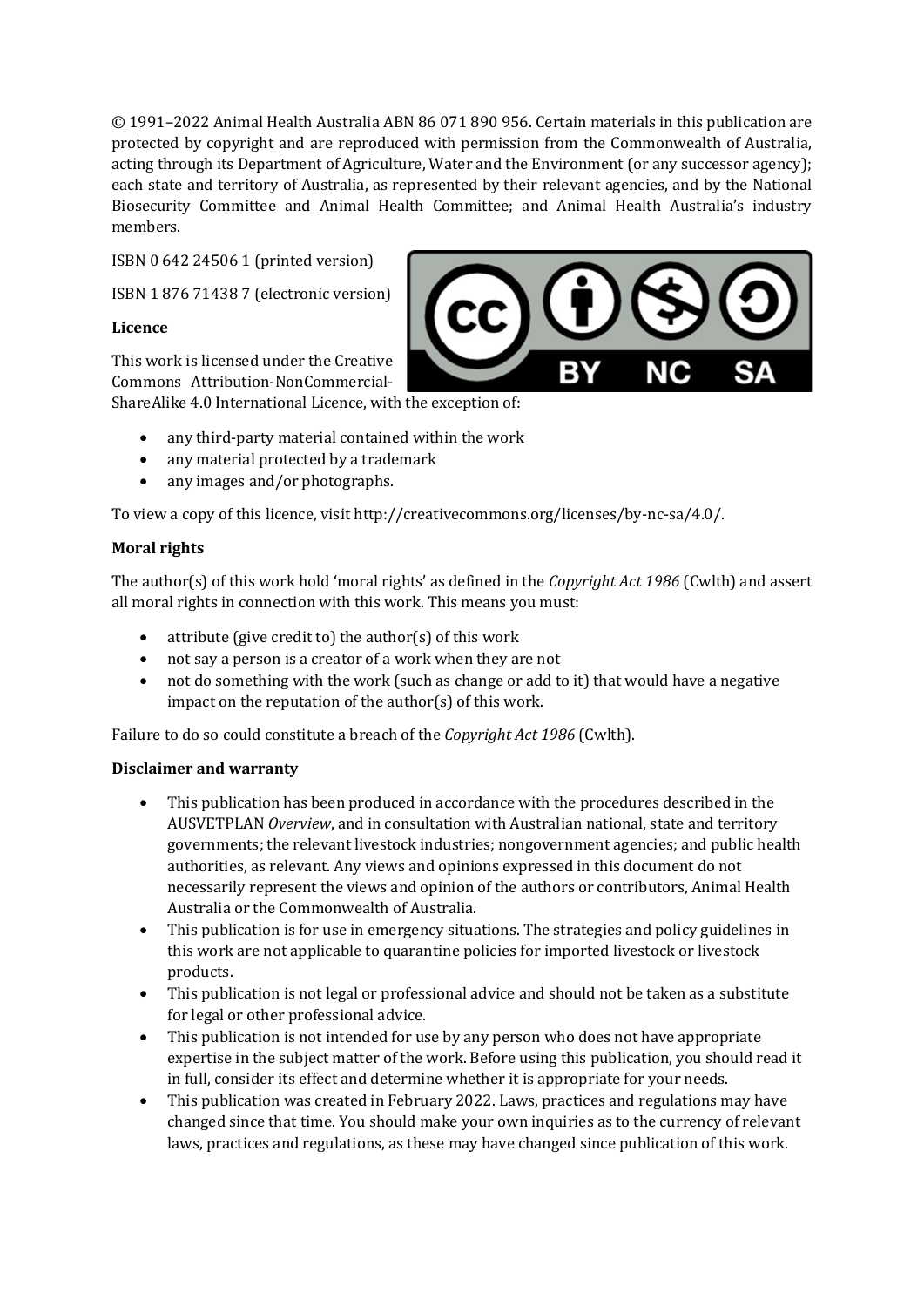No warranty is given as to the correctness of the information contained in this work, or of its suitability for use by you. To the fullest extent permitted by law, Animal Health Australia is not, and the other contributing parties are not, liable for any statement or opinion, or for any error or omission contained in this work, and it and they disclaim all warranties with regard to the information contained in it, including, without limitation, all implied warranties of merchantability and fitness for a particular purpose. Animal Health Australia is not liable for any direct, indirect, special or consequential losses or damages of any kind, or loss of profit, loss or corruption of data, business interruption or indirect costs, arising out of or in connection with the use of this work or the information contained in it, whether such loss or damage arises in contract, negligence, tort, under statute, or otherwise.

#### **Text under development**

In this manual, text placed in square brackets [xxx] indicates that that aspect of the manual remains unresolved or is under development; such text is not part of the official manual. The issues will be further worked on by experts and relevant text included at a future date.

#### **Contact information**

If you have any requests or inquiries concerning reproduction and rights, or suggestions or recommendations, you should address these to:

AUSVETPLAN – Animal Health Australia Executive Manager, Emergency Preparedness and Response PO Box 5116 Braddon ACT 2612 Tel: 02 6232 5522 email: aha@animalhealthaustralia.com.au

#### **Approved citation**

Animal Health Australia (2022). *Enterprise manual*: *Artificial breeding centres*(version 5.0). Australian Veterinary Emergency Plan (AUSVETPLAN), edition 5, Canberra, ACT.

### **EMERGENCY ANIMAL DISEASE WATCH HOTLINE: 1800 675 888**

**The Emergency Animal Disease Watch Hotline is a toll-free telephone number that connects callers to the relevant state or territory officer to report concerns about any potential emergency disease situation. Anyone suspecting an emergency disease outbreak should use this number to get immediate advice and assistance.**

### **Publication record**

**Edition 2** Version 2.0, 1996 (interim version) Version 2.1, 1999 (final document)

**Edition 5** Version 5.0, 2022 (major revision)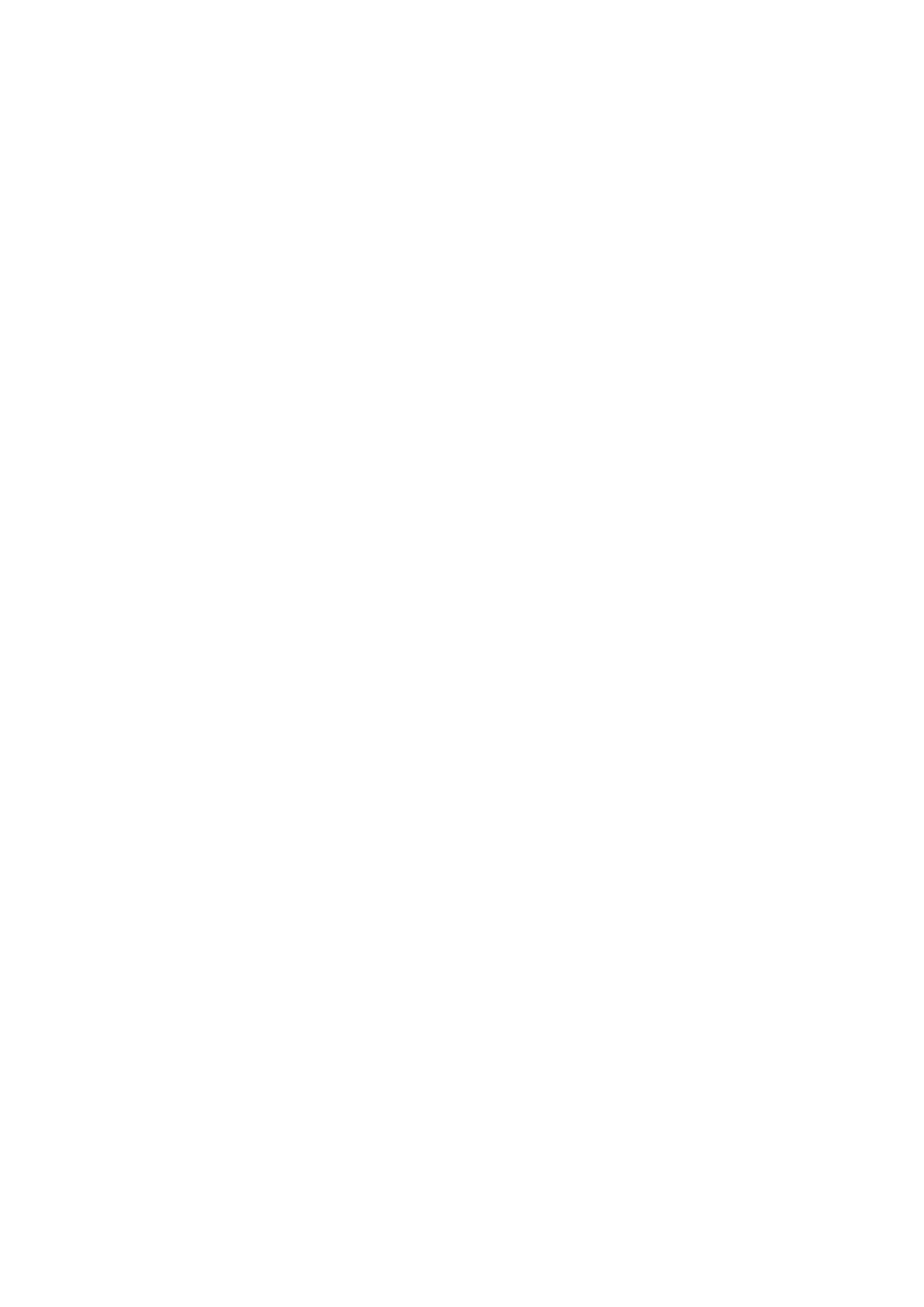# **Contents**

| $\mathbf{1}$ |     |       |                                                                          |  |
|--------------|-----|-------|--------------------------------------------------------------------------|--|
|              | 1.1 |       |                                                                          |  |
|              |     | 1.1.1 |                                                                          |  |
|              |     | 1.1.2 |                                                                          |  |
|              |     | 1.1.3 |                                                                          |  |
|              | 1.2 |       |                                                                          |  |
|              | 1.3 |       |                                                                          |  |
| $\mathbf{2}$ |     |       |                                                                          |  |
|              | 2.1 |       |                                                                          |  |
|              |     | 2.1.1 |                                                                          |  |
|              |     | 2.1.2 | Semen and embryo storage and distribution centres (resellers) 11         |  |
|              |     | 2.1.3 |                                                                          |  |
|              |     | 2.1.4 |                                                                          |  |
|              | 2.2 |       |                                                                          |  |
|              | 2.3 |       |                                                                          |  |
|              | 2.4 |       |                                                                          |  |
|              | 2.5 |       |                                                                          |  |
| 3            |     |       |                                                                          |  |
|              | 3.1 |       | The risk of an EAD entering Australia via imported semen or embryos 15   |  |
|              | 3.2 |       |                                                                          |  |
|              |     | 3.2.1 |                                                                          |  |
|              | 3.3 |       |                                                                          |  |
|              |     | 3.3.1 |                                                                          |  |
|              |     | 3.3.2 |                                                                          |  |
|              |     | 3.3.3 |                                                                          |  |
|              |     | 3.3.4 |                                                                          |  |
|              | 3.4 |       |                                                                          |  |
| 4            |     |       |                                                                          |  |
|              | 4.1 |       |                                                                          |  |
|              | 4.2 |       |                                                                          |  |
|              |     | 4.2.1 |                                                                          |  |
|              |     | 4.2.2 |                                                                          |  |
|              |     | 4.2.3 |                                                                          |  |
|              | 4.3 |       |                                                                          |  |
|              |     | 4.3.1 |                                                                          |  |
|              |     | 4.3.2 |                                                                          |  |
|              |     | 4.3.3 |                                                                          |  |
|              |     | 4.3.4 | Use of declared areas and premises classifications in an EAD incident 29 |  |
| 5            |     |       |                                                                          |  |
|              | 5.1 |       |                                                                          |  |
|              | 5.2 |       |                                                                          |  |
|              |     | 5.2.1 |                                                                          |  |
|              |     | 5.2.2 |                                                                          |  |
|              |     | 5.2.3 |                                                                          |  |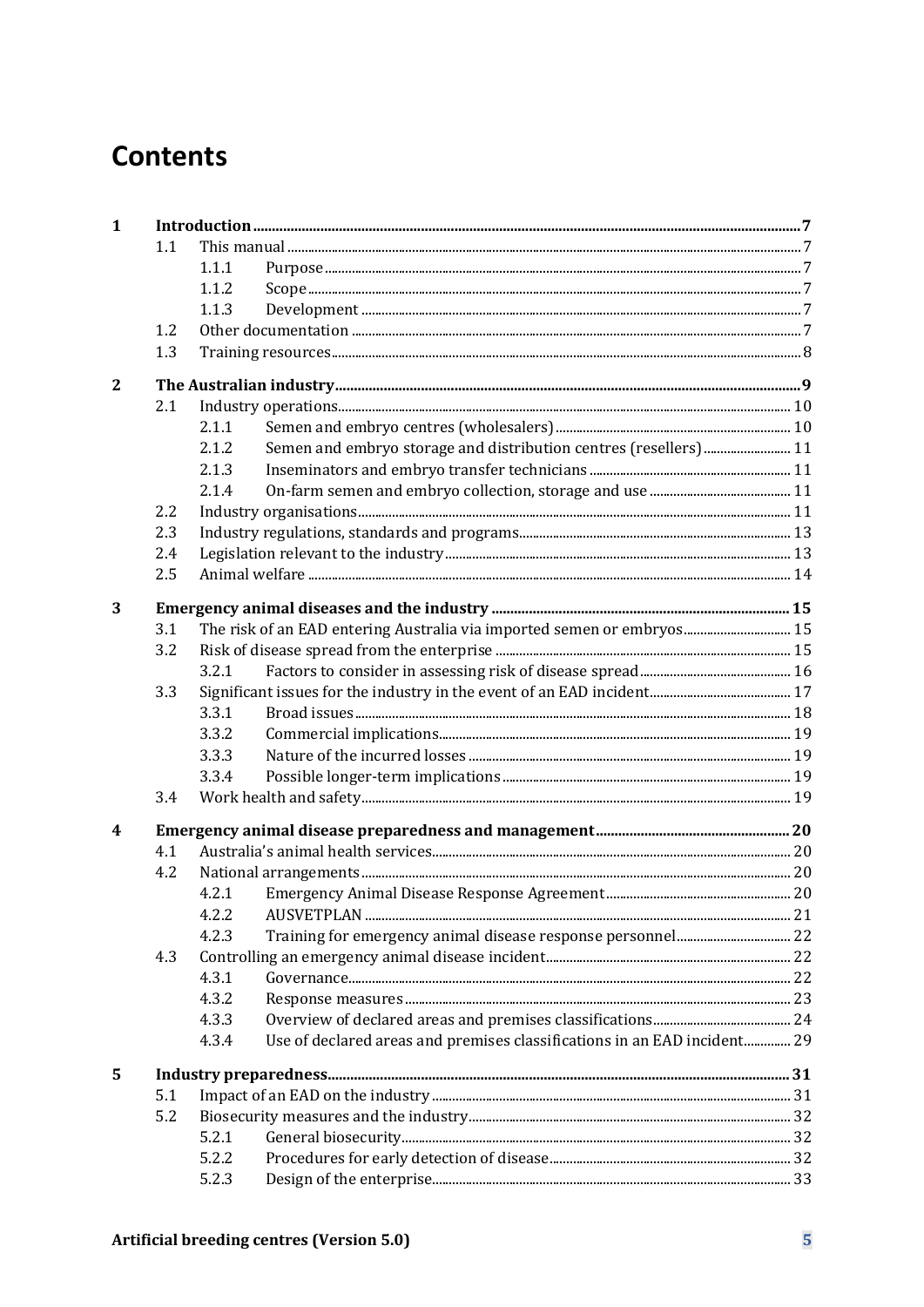|     | 5.2.4  |                                                                                                                                                                                                                                                                                                                                                                                                                                                                                                            |  |
|-----|--------|------------------------------------------------------------------------------------------------------------------------------------------------------------------------------------------------------------------------------------------------------------------------------------------------------------------------------------------------------------------------------------------------------------------------------------------------------------------------------------------------------------|--|
|     | 5.2.5  |                                                                                                                                                                                                                                                                                                                                                                                                                                                                                                            |  |
|     | 5.2.6  |                                                                                                                                                                                                                                                                                                                                                                                                                                                                                                            |  |
|     | 5.2.7  |                                                                                                                                                                                                                                                                                                                                                                                                                                                                                                            |  |
|     | 5.2.8  |                                                                                                                                                                                                                                                                                                                                                                                                                                                                                                            |  |
|     | 5.2.9  |                                                                                                                                                                                                                                                                                                                                                                                                                                                                                                            |  |
|     | 5.2.10 | $\label{eq:1} \textbf{Record keeping}\textcolor{red}{\textbf{}}\textcolor{red}{\textbf{}}\textcolor{red}{\textbf{}}\textcolor{red}{\textbf{}}\textcolor{red}{\textbf{}}\textcolor{red}{\textbf{}}\textcolor{red}{\textbf{}}\textcolor{red}{\textbf{}}\textcolor{red}{\textbf{}}\textcolor{red}{\textbf{}}\textcolor{red}{\textbf{}}\textcolor{red}{\textbf{}}\textcolor{red}{\textbf{}}\textcolor{red}{\textbf{}}\textcolor{red}{\textbf{}}\textcolor{red}{\textbf{}}\textcolor{red}{\textbf{}}\textcolor$ |  |
| 5.3 |        |                                                                                                                                                                                                                                                                                                                                                                                                                                                                                                            |  |
|     |        |                                                                                                                                                                                                                                                                                                                                                                                                                                                                                                            |  |
|     |        |                                                                                                                                                                                                                                                                                                                                                                                                                                                                                                            |  |
|     |        |                                                                                                                                                                                                                                                                                                                                                                                                                                                                                                            |  |
|     |        | $\begin{minipage}[c]{0.9\linewidth} \textbf{Glossary} \textcolor{gray}{\textbf{1:}\hspace{1:5em}} \textbf{1:}\hspace{1:5em} \textbf{2:}\hspace{1:5em} \textbf{3:}\hspace{1:5em} \textbf{4:}\hspace{1:5em} \textbf{5:}\hspace{1:5em} \textbf{6:}\hspace{1:5em} \textbf{7:}\hspace{1:5em} \textbf{6:}\hspace{1:5em} \textbf{7:}\hspace{1:5em} \textbf{8:}\hspace{1:5em} \textbf{1:}\hspace{1:5em} \textbf{1:}\hspace{1$                                                                                      |  |
|     |        |                                                                                                                                                                                                                                                                                                                                                                                                                                                                                                            |  |
|     |        |                                                                                                                                                                                                                                                                                                                                                                                                                                                                                                            |  |
|     |        |                                                                                                                                                                                                                                                                                                                                                                                                                                                                                                            |  |
|     |        |                                                                                                                                                                                                                                                                                                                                                                                                                                                                                                            |  |
|     |        |                                                                                                                                                                                                                                                                                                                                                                                                                                                                                                            |  |
|     |        |                                                                                                                                                                                                                                                                                                                                                                                                                                                                                                            |  |

# **Tables**

# **Figures**

Figure 4.1 Schematic illustration of declared areas, indicating standard movement controls .......... 28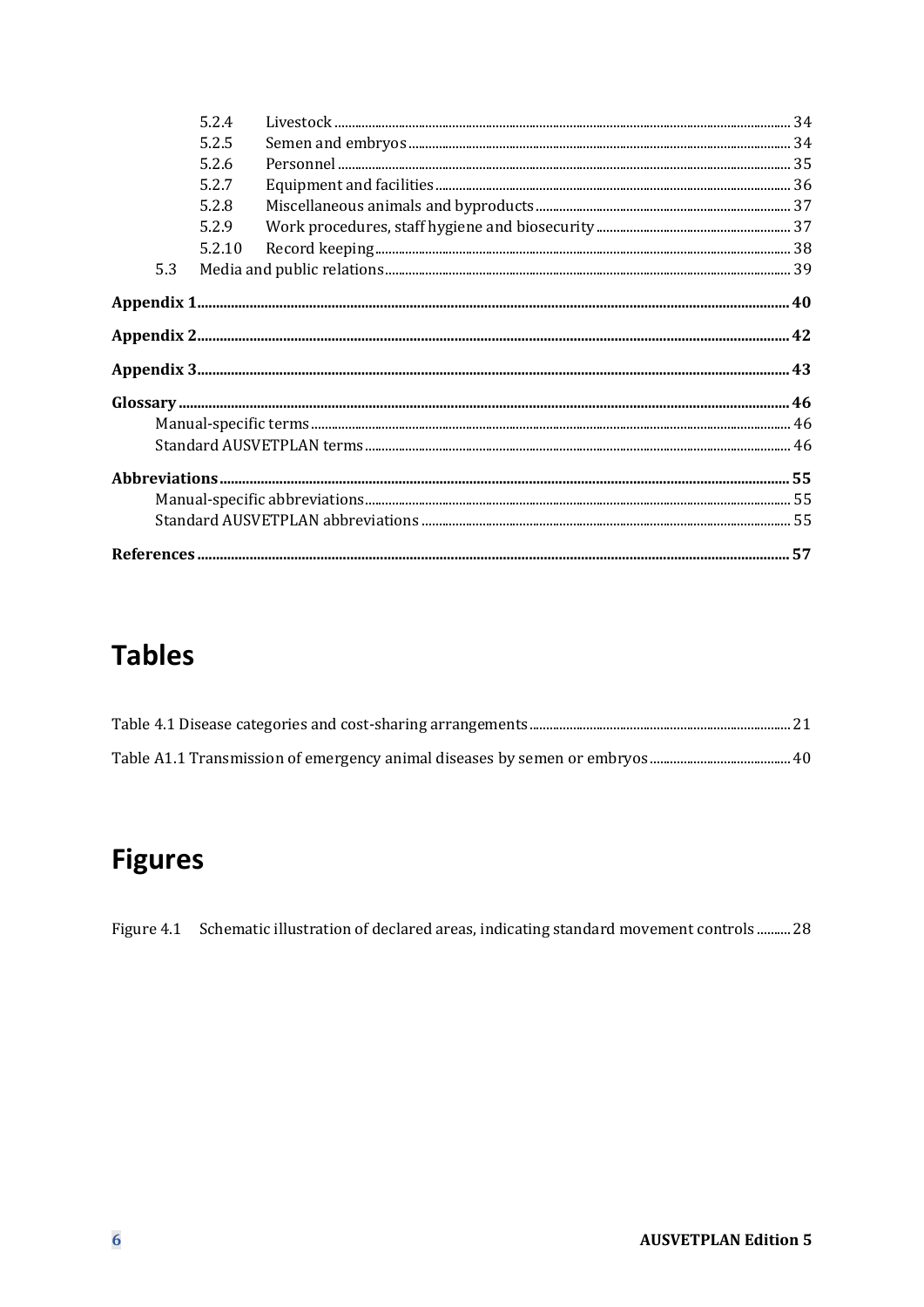# **1 Introduction**

## **1.1 This manual**

### **1.1.1 Purpose**

Enterprise manuals address the risks associated with so-called risk enterprises. These are defined as livestock or related enterprises that are a potential source of major infection for many other premises, and can thus increase the potential size of an outbreak and affect its nature.

### **1.1.2 Scope**

This enterprise manual is aimed at both government officers and artificial breeding personnel who may be involved in emergency animal disease (EAD) preparedness. For government personnel, including those not familiar with the industry, the manual brings together, from many sources, operational guidelines, plans of action and other resources for dealing with EADs. For industry personnel, including owners or managers, the manual provides guidelines on their responsibilities during an EAD outbreak, as required by the relevant government authorities, and strategies that may be adopted to improve preparedness for, or to handle, a suspected EAD. Managers should include elements of this manual in the operational manuals of their enterprises.

### **1.1.3 Development**

This manual has been produced in accordance with the procedures described in the **AUSVETPLAN**  *Overview*, and in consultation with Australian national, state and territory governments; the relevant livestock industries; nongovernment agencies; and public health authorities, where relevant.

In this manual, text placed in square brackets [xxx] indicates that that aspect of the manual remains unresolved or is under development; such text is not part of the official manual. The issues will be worked on by experts and relevant text included at a future date.

## **1.2 Other documentation**

This enterprise manual should be read and implemented in conjunction with:

- other AUSVETPLAN documents, including response strategies, and operational and management manuals; and any relevant guidance and resource documents. The complete series of manuals is available on the Animal Health Australia website<sup>1</sup>
- relevant nationally agreed standard operating procedures (NASOPs).<sup>2</sup> These procedures complement AUSVETPLAN and describe in detail specific actions undertaken during a response to an incident. NASOPs have been developed for use by jurisdictions during responses to EAD incidents and emergencies

<sup>1</sup> https://animalhealthaustralia.com.au/ausvetplan/

<sup>2</sup> https://animalhealthaustralia.com.au/nationally-agreed-standard-operating-procedures/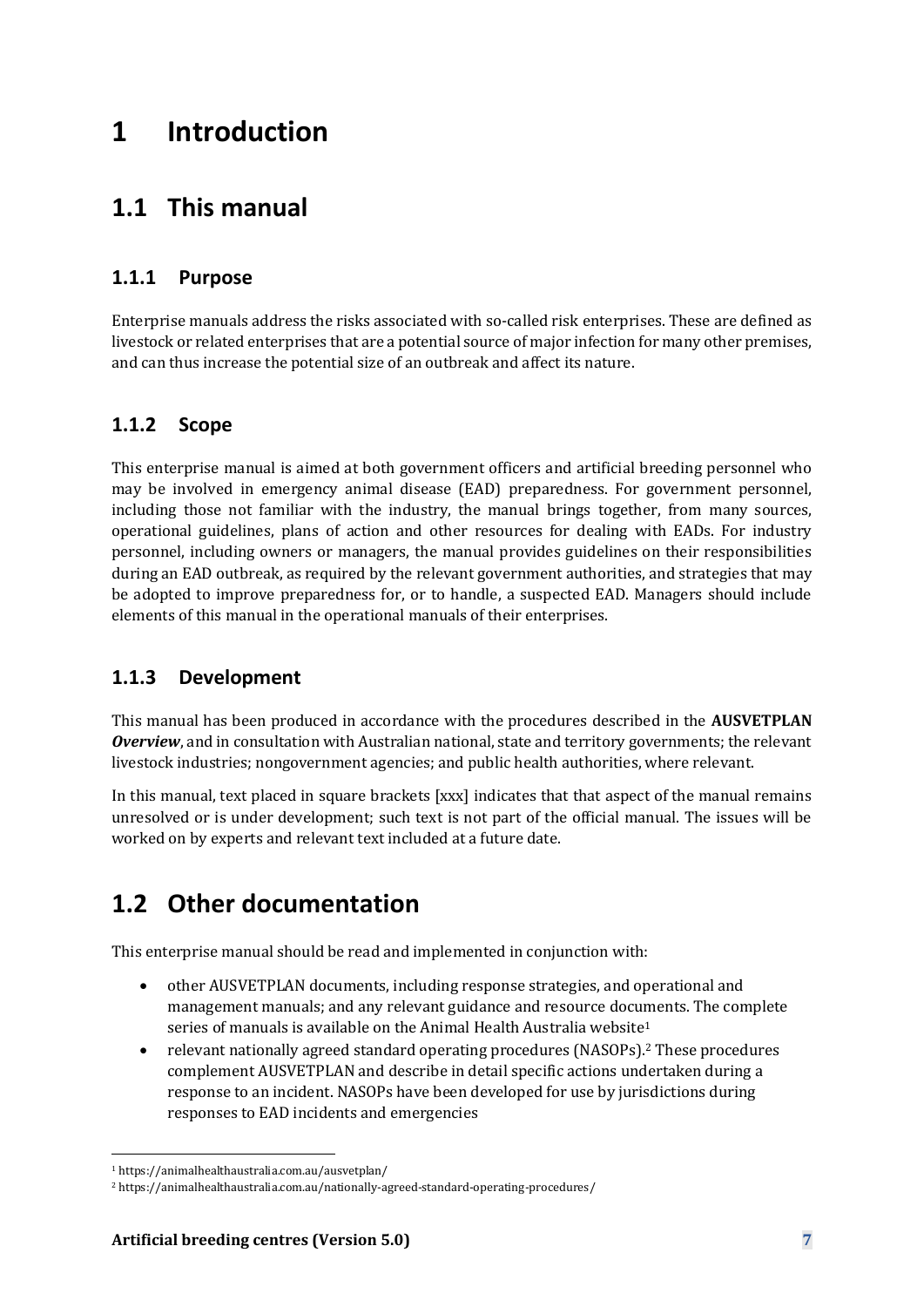- relevant jurisdictional or industry policies, response plans, standard operating procedures and work instructions
- relevant Commonwealth and jurisdictional legislation and legal agreements (such as the Emergency Animal Disease Response Agreement – EADRA,<sup>3</sup> where applicable.

## **1.3 Training resources**

#### **EAD preparedness and response arrangements in Australia**

The EAD Foundation online course<sup>4</sup> provides livestock producers, veterinarians, veterinary students, government personnel and emergency workers with foundation knowledge for further training in EAD preparedness and response in Australia.

<sup>3</sup> https://animalhealthaustralia.com.au/eadra/

<sup>4</sup> https://animalhealthaustralia.com.au/online-training-courses/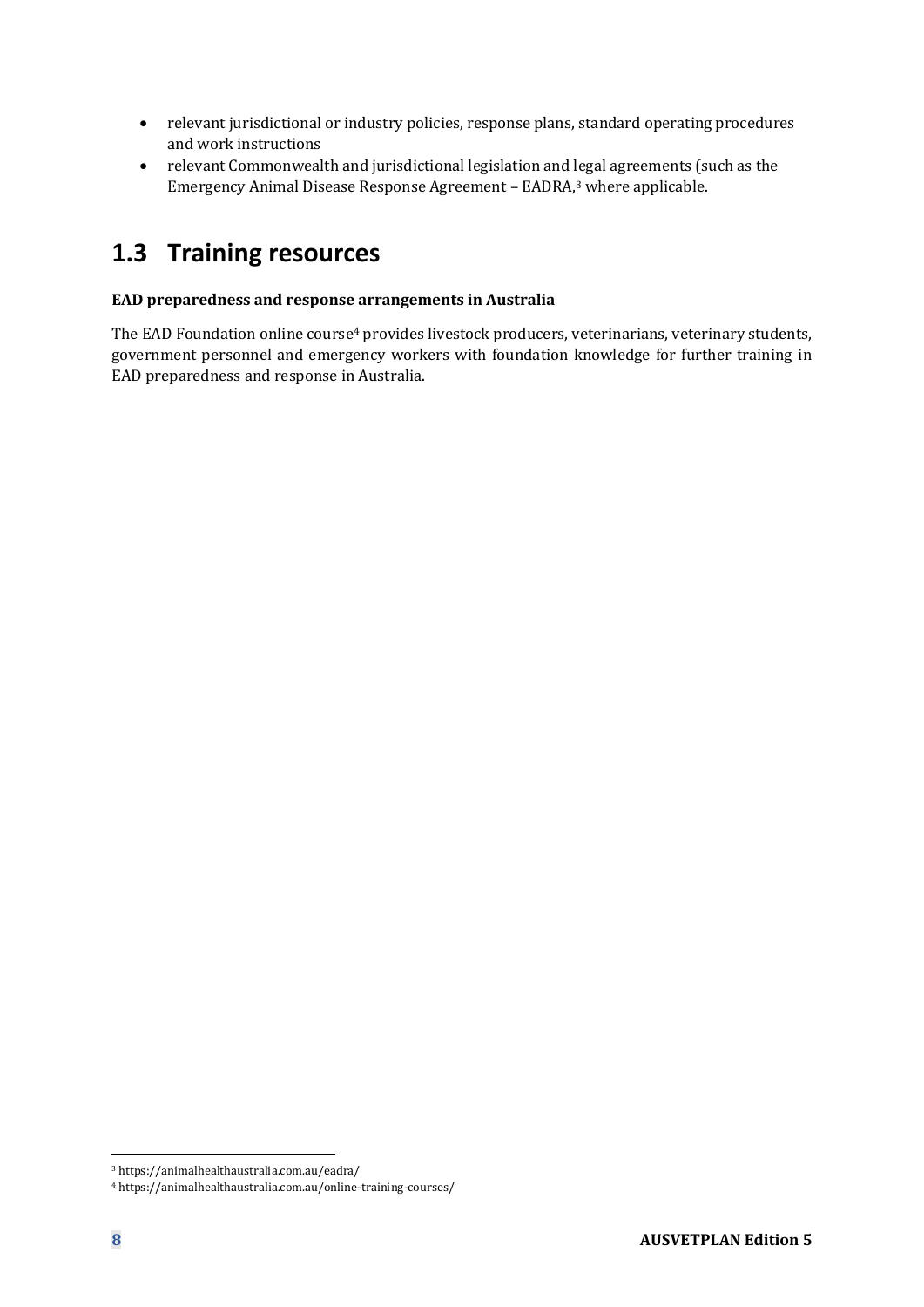# **2 The Australian industry**

Artificial breeding centres select, breed and supply quality genetic material for improving the performance of production and performance animals. Species include cattle, sheep, goats, pigs, horses and alpacas. Artificial breeding is also used to a limited extent with dogs, turkeys, deer, zoo animals and endangered species.

The industry operates in three major areas:

- breed improvement programs (usually consist of progeny testing of young sires and genomic selection of young females)
	- ̶ Young sires are selected, their semen is distributed, and the performance of the progeny is measured (eg for meat, milk or wool production). The young sires are progeny test sires (ie 'potentially superior' sires). Once the results of their progeny have been measured, the sires are termed 'proven' (ie the sires have a 'proof', with a defined reliability). The very top proof sires are retained and marketed.
	- Young females can be selected soon after birth on the basis of genomic testing. Farmers can then make early decisions on the suitability of the female for future breeding purposes.
	- ̶ Embryos can undergo genomic testing and are marketed according to the results of these tests.
- worldwide export (subject to the import health requirements of importing countries) of genetic material, via frozen and fresh semen and embryos
- worldwide importation (subject to Australian biosecurity requirements) of genetic material, via frozen and fresh semen and embryos.

The artificial breeding industry, veterinarians, technicians and farmers operate and service a diverse range of both on-farm facilities (for collecting and transferring semen and embryos outside major commercial centres) and off-farm facilities (for further work on the germplasm). These include laboratories for fertilising oocytes and culturing zygotes to produce in vitro–produced (IVP) embryos, and facilities for long-term storage of germplasm. Activities are largely focused on providing services to individual farmers who own all or a part-share of the semen or embryo donor animals. A significant number of unregulated operators who are not audited or documented also exist. These are important during an emergency animal disease (EAD) outbreak because they will be difficult to identify and locate.

For exported artificial breeding material, the Australian Government Department of Agriculture, Water and the Environment ensures that the centre is approved for export and that the importing country's requirements are met before issuing a health certificate and export permit.

Importation of semen or embryos is governed by the *Biosecurity Act 2015* (Cwlth) and its Regulations. Australia does not currently import fresh or frozen porcine semen or embryos (primarily because of the risk of introducing diseases such as porcine reproductive and respiratory syndrome), or equine embryos (because no import conditions have been developed). Semen from species other than pigs may be imported from countries that are free from foot-and-mouth disease and other major diseases (eg lumpy skin disease, contagious bovine pleuropneumonia), depending on the species involved. Imported genetic material must be accompanied by animal health certification, specific to the country of origin, which certifies, for example, that the genetic material was collected at an approved centre from animals certified as being free from diseases of concern.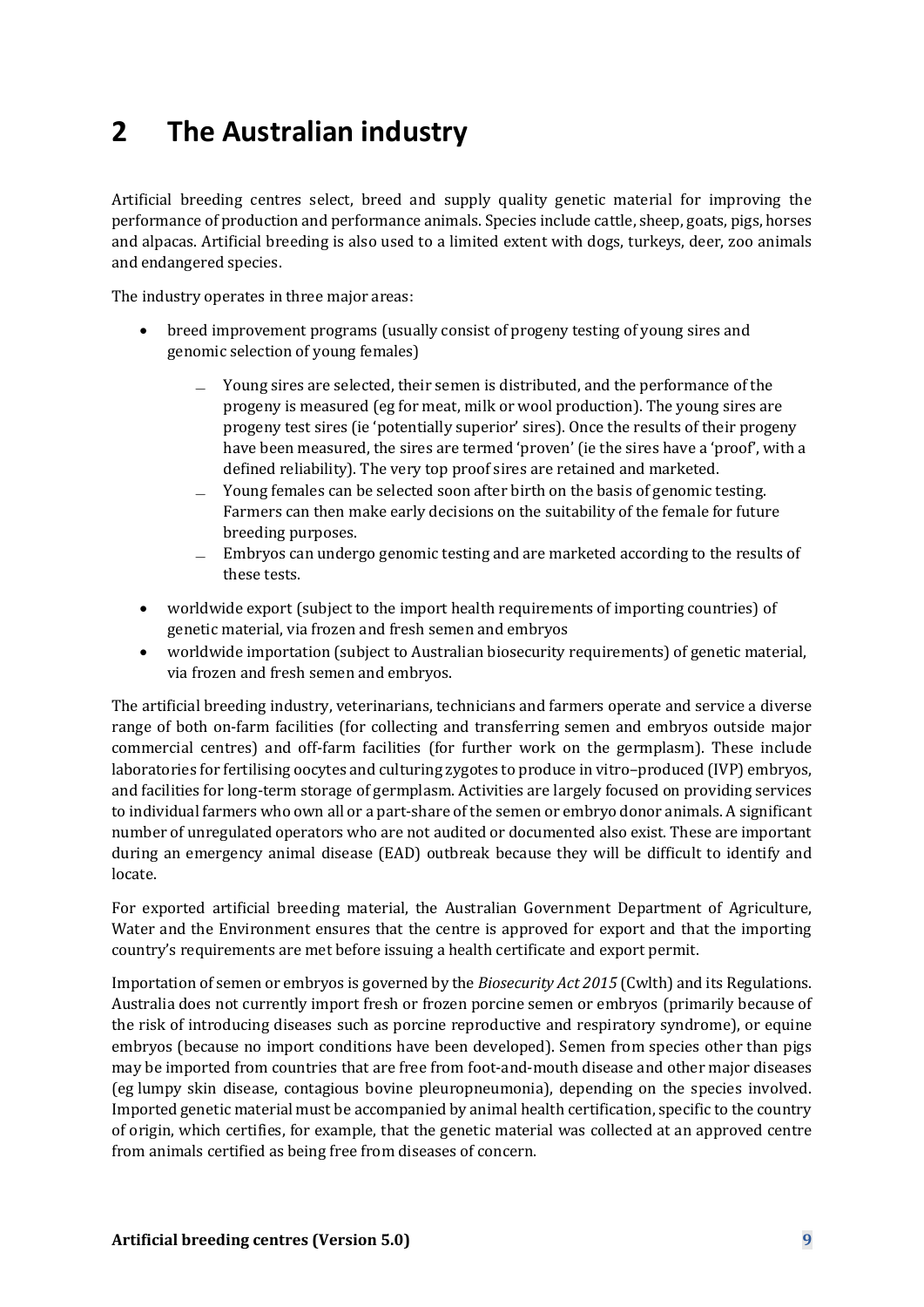After release from the Australian border and processing at regional artificial breeding centres, semen and embryos are distributed freely throughout Australia to storage and distribution centres (resellers), artificial insemination (AI) technicians (inseminators), veterinarians and livestock producers/farmers (see Section 2.2).

## **2.1 Industry operations**

### **2.1.1 Semen and embryo centres (wholesalers)**

Artificial breeding centres may hold and maintain cattle, sheep, goats, pigs, horses or alpacas for collection, processing, freezing, storage, importation, transfer and distribution of semen and embryos. These centres distribute fresh (pig and horse), chilled or frozen semen or embryos directly to semen and embryo storage and distribution centres (resellers), inseminators, veterinarians and farmers. Some centres may consist of facilities spread over different localities. For example, with IVP embryos, oocytes may be collected and processed for in vitro maturation on a number of farms, and transported in special incubators overnight to a laboratory in a commercial centre hundreds of kilometres away. In the laboratories, oocytes are subjected to further processing (in vitro fertilisation (IVF) and in vitro culture) before being either frozen and stored or distributed to farms fresh in special incubators for transfer to females. This may result in a number of trace premises that require investigation during an EAD response.

Semen collection centres, embryo collection teams (for in vivo–derived embryos) and embryo production teams (for IVP embryos) require approval from the Australian Government Department of Agriculture, Water and the Environment to export semen or embryos. They must also meet the conditions in the World Organisation for Animal Health (OIE) *Terrestrial animal health code*. Approved export centres must adhere to any health standards prescribed by importing countries.

Artificial breeding centres also collect, process and distribute semen or embryos not intended for export (ie for the domestic market only). Domestic products can be collected at export-approved centres but must be collected and stored separately from export products – that is, collected at different times, and kept in tanks and in areas separate from export tanks. Only facilities approved for export collections can collect genetic material for export, and only animals of equivalent health status to the importing country's requirements (or that meet any specific requirements for contact animals) can be in contact with the donor animals.

Some artificial breeding centres may have facilities for sophisticated processing of genetic material – for example, semen sexing, intracytoplasmic sperm injection (ICSI), genomic testing or embryo cloning.

Artificial breeding centres can supply and deliver semen and embryos, liquid nitrogen, pharmaceuticals, and AI and embryo transfer (ET) equipment to those involved in AI and ET services, including inseminators, veterinarians, technicians and farmers. Inseminators may operate from the artificial breeding centre and supply semen to owners and operators, who may inseminate livestock other than their own (eg neighbours' livestock). In the pork industry, unlike other livestock sectors, all insemination is done by trained staff on farm.

There is significant international trade in both live horses and frozen semen travelling to artificial breeding centres. There is also significant trade in fresh semen with New Zealand. The equine ET industry is currently limited to chilled embryo transfers within Australia, but new laboratories capable of producing IVP embryos using ICSI are being built.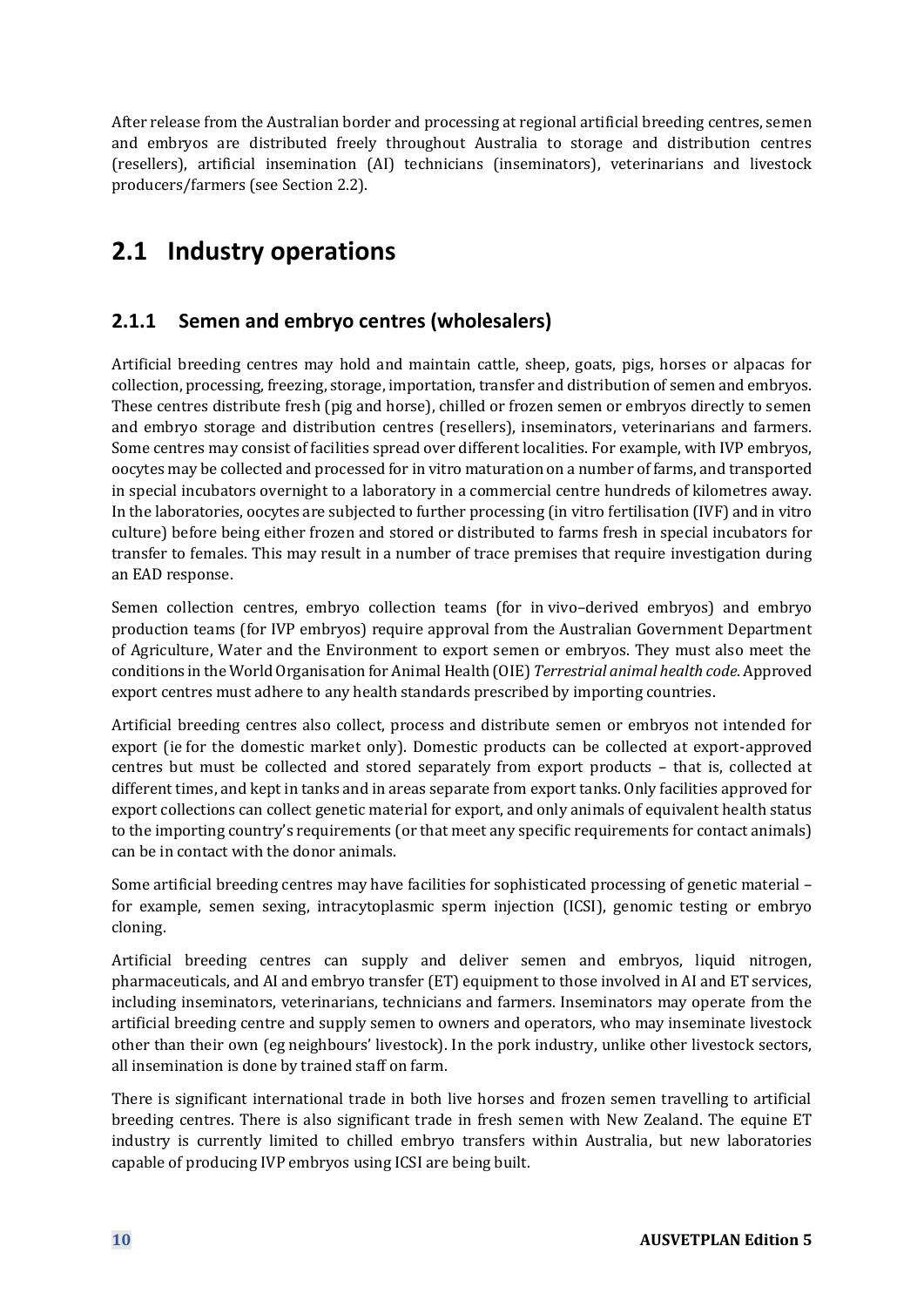Additionally, 'shuttle stallions' move around the world, serving mares in the breeding season of each hemisphere – these are not part of the artificial breeding industry.

### **2.1.2 Semen and embryo storage and distribution centres (resellers)**

Semen and embryo storage and distribution centres import, store and dispatch frozen semen or embryos from overseas, and fresh-chilled equine semen from New Zealand, or store and dispatch fresh, chilled or frozen semen or embryos from Australian artificial breeding enterprises. These enterprises also supply and dispatch liquid nitrogen and AI equipment. There are no known semen and embryo storage and distribution centres in the pork industry.

### **2.1.3 Inseminators and embryo transfer technicians**

Inseminators and veterinarians may operate an on-farm service that is structurally independent of an audited centre for collecting, processing and freezing semen and embryos. They can also receive semen and embryos from artificial breeding centres in Australia and overseas for:

- storage
- transfer to farm animals not at an artificial breeding centre
- distribution to other centres or to on-farm storage units.

Inseminators and ET technicians can also supply liquid nitrogen and artificial breeding equipment to farms.

ET is not practised in pigs on any commercial scale in Australia.

### **2.1.4 On-farm semen and embryo collection, storage and use**

Facilities on farms throughout Australia are used to collect and process fresh, chilled or frozen semen or embryos, and transfer semen or embryos to animals on the same property or other properties. Semen and embryos may be stored or distributed to other farms or storage facilities. Export-eligible and domestic semen or embryos may be stored on farm in one or more containers for on-farm AI or ET programs. Because of separate storage requirements, export-eligible semen stored with domestic semen cannot be returned for storage in artificial breeding centre storage facilities as export-eligible semen.

On-farm AI or ET programs can be implemented by farmers, staff, inseminators or veterinarians.

## **2.2 Industry organisations**

The Australian artificial breeding industry has developed as a diverse, interlocking group of individually owned and operated enterprises, with some direct integration. Artificial breeding centres and service facilities are scattered throughout rural Australia. They include IVF laboratories – some commercial and some at universities – as well as semen collection and processing centres.

During an outbreak of an EAD, it is likely that additional personnel would be enlisted through the broader industry and veterinary groups to assist in responses. Specialists and liaison officers will need to be co-opted through broader industry and veterinary organisations.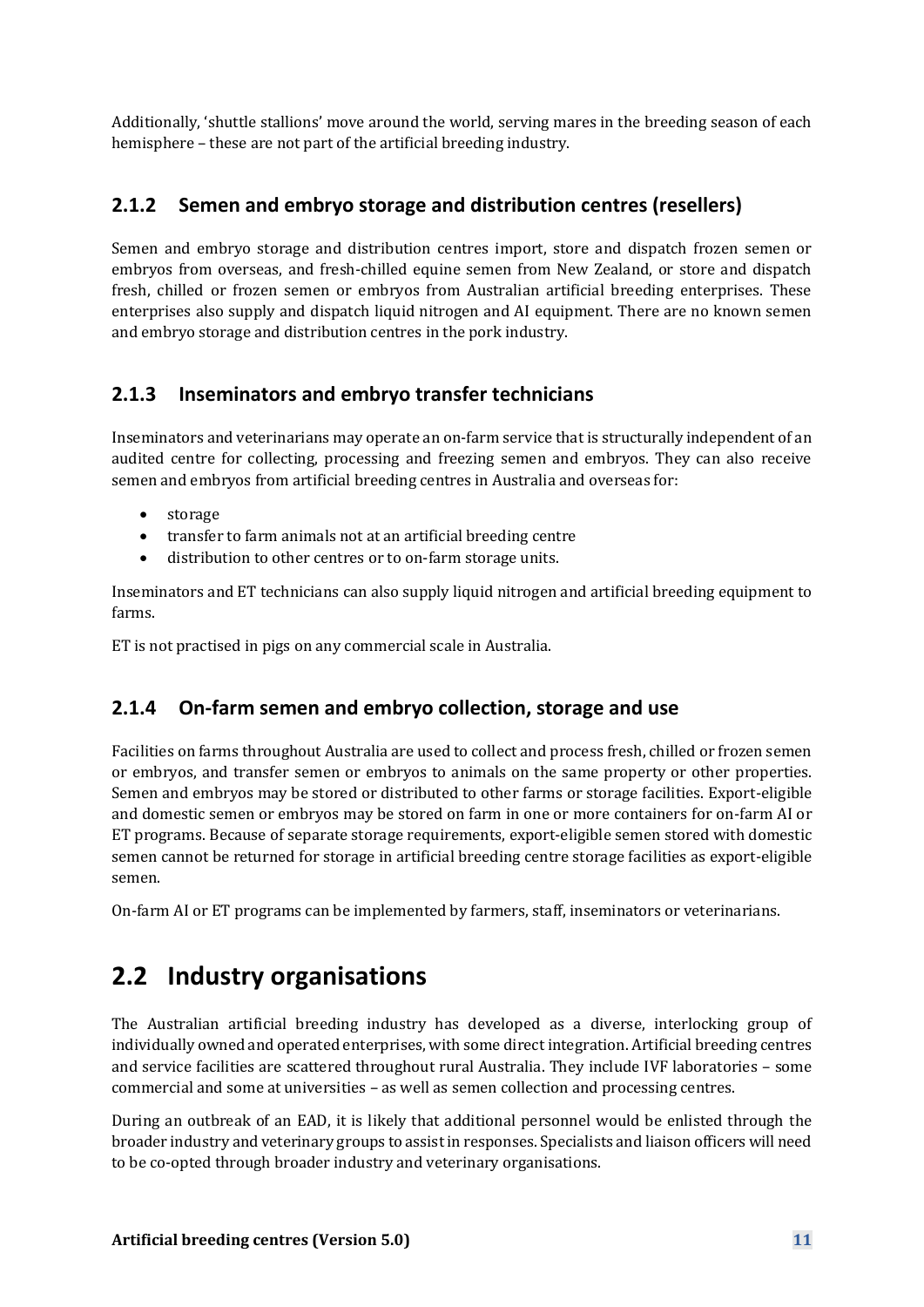#### **Ruminants**

The Ruminant Genetics Trade Advisory Group (RGTAG) represents the Australian bovine, ovine and caprine germplasm industry. The group meets periodically with the Animal Division in the Australian Government Department of Agriculture, Water and the Environment to discuss issues relating to the import and export of semen and embryos, set industry priorities for trade and market access, and provide comments on operational aspects of imports and exports of ruminant reproductive material to support trade and biosecurity regulation.

The National Herd Improvement Association of Australia (NHIA) is the industry organisation that promotes herd improvement within the Australian dairy industry. It provides industry representation on representative bodies, advocacy on issues with government, and support on industrial matters through access to employer bodies. The NHIA currently provides secretariat services to the RGTAG.

Because Australia does not allow importation of live ruminants for agricultural animal production, access to gene transfers occurs through imported germplasm.

#### **Horses**

Equine Veterinarians Australia (EVA), a special interest group of the Australian Veterinary Association, is the peak representative body for equine veterinarians. EVA is the first point of contact for consultation about the equine artificial breeding industry in Australia.

Other key contacts include the Australian Horse Industry Council (AHIC) and Harness Racing Australia (HRA). AHIC is made up of breed societies, performance and competition associations, service providers and state horse councils. HRA uses AI for much of its breeding; this is often done on farm with stud personnel.

The equine artificial breeding industry is diverse, including horse types and breeds such as standardbreds, warmbloods, quarter horses and ponies. It excludes thoroughbreds, where artificial breeding is banned. Breed societies regulate and record the artificial breeding activities in their sector; different breeds have different stud book requirements. There is no unifying equine umbrella group; each breed has at least one registering body.

#### **Pigs**

The Australian pork industry is diverse. It includes intensive piggeries (90%), free-range piggeries (5%), outdoor-bred piggeries (5%) and peri-urban piggeries.

As of 2021, five principal companies provide improved pig genetics to the Australian pork industry. These companies have artificial breeding centres in South Australia, Victoria, New South Wales and Queensland, and supply fresh, chilled semen to pork producers throughout Australia. A large number of producers do their own artificial breeding. For example, large, vertically integrated businesses may collect semen from in-house boar studs and distribute it across their breeding sites.

ET is no longer a feature of commercial pig gene transfer, and its use is restricted to research laboratories.

In an outbreak of some EADs, special methods of engaging people in the pork industry will need to be developed, in the absence of an organisation that represents them.

#### **Turkeys**

AI is typically only practised in the turkey industry by a small number of operators. Semen is only used internally by company operators.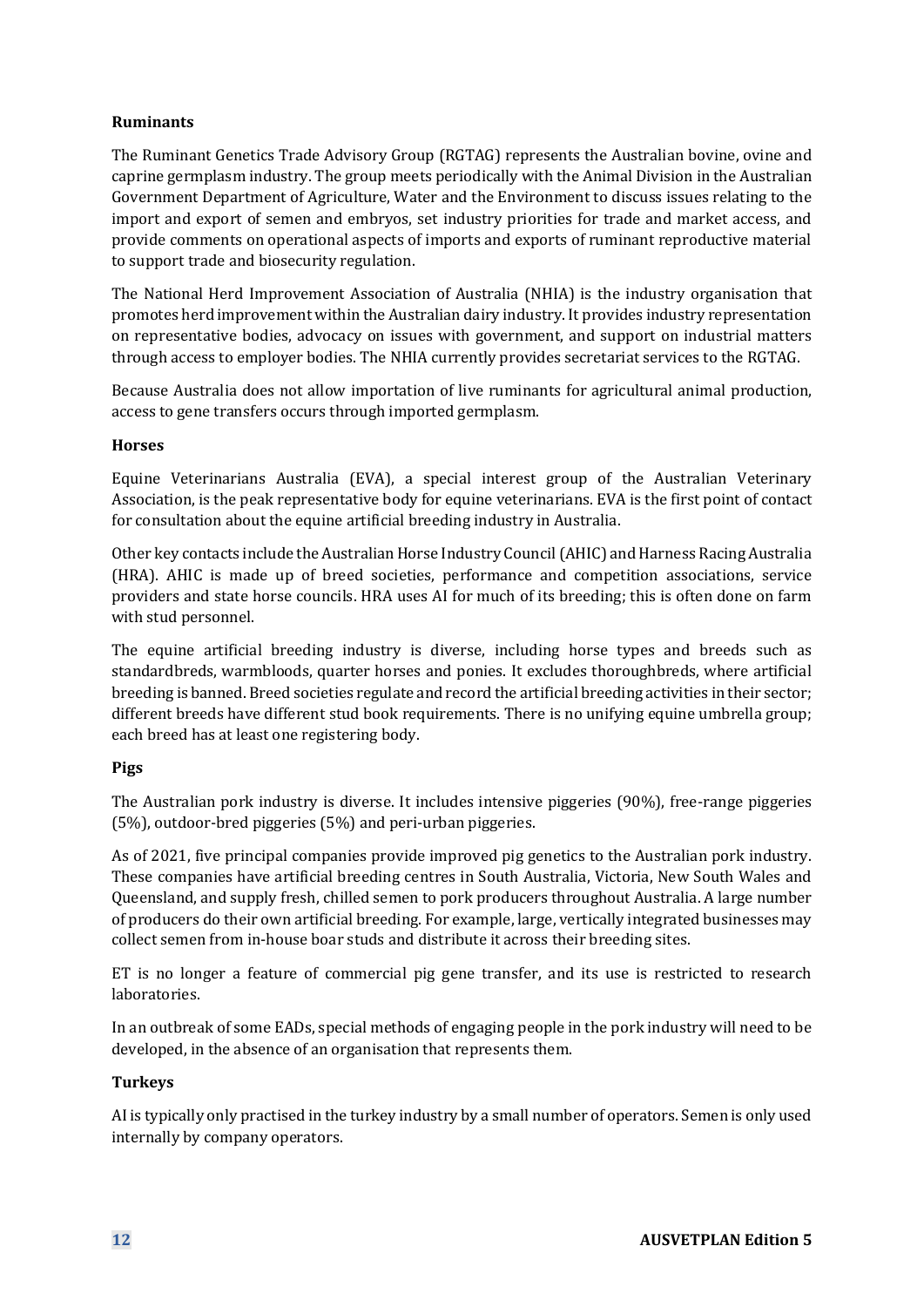## **2.3 Industry regulations, standards and programs**

Operation of artificial breeding centres, subcentres, and inseminators and technicians, and related training, vary between the states and territories, as outlined in each jurisdiction's legislation.

Export approval is a standard process run through the Australian Government Department of Agriculture, Water and the Environment.

Domestic operations and on-farm enterprises, which account for a considerable proportion of artificial breeding operations in Australia, are not covered by specific legislative controls or industry codes of practice.

The establishment of nationally consistent compartments, and compartment standards to ensure isolation of a compartment from major diseases, is recommended to provide confidence in the integrity of the compartment. This may support continuity of operations and trade of artificial breeding facilities or enterprises in the event of an EAD incursion.

The Farm Biosecurity website<sup>5</sup> provides guidance on measures to prevent introduction of diseases onto properties or movement of diseases off properties. These measures can be applied to artificial breeding centres, including the movement of live animals, semen and embryos onto and off centres. The website provides general principles for preventing the spread of an EAD. Ideally, all artificial breeding centres should have their own biosecurity plans.

Section 5 outlines areas within artificial breeding centres where biosecurity can be enhanced to help prevent the introduction or spread of EADs.

## **2.4 Legislation relevant to the industry**

National, state and territory legislation has been enacted for the purpose of controlling EADs.

Commonwealth legislation – specifically, the *Biosecurity Act 2015* and the *Biosecurity (Conditionally Non-prescribed Goods) Determination Act 2021* – is about managing diseases and pests that may cause harm to human, animal or plant health or the environment. It deals with managing biosecurity risks in relation to goods that are imported into Australia. It is also relevant for the importation and export of germplasm.

State and territory legislation aims to control and eradicate disease in animals, and establishes controls over animal movement, treatment, decontamination, slaughter and compensation. South Australia<sup>6</sup> and Tasmania<sup>7</sup> are the only states where dedicated artificial breeding facilities (other than on farm) are required to be licensed by the state authorities.

### **Codes of practice**

National standards and national model codes of practice for animal welfare in the livestock industries provide minimum standards for the care to be given to animals. They have been adopted throughout Australia, either directly by reference in legislation or indirectly in the development of state and territory codes to meet specific regional needs. The model codes are also used as a resource for the

<sup>5</sup> www.farmbiosecurity.com.au

<sup>6</sup> www.legislation.sa.gov.au/LZ/C/A/LIVESTOCK%20ACT%201997/CURRENT/1997.6.AUTH.PDF

<sup>7</sup> www.legislation.tas.gov.au/view/html/inforce/current/act-1995-085?#HP7@EN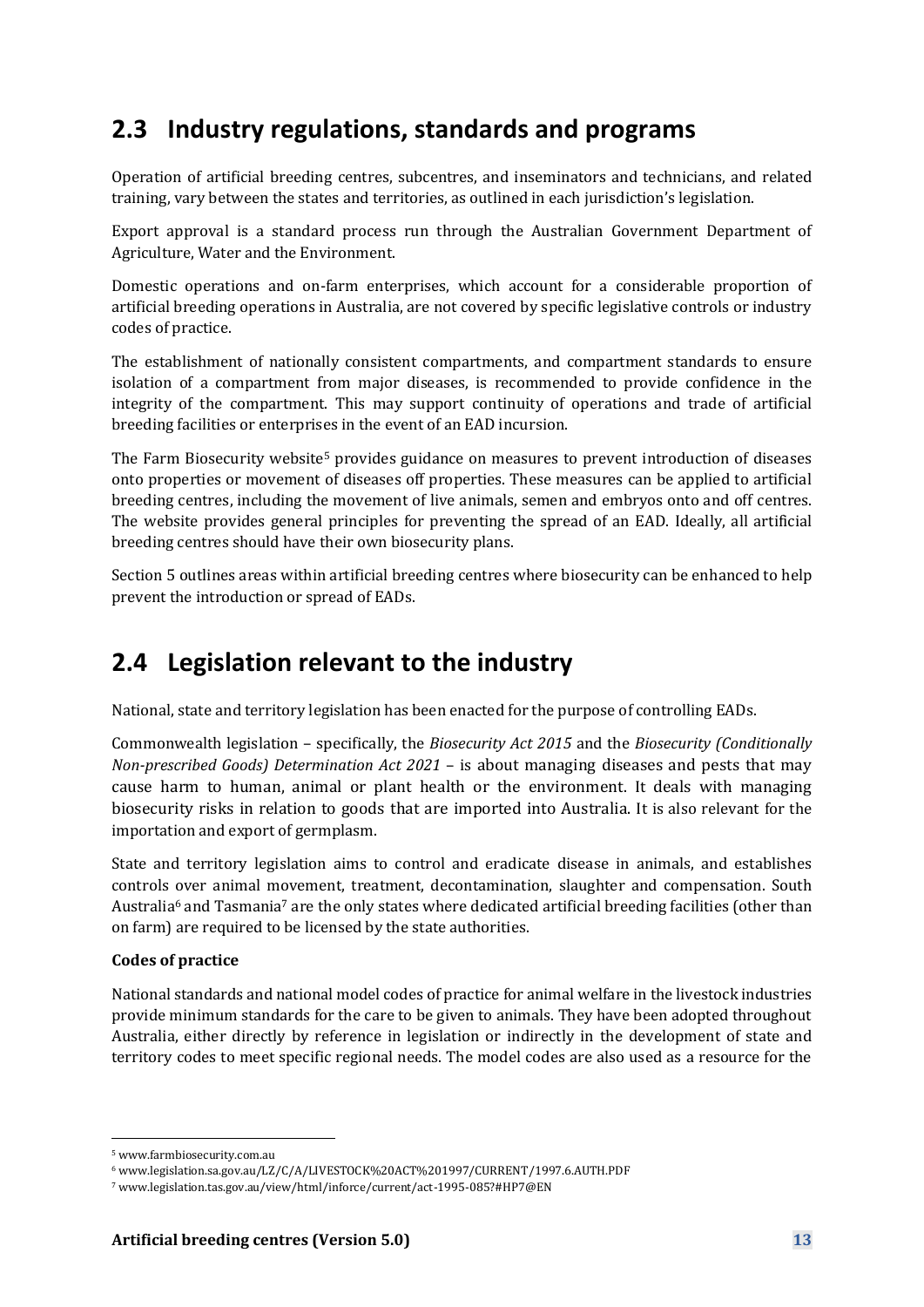development of training and awareness programs. Standards and guidelines can be found on the Australian Animal Welfare Standards and Guidelines website.<sup>8</sup>

## **2.5 Animal welfare**

It will be essential to maintain high animal welfare standards during an EAD response, consistent with legislation, codes, the Australian Animal Welfare Strategy<sup>9</sup> and the OIE Terrestrial Code.<sup>10</sup>

**AUSVETPLAN operational manuals** describe in detail the recommended operational procedures for different aspects of an EAD response. These manuals include *Livestock welfare and management* and *Destruction of animals*.

<sup>8</sup> www.animalwelfarestandards.net.au

<sup>9</sup> www.agriculture.gov.au/animal/welfare/aaws

<sup>10</sup> www.oie.int/en/what-we-do/standards/codes-and-manuals/terrestrial-code-online-access/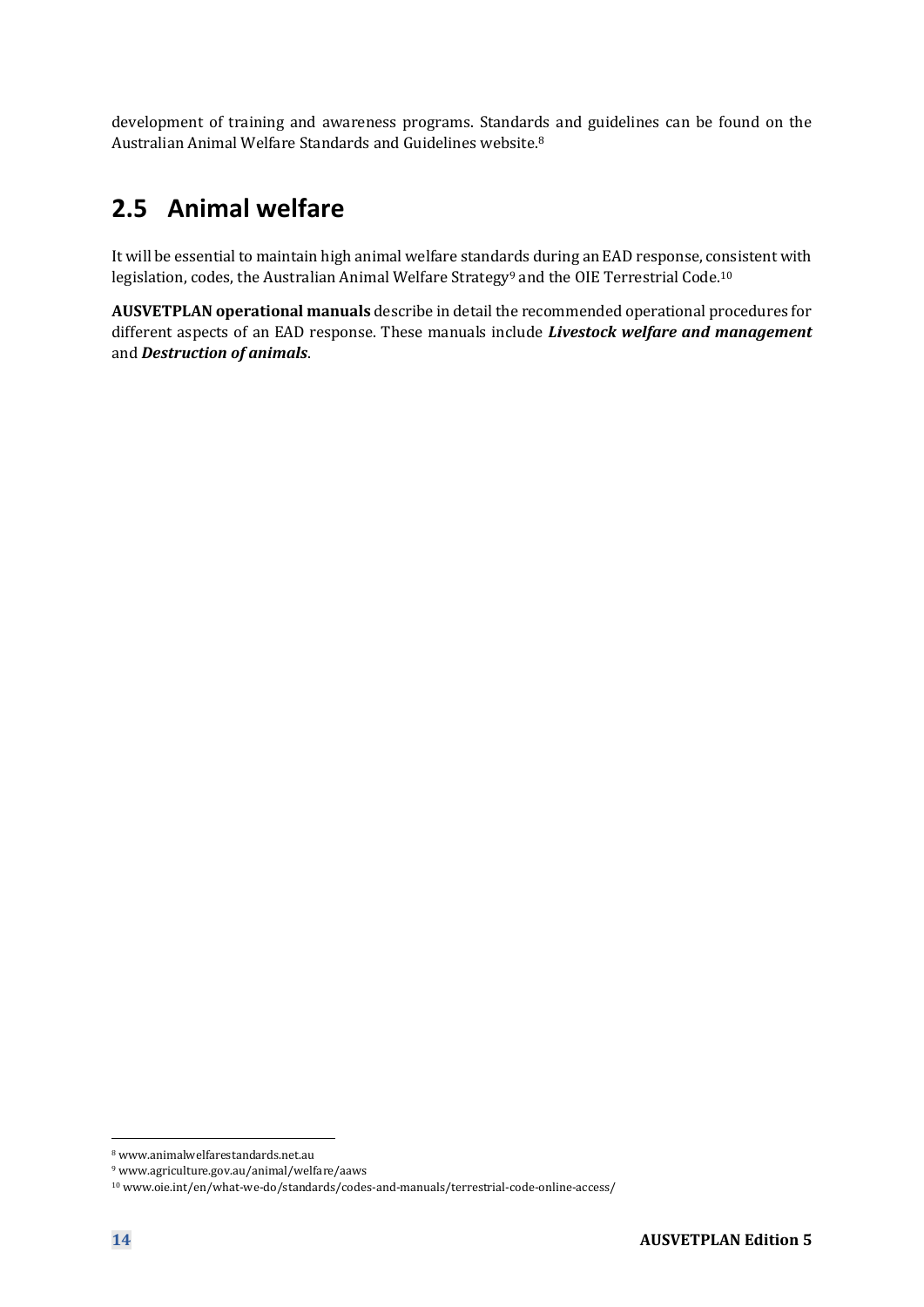# **3 Emergency animal diseases and the industry**

# **3.1 The risk of an EAD entering Australia via imported semen or embryos**

Importation into Australia of livestock and livestock products is strictly controlled by Australia's import requirements. Importation of semen and embryos from certain livestock species, including cattle, sheep, goats, deer and horses, is allowed from selected countries, under strict import protocols.

Noncompliance of exporters with Australia's import requirements was assessed as a possible means of introducing an emergency animal disease (EAD) by the Interim Inspector General of Biosecurity audit report on imported animal breeding material (IIGB 2014). Semen or embryos illegally imported into Australia also pose a risk of importing an EAD.

Currently, no Australian legislation or national standard requires record keeping, and records kept within the industry vary. Imported germplasm is usually identified according to requirements of the World Organisation for Animal Health (OIE) *Terrestrial animal health code*. These factors have implications for tracing.

A retrospective change in an exporting country's disease status after certification has occurred is another potential biosecurity risk (IIGB 2014).

A significant number of EADs can be spread by contaminated semen and embryos (see Appendix 1), as well as mechanically on equipment used in the artificial breeding process, and via contaminated liquid nitrogen and liquid nitrogen tanks. Management of these risks in the event of an EAD outbreak is covered by the **AUSVETPLAN response strategy** for each disease likely to be spread by genetic material.

## **3.2 Risk of disease spread from the enterprise**

Artificial breeding centres hold, store and supply valuable elite breeding stock and considerable stores of genetic material. Depending on the pathogen and epidemiological considerations, there is potential for rapid and widespread exposure of livestock to disease agents through the distribution of fresh, chilled or frozen genetic material. This justifies a significant commitment from artificial breeding centres to ensuring maximum protection from disease at all times and under all conditions.

The reputation of the artificial breeding industry as a responsible industry depends on the quality and disease-free status of its service. It is essential that this reputation is maintained.

The risk of rapid spread of an EAD as a result of collection and transfer of semen or embryos from animals in a preclinical phase of infection or in a nonclinical carrier state is high. This is relevant for bacterial and viral diseases.

Risk is high for semen or embryos processed and transferred in a fresh or chilled state, and in a frozen state as freezing can maintain infectious organisms indefinitely.

Frozen materials are usually stored before being dispatched to inseminators or farmers. Freezing allows time for clinical disease to be detected in donors before semen or embryos are disseminated, so the risk from these materials can be reduced to near zero. Any EAD risk can be further mitigated by maintaining records that can be used in tracing activities; however, there is no legal requirement to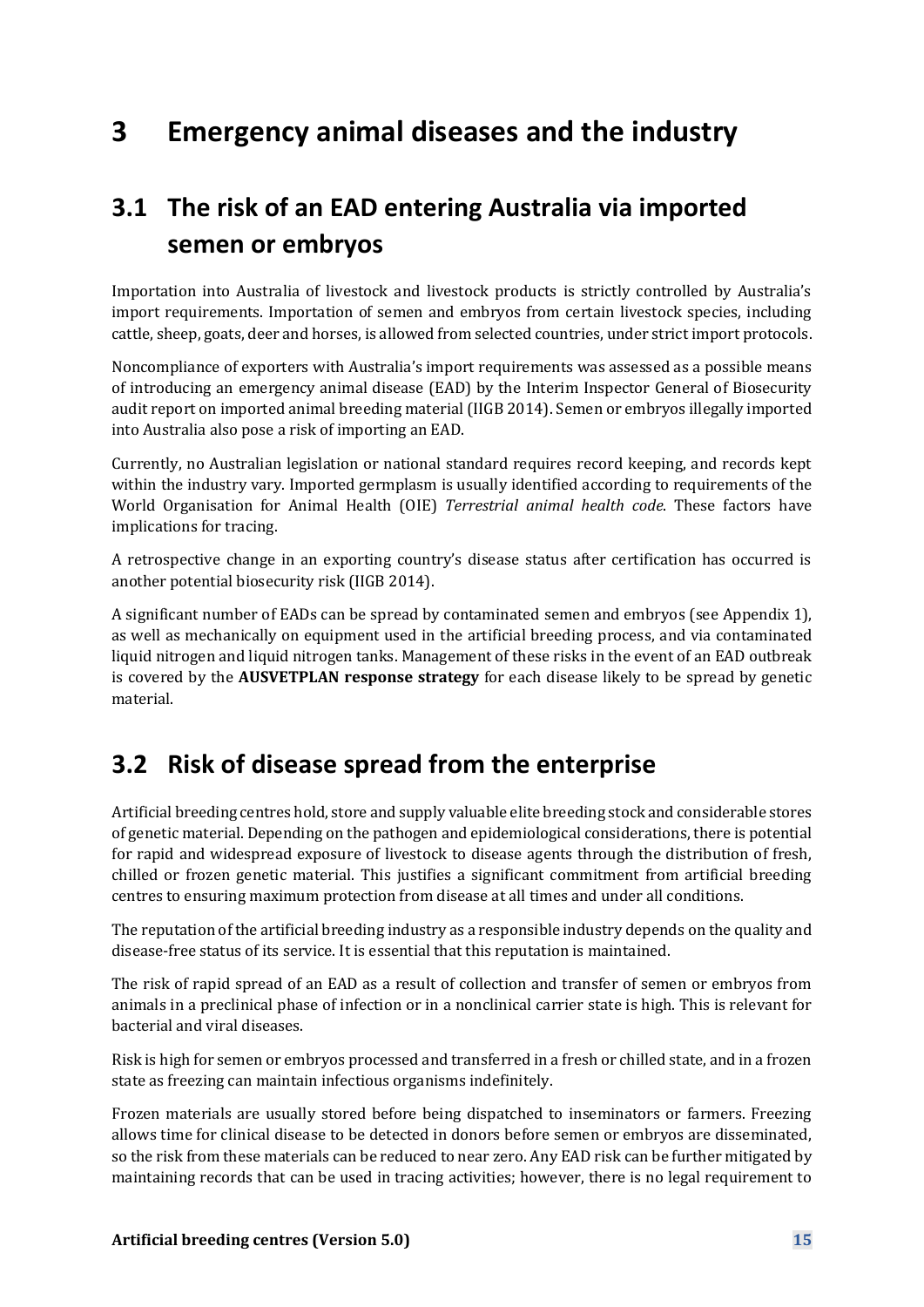maintain records, and there are often no records on farm. It is also possible that frozen material could be overlooked in control activities and potentially cause another outbreak when the material is subsequently used.

Appendix 1 lists the EADs covered by the Government and Livestock Industry Cost Sharing Deed in Respect of Emergency Animal Disease Responses (Emergency Animal Disease Response Agreement – EADRA) that are of concern for the artificial breeding centre industry. For EADs covered by AUSVETPLAN manuals, it shows the current evidence and data relating to possible presence of the disease agent in, and transfer of diseases via, semen and embryos of cattle, sheep, goats, pigs and horses. Research suggests that the majority of infective agents responsible for these diseases may be present in semen and attached to, or in the media collected with, embryos. Transmission of disease is likely in many cases via artificial insemination (AI), but less likely via embryo transfer.

Further information on these diseases may be found in the **disease-specific AUSVETPLAN response strategies**.

### **3.2.1 Factors to consider in assessing risk of disease spread**

### **Live animals**

Movement of animals to and from artificial breeding centres is minimal. The length of stay depends on the enterprise, the species and the purpose of the animal (teaser, donor or recipient). Animals may be transferred back to their farms of origin or to other farms. The National Livestock Identification System  $(NLIS)^{11}$  enables effective identification and traceability of cattle, sheep and goats. PigPass/NLIS enables effective identification and traceability of pigs.

Other species of animal may be kept at artificial breeding centres (eg working dogs, cats to manage rodents). These should be kept under biosecure conditions.

### **Products**

### **Semen and embryos**

Semen and embryos from cattle, sheep, goats, pigs and horses, as appropriate, are collected and processed on farm and at artificial breeding centres before being distributed as fresh, chilled or frozen product to other centres, inseminators, farmers or overseas markets. Imported frozen semen and embryos are distributed from Australian artificial breeding centres or direct to individuals with an import permit.

Frozen semen and embryos are stored and transported in liquid nitrogen at –196 °C in specialised cryogenic tanks. The semen and embryos are usually processed into 0.25 mL or 0.5 mL plastic straws, although a significant amount of ram semen is also processed as pellets that are directly exposed to liquid nitrogen. The straws or pellets are packed into plastic or metal goblets, which are packed into individual metal canisters in the storage tank.

Processing and distribution of fresh and chilled semen or embryos do not require liquid nitrogen or liquid nitrogen containers. These products are normally distributed in polystyrene containers, thermoses or specially designed cooling units (isothermalisers).

<sup>11</sup> www.nlis.com.au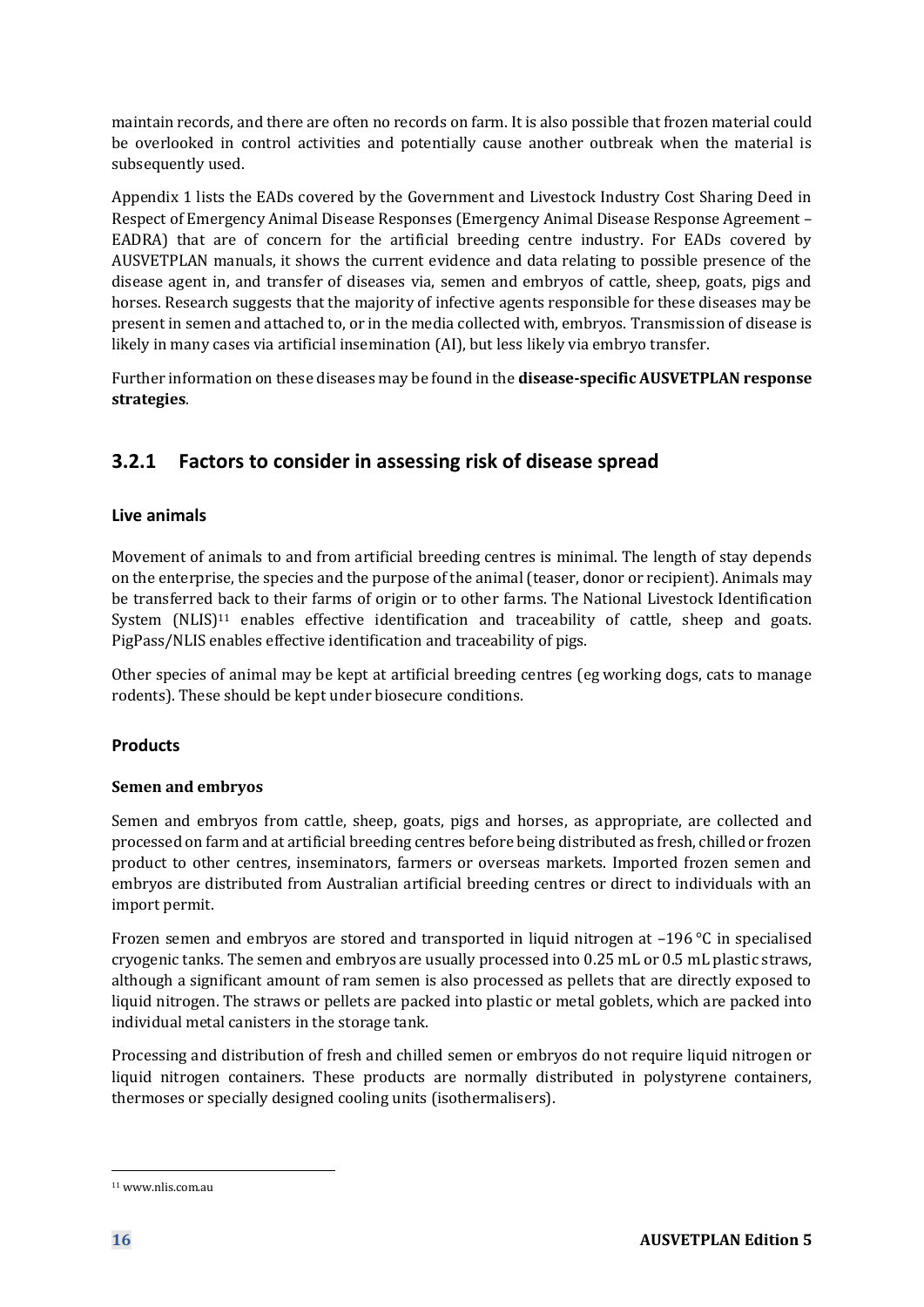#### **Biological products and specimens**

Blood samples, urine or faecal samples, milk, and biopsy and tissue samples may be removed from the artificial breeding centre and transferred to laboratories or other centres holding animals. These are potentially high-risk items for spread of infection.

#### **People**

Veterinarians, artificial breeding centre staff, inseminators, visitors and others who leave the centre following direct contact with animals or animal quarters are a potential risk for the spread of infection. All facilities approved for export are required to have a visitor log. However, there is no such legal requirement for domestic facilities.

#### **Equipment**

New AI equipment is supplied to inseminators and farmers, with no risk of disease transfer. Equipment used during embryo collection and transfer, and equipment used for semen collection, such as artificial vaginas, is cleaned and sterilised before leaving an artificial breeding centre, so there is minimal risk of disease transfer via this equipment.

#### **Liquid nitrogen**

Liquid nitrogen supplies required by inseminators and farmers are transported from artificial breeding centres in portable storage tanks.

#### **Waste**

Effluent, water runoff, manure, slurry, soiled bedding, waste feed concentrates or hay, and bags are potentially high-risk items for spread of infection from an artificial breeding centre.

# **3.3 Significant issues for the industry in the event of an EAD incident**

The nature of the artificial breeding centre enterprise and its operational systems (eg reserve stocks of frozen product) means that, with the exception of the pork industry (see below), it is feasible to temporarily close down the centre and AI services. Initially, on declaration of an EAD in the area of an artificial breeding centre, this will be the recommended approach. The extent of ongoing restrictions or regulations will depend on the nature and extent of the disease, and whether the artificial breeding centre is declared an infected, dangerous contact or suspect premises, or is merely within a restricted or control area.

The pork industry is the exception to the notion of easily closing down an AI centre. Approximately 90% of the sows in Australia are inseminated with chilled semen. Every week of the year, semen is collected from boars on 2–3 days of the week and shipped to customer farms the same morning. Closing down an AI centre would have profound effects on the long-term viability of the producers who rely on regular semen deliveries and on industry sustainability. The volume of demand is high enough that existing centres would struggle to maintain semen supply and cover any herd that was closed for EAD control measures.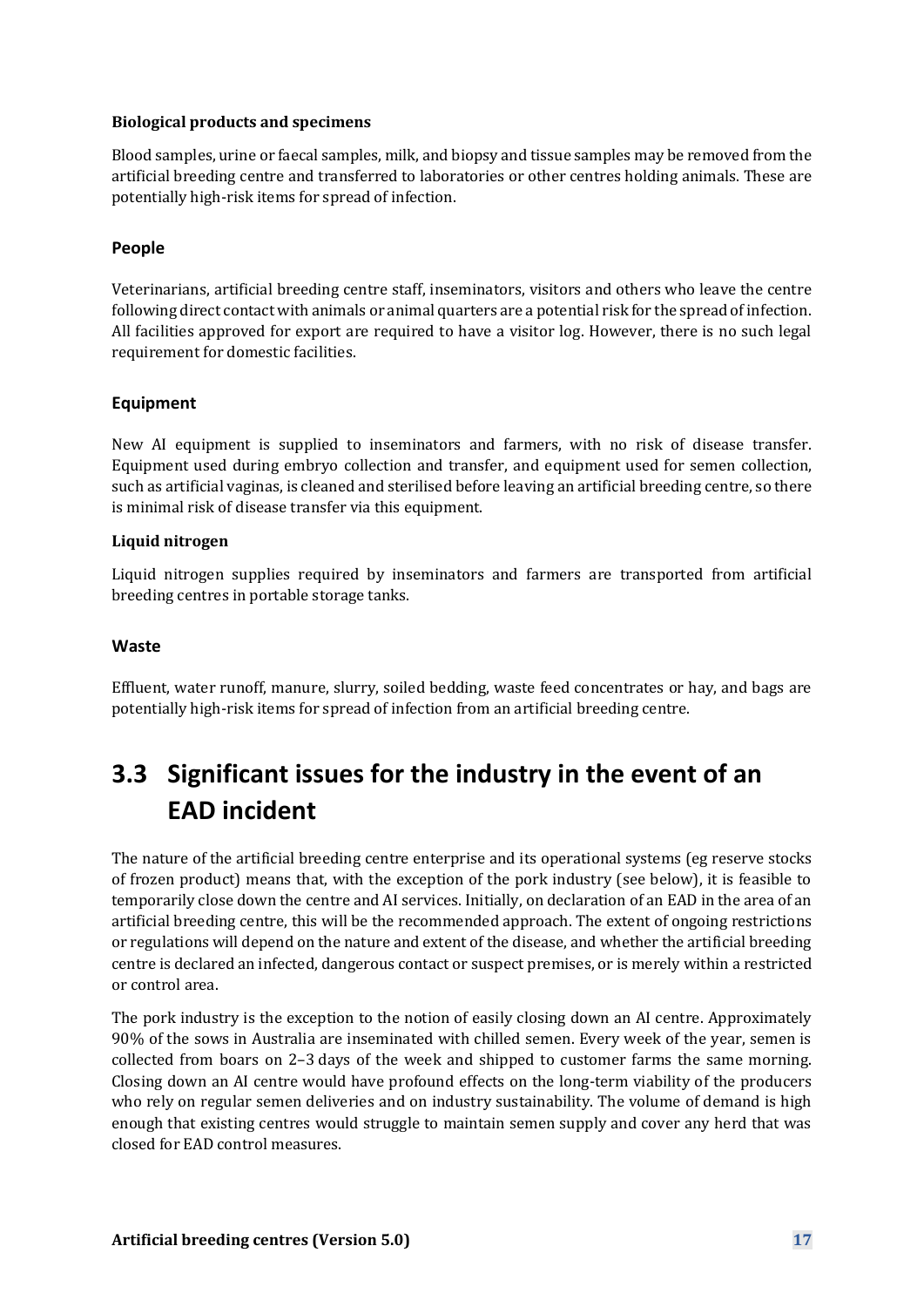This means that, to ensure ongoing production in the face of a disease outbreak, AI centres servicing the pork sector must operate at the highest levels of biosecurity and disease awareness. Measures to maintain continuity of supply must be considered by government and industry before an EAD outbreak.

Some laboratories for processing oocytes to in vitro–produced embryos may also be difficult to close down, especially if they are located within multipurpose buildings in large commercial centres.

## **3.3.1 Broad issues**

In the event of an EAD incursion, the following issues are relevant for the artificial breeding centre industry:

- The industry is diverse in nature and location.
- Many different forms of transport are used for semen, oocytes and embryos, including the postal system, buses, domestic flights and couriers.
- After initial post-import movements, records of distribution of artificial breeding material are not legally required (IIGB 2014).
- The distribution of contaminated semen or embryos can be geographically widespread.
- Detection of some EADs can be slow. The EAD may be disseminated in the lag time before detection through natural or artificial breeding, or the movement of stock and contaminated personnel and equipment.
- The potential to halt operations (eg restrictions to animal movements) needs to be considered.
- With imported germplasm, responses can be further delayed as a result of reliance on notification and tracing in another country.
- There may be destruction of genetics or animals.
- There may be potential for wide and rapid dissemination of disease from a single animal or technician.
- In some instances, poor record keeping may delay tracing of contaminated germplasm.
- Some disease agents may be preserved in liquid nitrogen.
- Different diseases are transmitted in different ways, with different risks (see Appendix 1).
- Fresh semen must be used rapidly following collection, and a sudden cessation to the artificial breeding industry would have an immediate negative impact for the pig and horse industries, in particular.

### **Declared areas**

Declared areas and premises classifications during an EAD incident (see Section 4.3.3) are designed to assist with management of a response, based on the risk associated with the area and/or premises. The emergency response activities to be undertaken to eliminate the disease and prevent its spread are determined by the disease status or risk in the area and premises. It is very likely that there will be impacts on the movement of livestock. Increased surveillance, recording and reporting of suspicious disease signs will be required. The impact on semen and embryos from artificial breeding centres will vary with the disease, and its nature and extent.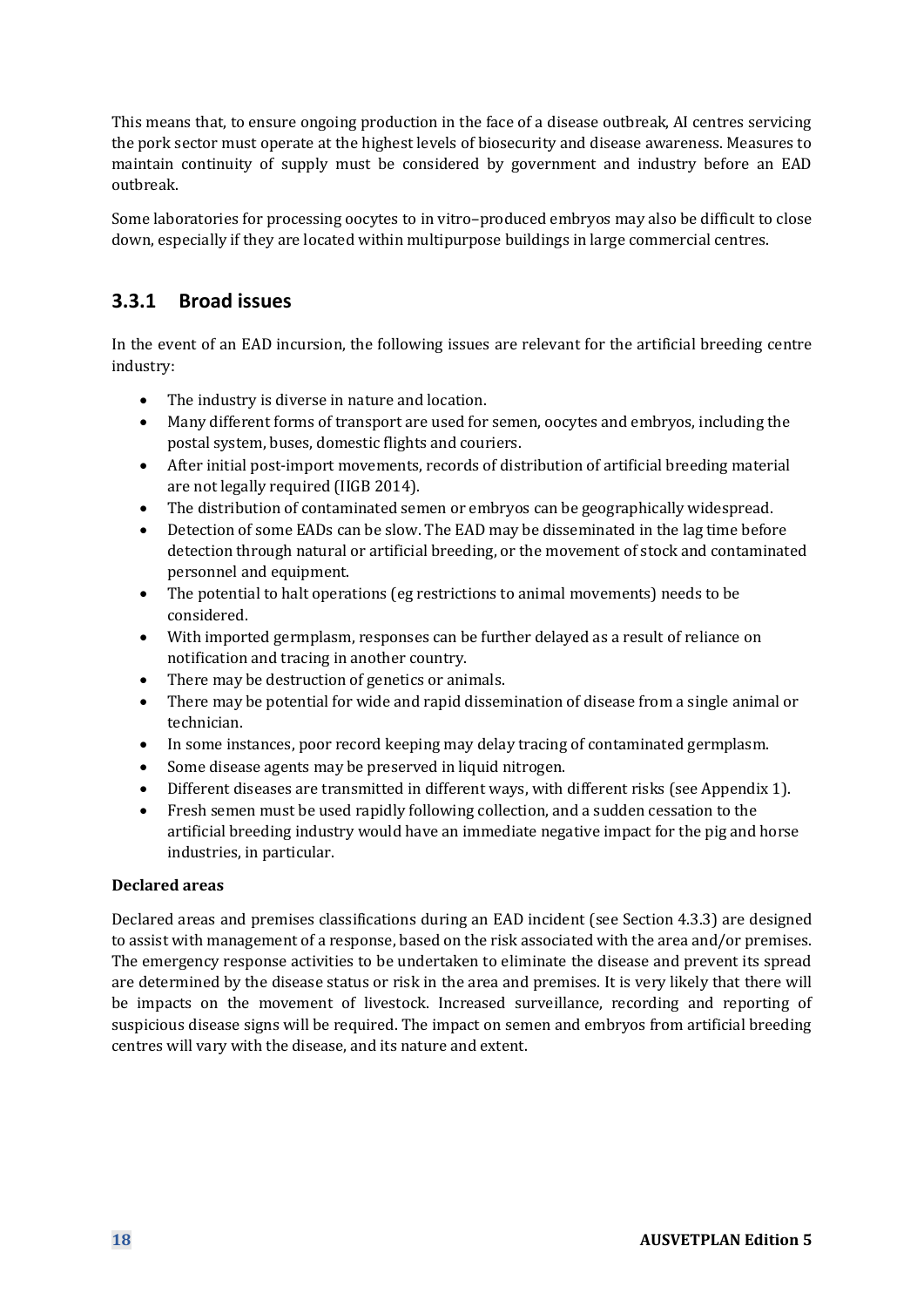## **3.3.2 Commercial implications**

During an EAD outbreak, there may be:

- loss of income for affected end users of the semen and embryos; for certain industries, end users may be producers of elite stock, which is likely to be of high commercial and genetic value
- significant business interruption, including disruption to the pork industry if there is a failure of regular semen supply
- loss of income for affected distributors, and veterinarians and technicians within the industry
- trade impacts.

### **3.3.3 Nature of the incurred losses**

An EAD outbreak will create:

- financing issues resulting from recurrent costs (and associated interest charges) incurred in continuing to operate a business in the absence of all, or part, of the business's cash flow
- additional costs for any remedial treatment and monitoring of stock at affected centres, and stock that have received potentially contaminated semen or embryos
- potential herd and genetic losses as a result of disease control activities
- job losses as businesses respond to the reduced ability to maintain their normal business operations
- potential closures of breeding centres due to an inability to operate or loss of reputation
- disruption to downstream production and associated losses for pork farming businesses that rely on genetic supply.

Compensation may be required for producers if animals, genetic material or property are destroyed. (Details are available in the **AUSVETPLAN operation manual** *Valuation and compensation*.)

### **3.3.4 Possible longer-term implications**

Long-term implications will vary with the type of EAD, and its location and spread.

The impact on the export of Australian genetic material will depend on the type of EAD and the response of the export market.

The potential large-scale loss of high-end genetic material and animals would have a significant impact on the affected industries.

## **3.4 Work health and safety**

Some diseases pose a potential risk to people handling infected animals or tissues. People responsible for handling infected or suspect animals must maintain due care and maximum personal hygiene at all times to limit the risk of becoming infected. EADs presenting the most risk include brucellosis, rabies, Hendra virus, vesicular stomatitis and Rift Valley fever.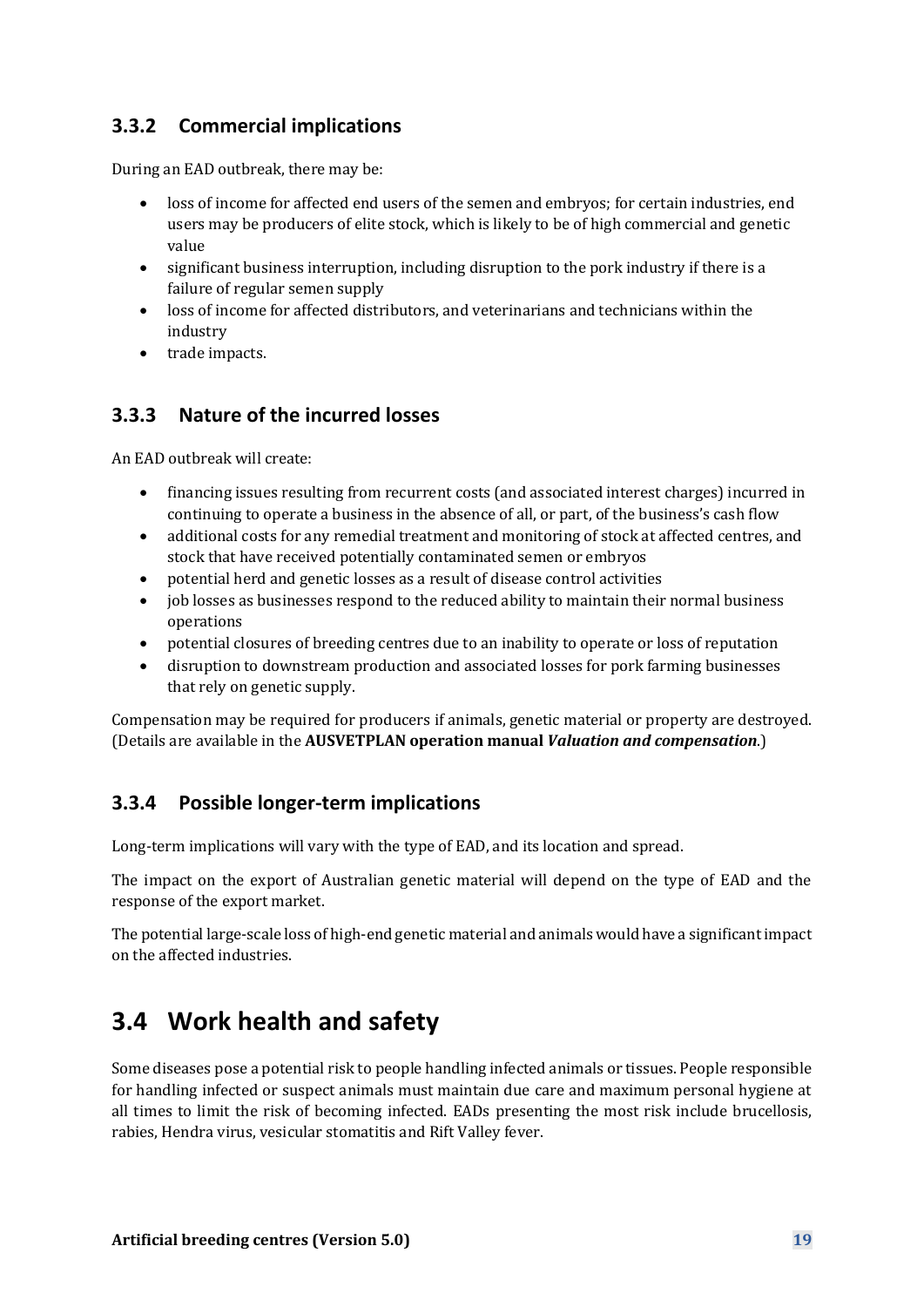# **4 Emergency animal disease preparedness and management**

## **4.1 Australia's animal health services**

Australian governments, primary industries and other stakeholders work closely together to prevent, detect, control and manage pest and disease outbreaks, and minimise impacts on the economy, the environment and international trade. To do this effectively, governments, industries and stakeholders use consistent and collaborative approaches to determine national animal health priorities. The livestock industries are active partners in policy development, support targeted animal health activities and contribute to emergency responses.

## **4.2 National arrangements**

Governance arrangements for the response to emergency animals diseases (EADs) are outlined in the **AUSVETPLAN** *Overview*.

Information on the responsibilities of a state coordination centre and local control centre is available in the **AUEVTPLAN management manual** *Control centres management* **(Parts 1 and 2)**.

Australia's response planning and coordination are enhanced by collaborative national arrangements between governments and industry, and other key stakeholders. These arrangements include:

- the Government and Livestock Industry Cost Sharing Deed in Respect of Emergency Animal Disease Responses (Emergency Animal Disease Response Agreement – EADRA)
- the Australian Veterinary Emergency Plan (AUSVETPLAN)
- training for EAD response personnel.

Coordination of the response to EAD incidents is further enhanced by the use of established consultative committees and management groups.

### **4.2.1 Emergency Animal Disease Response Agreement**

The EADRA<sup>12</sup> is a legally binding agreement between the Australian Government, state and territory governments, livestock industries and Animal Health Australia. It supports a rapid and efficient response to an EAD outbreak.

The agreement establishes basic operating principles and guidelines, and defines roles and responsibilities of the parties that are involved. It provides for formal consultation and dispute resolution between government and industry on resource allocation, funding, training, risk management and ongoing biosecurity arrangements.

The signatories of the EADRA are committed to:

• minimising the risk of EAD incidents by developing and implementing biosecurity plans for their jurisdictions or industries

<sup>12</sup> The full title of the agreement is the Government and Livestock Industry Cost Sharing Deed in Respect of Emergency Animal Disease Responses. For more information, see https://animalhealthaustralia.com.au/eadra.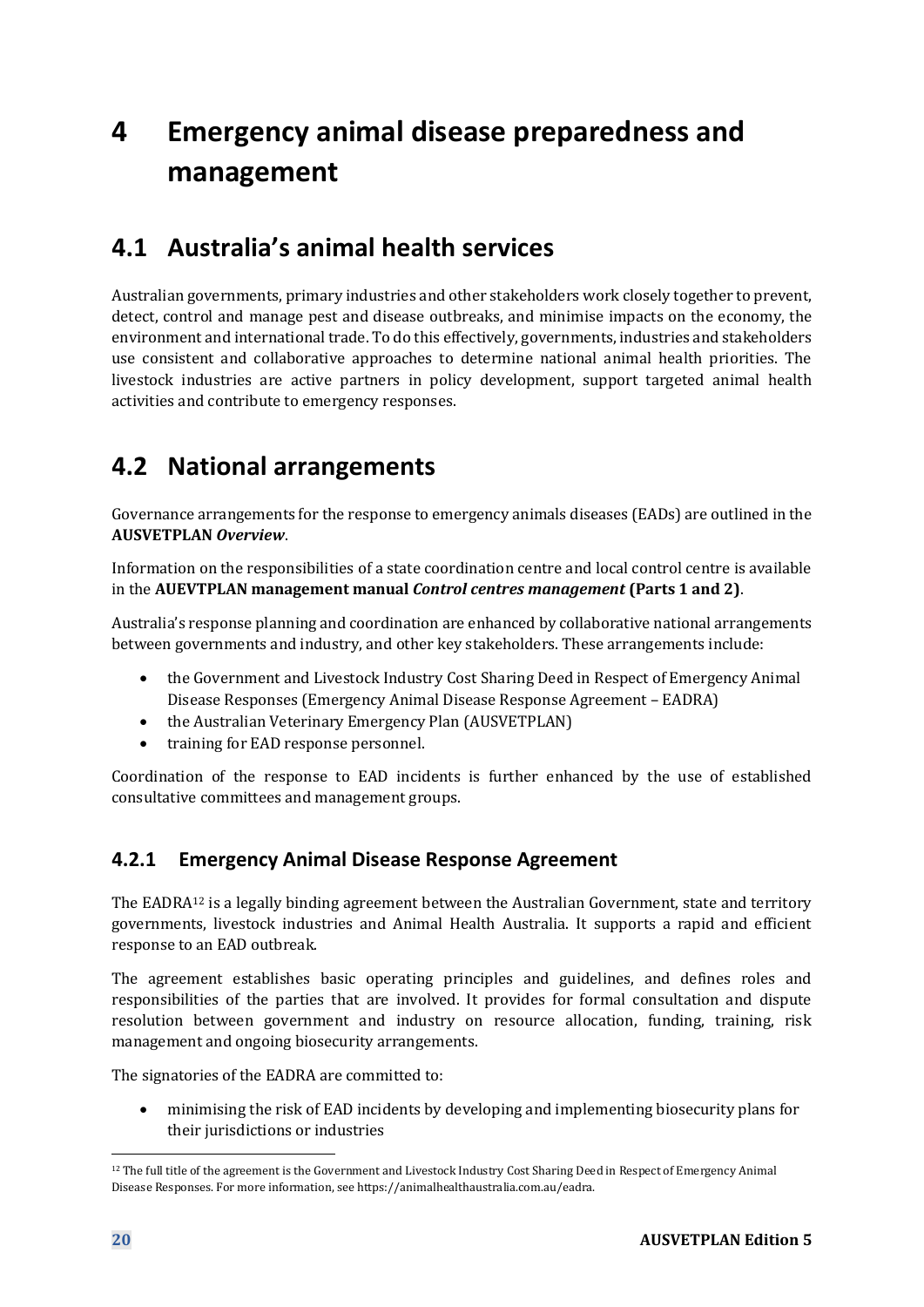- maintaining capacity to respond to an EAD by having adequate numbers of trained personnel available to fill the response functions specified in AUSVETPLAN
- participating in decision making relating to EAD responses, through representation on the Consultative Committee on Emergency Animal Diseases (CCEAD) and the National EAD Management Group (NMG) established for the incident
- sharing the eligible response costs of EAD incursions using pre-agreed cost-sharing formulas.

Four categories of diseases are used to determine the liability for costs. These categories have been developed according to the benefits of controlling the disease, as assessed by the likely impact of the specific EAD on human health, socioeconomics, the environment and livestock production.

Table 4.1 describes the four disease categories and their respective cost-sharing arrangements.

<span id="page-20-0"></span>**Table 4.1 Disease categories and cost-sharing arrangements**

| Category      | Cost-sharing arrangement       |
|---------------|--------------------------------|
| 1             | 100% government                |
| $\mathcal{P}$ | 80% government<br>20% industry |
| 3             | 50% government<br>50% industry |
| 4             | 20% government<br>80% industry |

The EADRA also contains many other important instructions that provide the basis for a coordinated national EAD response. In particular, it refers to using existing plans, such as AUSVETPLAN; sets standards for accounting, auditing and training personnel; and provides the incentive for developing and maintaining government and industry biosecurity measures.

## **4.2.2 AUSVETPLAN**

This enterprise manual is part of AUSVETPLAN – the Australian Veterinary Emergency Plan.

AUSVETPLAN is Australia's nationally agreed approach to responding to EADs of national significance. It comprises resources that support efficient, effective and coherent responses to these diseases. It has been developed and agreed on by governments and relevant industries in non-outbreak times to ensure that a fast, efficient and effective EAD response can be implemented consistently across Australia with minimal delay.

AUSVETPLAN provides the contingency planning framework for Australia's response to EADs, and is complemented by a range of other plans and resources, including:

- national and state/territory standard operating procedures for the implementation of certain response measures
- plans involving other areas of state and territory emergency management arrangements (eg police, local government)
- diagnostic resources
- training materials.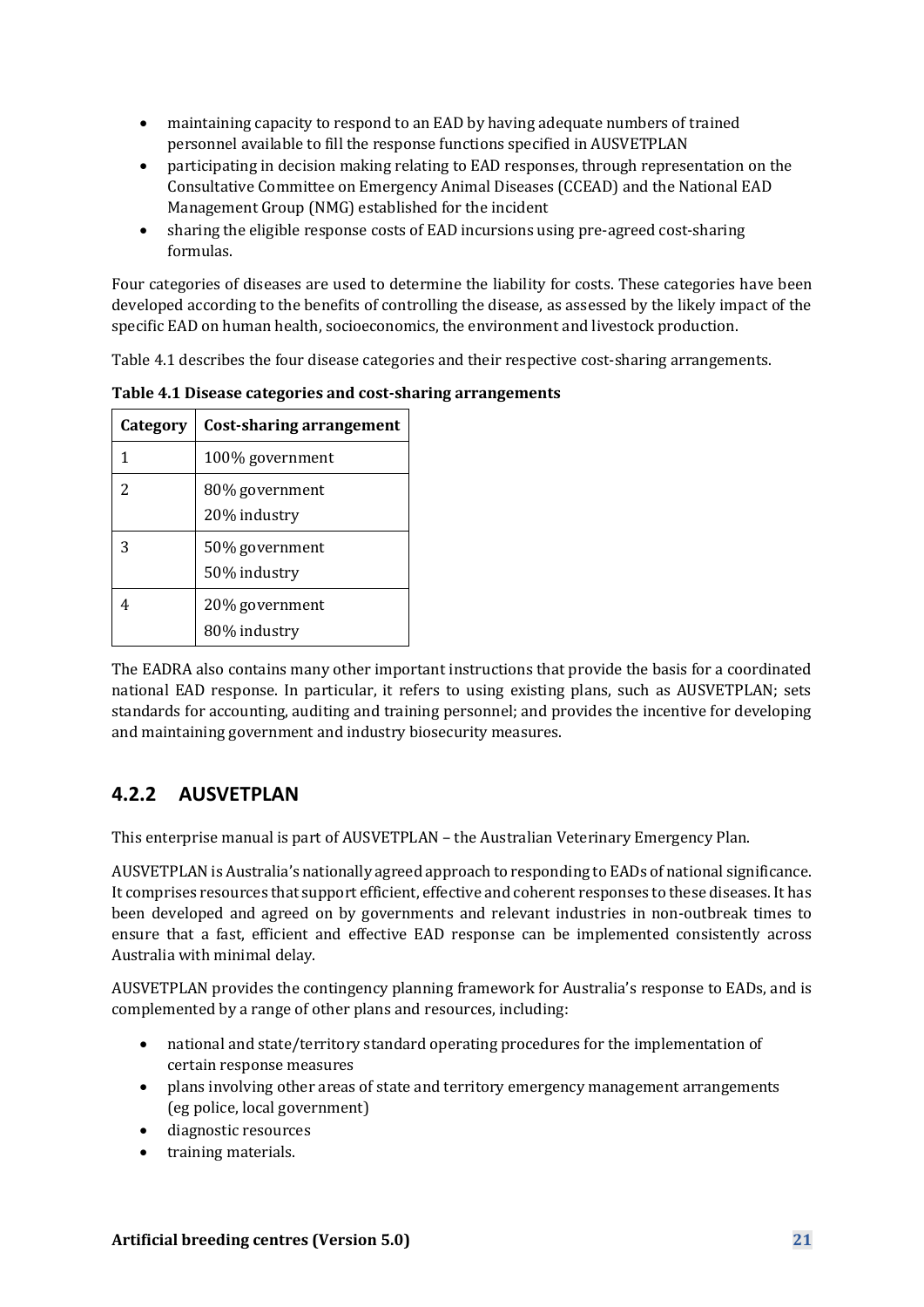### **4.2.3 Training for emergency animal disease response personnel**

It is a requirement of the EADRA that, where possible, signatories (governments and industries) use appropriately trained staff to undertake the response functions outlined in AUSVETPLAN for an EAD response.

Governments provide training in response functions for their personnel.

Animal Health Australia's Training Services project provides training for government personnel and representatives of the Australian livestock industries to help prepare them to participate in the CCEAD and the NMG. The program also provides training for livestock industry representatives to prepare them to undertake the Liaison – Livestock Industry function in either a state coordination centre (SCC) or a local control centre (LCC).

The responsibilities of the SCC and LCC Liaison – Livestock Industry functions are documented in the **AUSVETPLAN management manual** *Control centres management***, Part 2**. 13

## **4.3 Controlling an emergency animal disease incident**

### **4.3.1 Governance**

Control of an EAD outbreak is a complex operation, requiring rapid mobilisation of resources and coordination of a diverse team of people. An EAD response may require input from all tiers of government and from a range of portfolios, as it may need to address not only animal health issues, but also financial, social, economic, human, trade and recovery issues.

EAD responses are planned and implemented at three levels: national, state or territory, and local.

The Australian Government (through the Department of Agriculture, Water and the Environment) provides international liaison during an EAD response; this includes market access negotiations, international reporting (eg to the World Organisation for Animal Health (OIE)), and coordination of access to overseas assistance through existing agreements. The Australian Government also provides national coordination for the response; more information is provided in the **AUSVETPLAN management manual** *Control centres management***, Part 1**.

The CCEAD is the key technical coordinating body, providing the link between the Australian Government, states and territories, industry, Animal Health Australia and the NMG during an EAD response.

The NMG manages national policy and resourcing of the response. It determines whether a disease is eradicable and whether the direct costs of a response should be shared between Australia's governments and the relevant livestock industry(ies) under the EADRA.

Both the CCEAD and the NMG base their recommendations and decisions on current information provided by the affected state or territory, and on guidance provided in AUSVETPLAN.

In an EAD outbreak, relevant state or territory animal health officials manage all aspects of its control and eradication according to a nationally agreed plan (Emergency Animal Disease Response Plan (EADRP)).

<sup>13</sup> https://animalhealthaustralia.com.au/ausvetplan/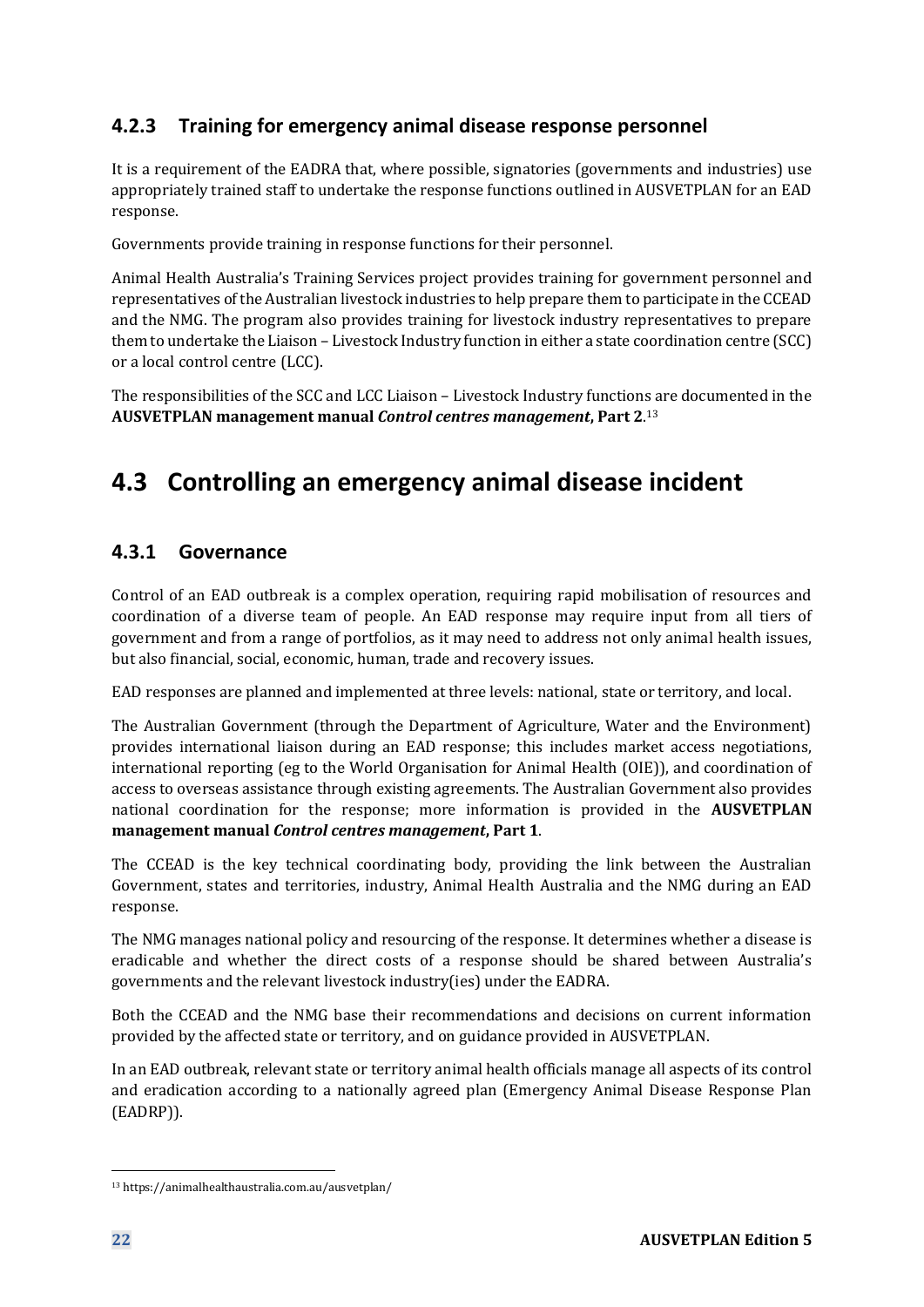The chief veterinary officer (CVO) of the state or territory in which an EAD outbreak occurs implements disease control measures as agreed in the EADRP and in accordance with relevant legislation. State or territory animal health (or, in many cases, biosecurity) legislation provides broad powers to enable an effective response to EADs, including the ability to enter premises, examine records, order livestock musters, control livestock movements, request that animals or products be submitted for testing, and isolate and destroy diseased or suspected diseased livestock.

An SCC may be established to coordinate response activities across the state or territory, in accordance with the strategic direction provided by the CVO, the CCEAD and the NMG. The SCC maintains overall control of the incident under the CVO and is able to give specific directions to the LCCs to ensure that the CVO's intentions are met.

Disease control activities are managed from an LCC, usually established in the vicinity of the outbreak. The LCC is responsible for all operational activities within a defined area, assigned by the CVO, including investigations of reports of disease outbreaks; consultation with livestock producers and processors; specimen collection; property quarantine; valuation of livestock and property; livestock slaughter; livestock product tracing, treatment and disposal; and property decontamination.

Information on the structure, functions and responsibilities of the SCCs and LCCs is contained in the *Control centres management* **manual, Part 1**. Detailed descriptions of functions and associated activities in an EAD response are contained in the *Control centres management* **manual, Part 2**.

The CVO makes ongoing decisions on follow-up disease control measures in consultation with the CCEAD and, where applicable, the NMG, based on epidemiological information about the outbreak.

### **Industry participation**

For disease responses relevant to the artificial breeding industry, Animal Health Australia industry representatives are members of both the CCEAD and the NMG. These representatives receive education in EAD management and their roles through Animal Health Australia's EAD training program.

Trained industry personnel undertake the Liaison – Livestock Industry function at an SCC or LCC, to provide the official conduit between the SCC or LCC and the affected industries. These personnel represent the interests and advice of industry, consistent with the EADRP approved by the NMG, and relevant to the scope of the response at the SCC or LCC level.

Industry personnel may also participate in a response at the state/territory or local level, by undertaking advisory or other functions in an SCC or LCC. These personnel do not represent industry but contribute their individual expertise to managing the response.

### **4.3.2 Response measures**

The response to an EAD will be determined by the nature of the outbreak, including:

- how early the outbreak is detected
- the extent of the outbreak
- the location of infected, suspect, trace and dangerous contact premises
- which species of livestock are affected
- the characteristics of the disease agent involved.

The fundamental aim of national EAD control policy is to eradicate an EAD if this is reasonably feasible. Key factors taken into account are those related to the disease and affected population. For example,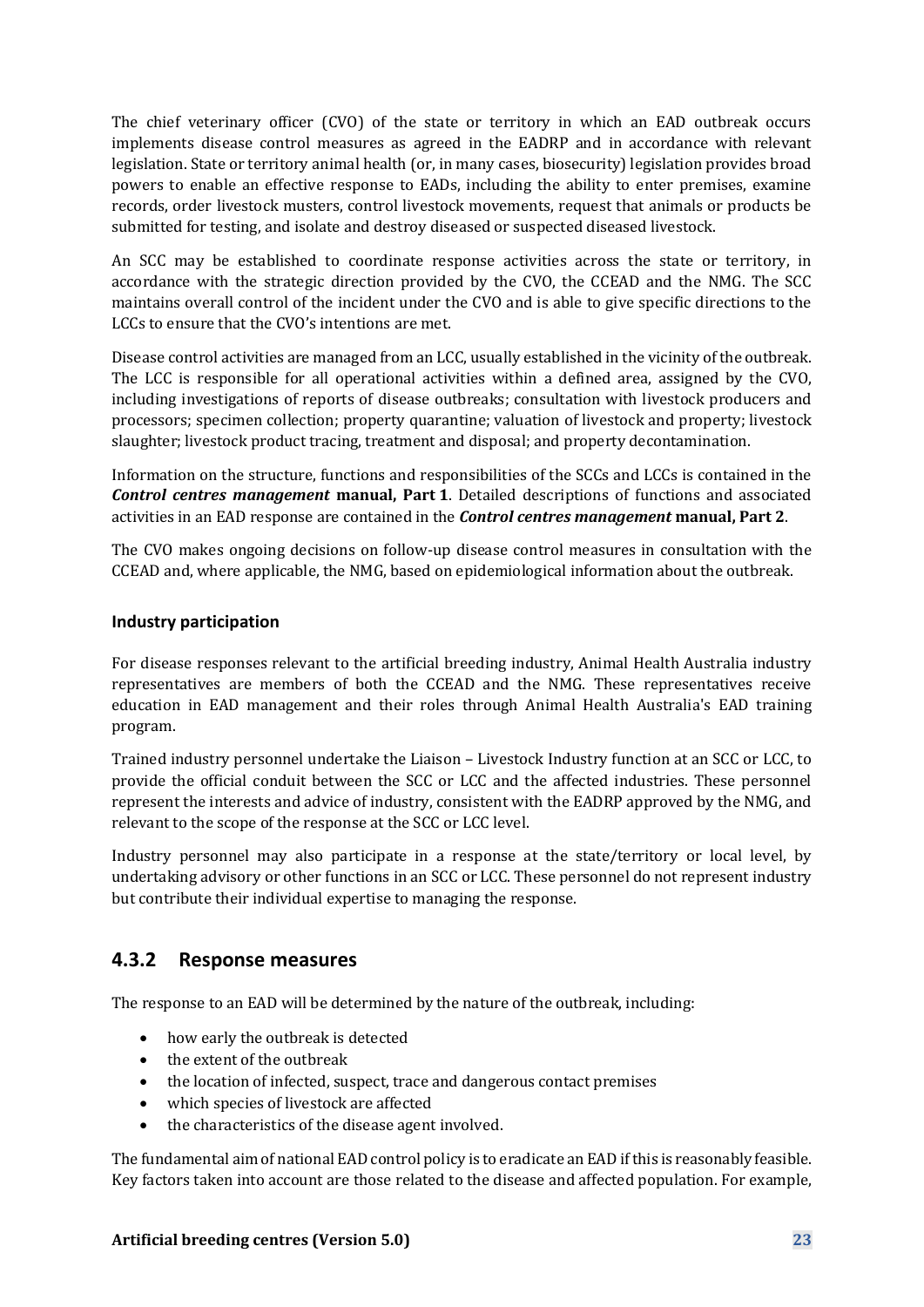the principal option used for many EADs is eradication by stamping out where this is applicable to the EAD in question and is considered to be cost-effective. This may involve use of all or some of the following procedures:

- epidemiological assessment (to understand how the disease is behaving in that particular outbreak)
- quarantine of premises and/or movement controls on potentially infected or contaminated live animals, animal products, people, equipment, vehicles and other things – this will include a national livestock standstill if foot-and-mouth disease (FMD) is strongly suspected or confirmed; see the **FMD response strategy** for more information
- tracing of potentially infected animals, and potentially contaminated products and things (eg equipment, vehicles)
- surveillance of susceptible animals
- biosecurity measures for people and equipment
- management of animal welfare
- valuation and compensation for livestock and property (including milk and milk products) destroyed as part of the EAD response
- destruction and disposal of infected and exposed susceptible animals, animal products and contaminated materials
- decontamination of infected premises
- restriction of the activities of certain enterprises
- an industry and public information program.

Other measures that may be used where necessary include:

- vaccination
- vector or wild animal control
- treatment of affected animals
- treatment of affected products
- use of sentinel animals
- zoning and compartmentalisation.

In some circumstances, a modified stamping-out approach may be used – for example, by allowing the slaughter of animals at an accredited abattoir to produce a marketable product.

Sometimes, eradication is not considered feasible because the outbreak is already widespread when diagnosed or is considered likely to spread further despite the application of stamping out. In these cases, other control measures may be selected, such as vaccination, with a view to possible containment and eventual eradication; or a state or territory and/or industry-based control program to manage a disease that is likely to become endemic in the population. Where the NMG has reason to believe that eradication is not possible and the disease can only be contained, or in any situation where the cost of an EADRP will exceed an agreed limit on funding, the NMG may decide to stop cost sharing.

### **4.3.3 Overview of declared areas and premises classifications**

### **Declared areas**

A declared area is a defined tract of land that is subjected to disease control restrictions under emergency animal disease legislation. There are two types of declared areas: restricted area (RA) and control area (CA).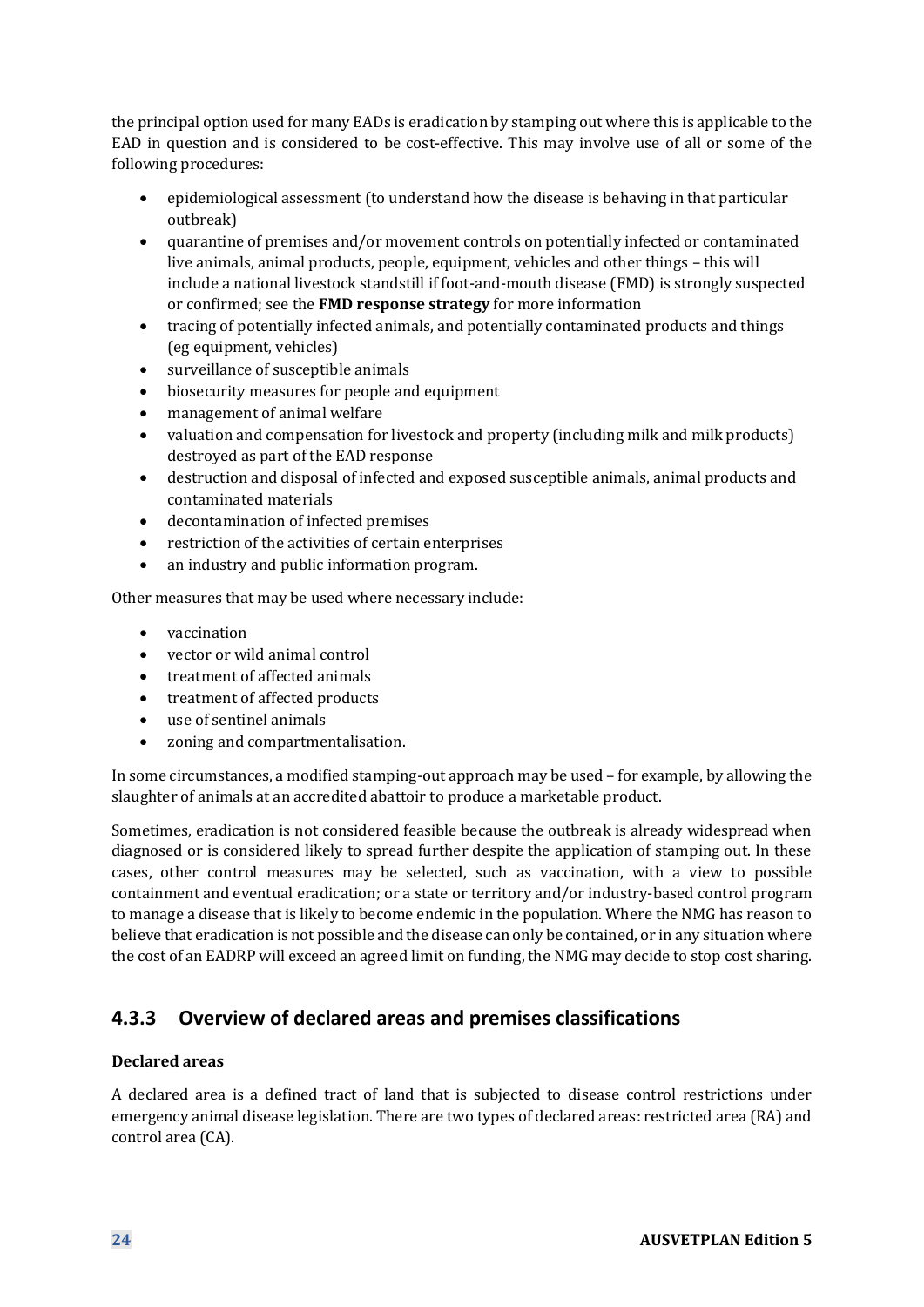Declared areas are declared under jurisdictional legislation. RAs are subject to strict disease control measures. CAs are disease-free buffers between an RA and the parts of Australia that are free from disease (the outside area – OA).

All declared areas need to be clearly identified and easily understood, so that all affected parties can recognise which area they are in, and what regulations and control measures are applicable to them.

Declared areas are declared by a CVO or their delegate, or a ministerial declaration, according to the appropriate legislation of the states and territories involved*.*

There are also other areas that are not legally declared, but are used for specific reasons:

- transmission areas (TAs), which are used for vector-borne diseases for epidemiological purposes, recognising that vectors are not confined by property boundaries
- the OA, which is used to describe the rest of Australia outside the declared areas.

Figure 4.1 provides a schematic illustration of declared areas and standard movement controls.

#### **Area definitions for non-vector-borne diseases**

#### *Restricted area (RA)*

An RA is a relatively small legally declared area around infected premises (IPs) and dangerous contact premises (DCPs) that is subject to disease controls, including intense surveillance and movement controls.

An RA will be a relatively small declared area<sup>14</sup> (compared with a CA – see below) drawn with at least 'x' km radius<sup>15</sup> around all IPs and DCPs, and including as many suspect premises (SPs), trace premises (TPs) and dangerous contact processing facilities (DCPFs) as practicable. Based on risk assessment, the RA is subject to intense surveillance and movement controls, and other relevant disease controls. The purpose of the RA is to minimise the spread of the EAD. The RA does not need to be circular but can have an irregular perimeter, provided that the boundary is initially an appropriate distance from the nearest IP, DCP, DCPF, SP or TP. Multiple RAs may exist within one CA.

The boundaries will be modified as new information becomes available, including from an official surveillance program. The actual distance in any one direction will be determined by factors such as terrain, the pattern of livestock movements, livestock concentrations, the weather (including prevailing winds), the distribution and movements of relevant wild (including feral) animals, and known characteristics of the disease agent. In practice, major geographic features and landmarks, such as rivers, mountains, highways and roads, are frequently used to demarcate the boundaries of the RA. Although it would be convenient to declare the RA on the basis of local government areas, this may not be practical, as such areas can be larger than the particular circumstances require.

### *Control area (CA)*

A CA is a legally declared area where the disease controls, including surveillance and movement controls, applied are of lesser intensity than those in an RA (the limits of a CA and the conditions applying to it can be varied during an incident according to need).

A CA is a disease-free buffer between the RA and the OA (see below). Specific movement controls, surveillance strategies, and other relevant disease controls will be applied within the CA to maintain its disease-free status and prevent spread of the disease into the OA.

<sup>14</sup> As defined under relevant jurisdictional legislation.

<sup>15</sup> For specific details, refer to the relevant AUSVETPLAN response strategy (https://animalhealthaustralia.com.au/ausvetplan).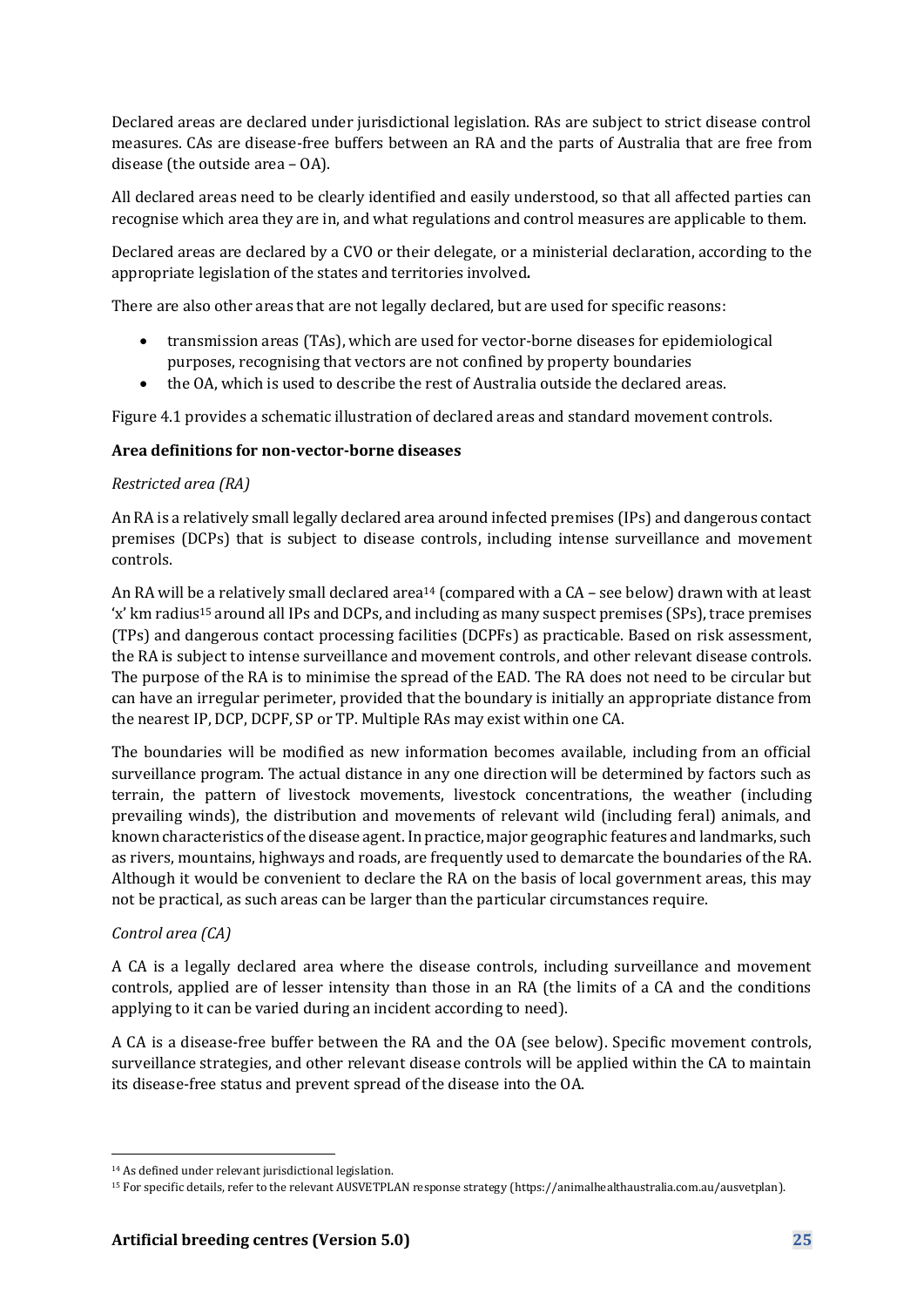An additional purpose of the CA is to control movement of susceptible livestock for as long as is necessary to complete tracing and epidemiological studies, to identify risk factors and forward and backward risk(s).

The CA will be a larger declared area around the RA(s) – initially, possibly as large as the state or territory in which the incident occurs – where restrictions will reduce the risk of disease spreading from the RA(s). The CA will have a minimum radius of 'y'  $km$ <sup>16</sup> encompassing the RA(s). The actual distance in any one direction will be determined by factors such as terrain, the pattern of livestock movements, livestock concentrations, the weather (including prevailing winds), the distribution and movements of relevant wild (including feral) animals, and known characteristics of the disease agent. In practice, major geographic features and landmarks, such as rivers, mountains, highways and roads, are frequently used to demarcate the boundaries of the CA. The boundary will be adjusted as confidence about the extent and distribution of the incident increases.

In general, surveillance and movement controls will be less intense in the CA than in the RA, and disease-susceptible animals and their products may be more likely to be permitted to move under permit within and from the area than those originating from the RA.

### *Outside area (OA)*

The OA is the area of Australia outside the declared (control and restricted) areas.

The OA is **not** a declared area but is used to describe the rest of Australia outside the declared areas. The OA will be subject to surveillance. Because it is highly desirable to maintain the OA as 'diseasefree', the movement of animals and commodities from the RA and CA into the OA will be restricted.

The OA will also be of interest for zoning<sup>17</sup> and compartmentalisation<sup>18</sup> for purposes of trade access, as well as for disease control (see below).

#### **Area definitions for vector-borne diseases**

#### *Transmission area (TA)*

A TA is an area, not legally declared, that is used for vector-borne<sup>19</sup> diseases for epidemiological purposes, recognising that vectors are not confined by property boundaries. It includes IPs and, where possible, SPs, TPs, DCPs and DCPFs. A TA is subject to an increased level of surveillance, and has movement controls appropriate to its associated RA.

Vector-borne diseases differ from non-vector-borne infectious diseases in that vectors cannot be contained by boundary fences. The TA is thus less concerned with property boundaries or definitions and more with including all infected vectors in the area surrounding known areas of transmission. It will be drawn around known sources of transmission, as evidenced by disease, seroconversion, trapping of infected vectors and any other confirmation of active disease transmission. There may be insufficient information at the start of a response to identify a TA, and an RA may be put in place before a TA can be determined.

A TA is not a legally declared area but will include all IPs and, where possible, all SPs, TPs, DCPs and DCPFs. In the presence of competent vectors, a TA of 'x' km<sup>20</sup> radius should be drawn. The TA does not

<sup>19</sup> In most cases, a TA is focused on insect (arthropod) vectors.

<sup>16</sup> For specific details, refer to the relevant AUSVETPLAN response strategy (https://animalhealthaustralia.com.au/ausvetplan).

<sup>&</sup>lt;sup>17</sup> The process of defining, implementing and maintaining disease-free and infected areas, in accordance with OIE standards. Zoning

is based on geopolitical and/or physical boundaries and surveillance, in order to facilitate disease control and/or trade. <sup>18</sup> The process of defining, implementing and maintaining one or more disease-free establishments, under a common biosecurity

management system, in accordance with OIE standards. Compartmentalisation is based on applied biosecurity measures and surveillance, in order to facilitate disease control and/or trade.

<sup>20</sup> For specific details, refer to the relevant AUSVETPLAN response strategy (https://animalhealthaustralia.com.au/ausvetplan).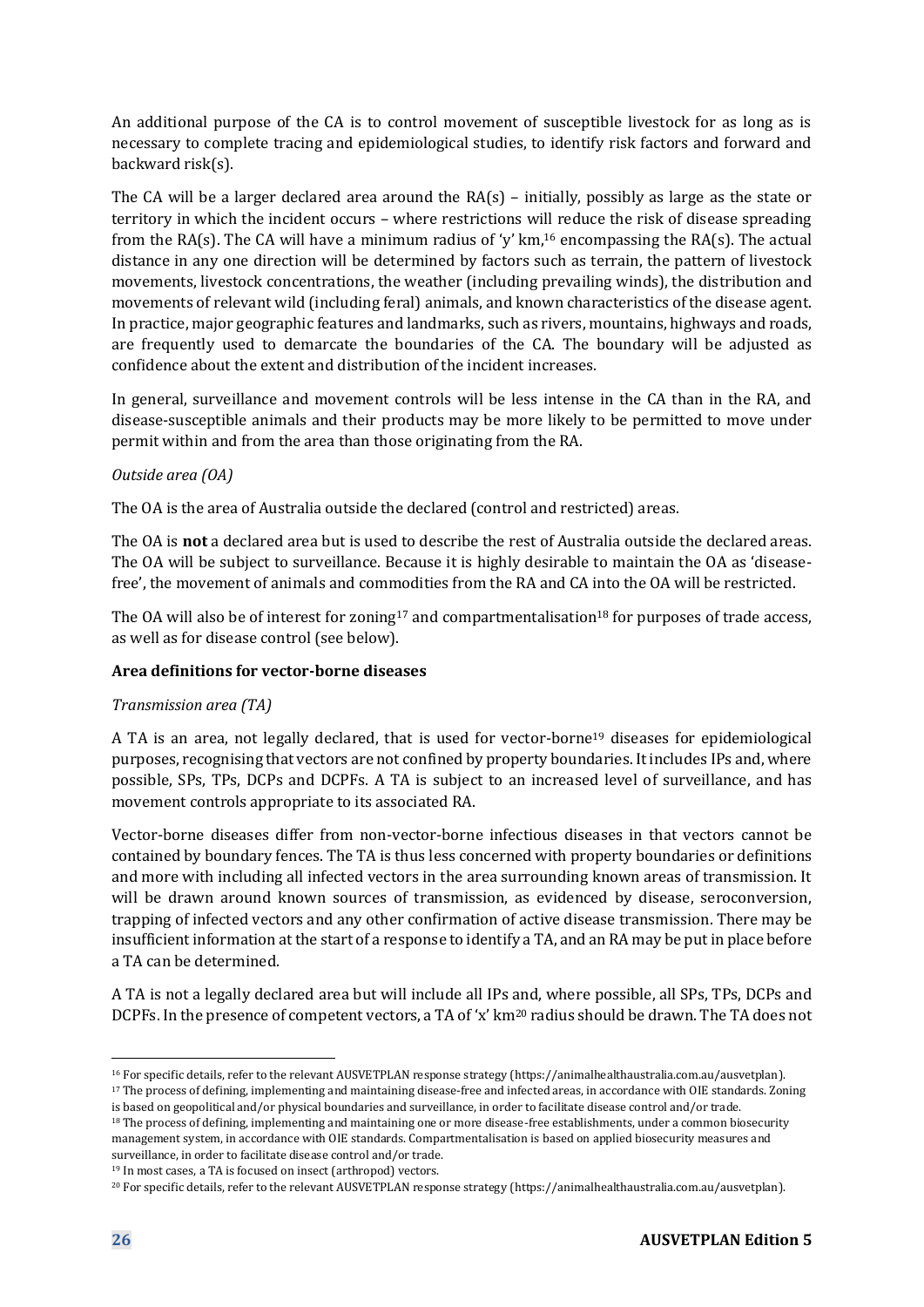need to be circular but can have an irregular perimeter, provided that the boundary is initially an appropriate distance from the nearest IP, DCP, DCPF, SP or TP. This distance will depend on the information gained about vector numbers and competence, environmental factors (eg prevailing winds, rainfall, temperature, humidity), and the number and distribution of infected and/or susceptible animals. In the absence of competent vectors, the TA may be reduced in size.

#### *Restricted area (RA)*

An RA will be a larger legally declared area around the TA. The boundary of the RA does not have to be circular or parallel to that of the TA but should be at least 'y' km from the boundary of the TA; this distance may be influenced by OIE standards or an official control program. The RA can include areas of known competent vector distribution. In general, surveillance may be less intense than in the TA, but movement controls will be the same.

The boundary of the RA will be adjusted as confidence about the extent of the incident increases. It will take into account the relevant OIE *Terrestrial animal health code* chapter on the disease and, if appropriate, OIE standards on zoning and compartmentalisation (Chapter 4.421).

#### *Other types of areas*

It is possible that other types of areas (eg vaccination area, surveillance area), which are not legally declared, may be used for disease control purposes in some jurisdictions.

<sup>21</sup> www.oie.int/en/what-we-do/standards/codes-and-manuals/terrestrial-code-online-access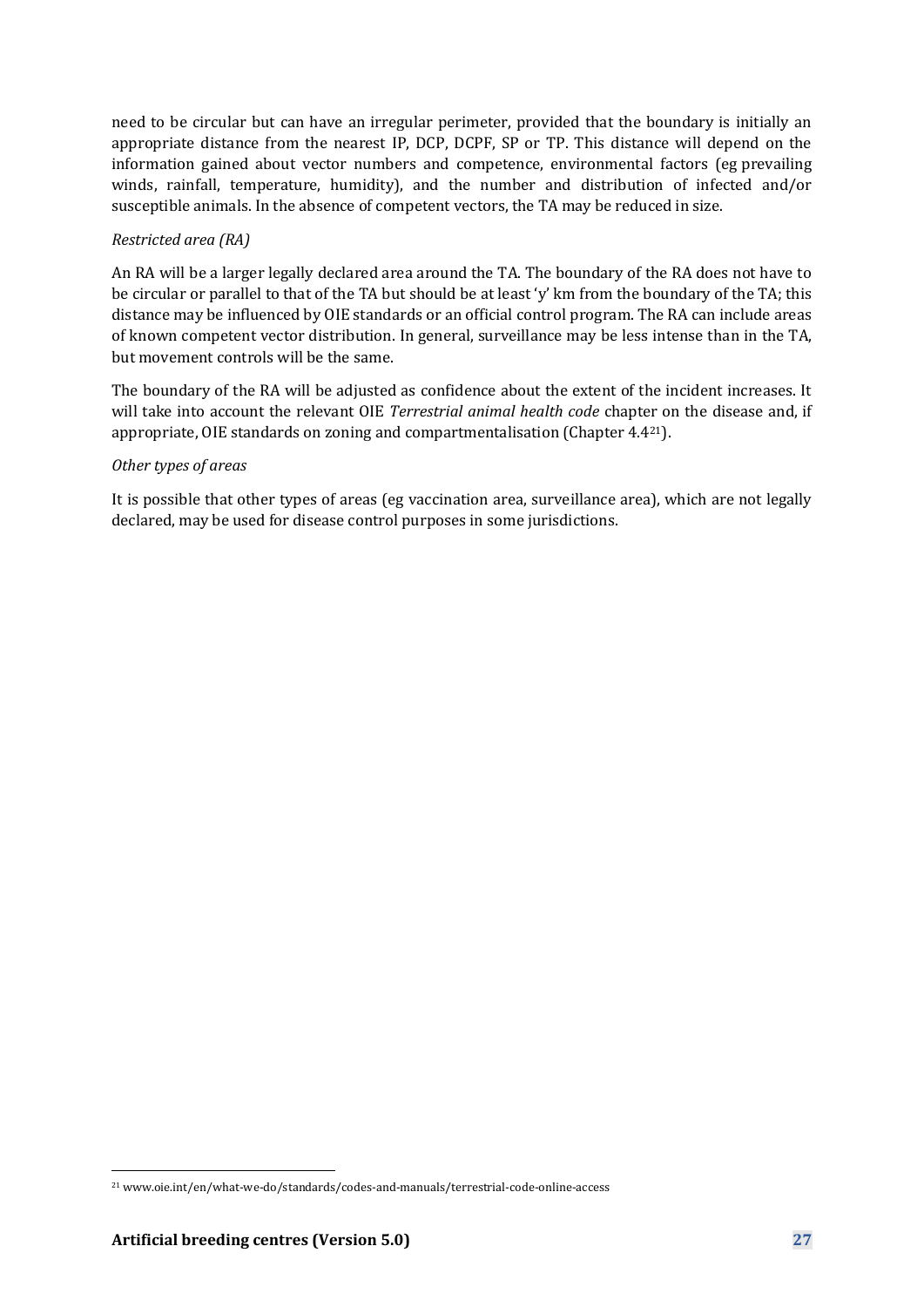

### <span id="page-27-0"></span>**Figure 4.1 Schematic illustration of declared areas, indicating standard movement controls**

### **Premises classifications**

All premises within declared areas are subject to classification for disease control management and monitoring purposes.

A particular property (or premises) must fit clearly into only one premises classification at a given time. The classifications and their abbreviations are (in alphabetical order):

- approved disposal site (ADS)
- approved processing facility (APF)
- at-risk premises (ARP)
- dangerous contact premises (DCP)
- dangerous contact processing facility (DCPF)
- infected premises (IP)
- premises of relevance (POR)
- resolved premises (RP)
- suspect premises (SP)
- trace premises (TP)
- unknown status premises (UP)
- zero susceptible species premises (ZP).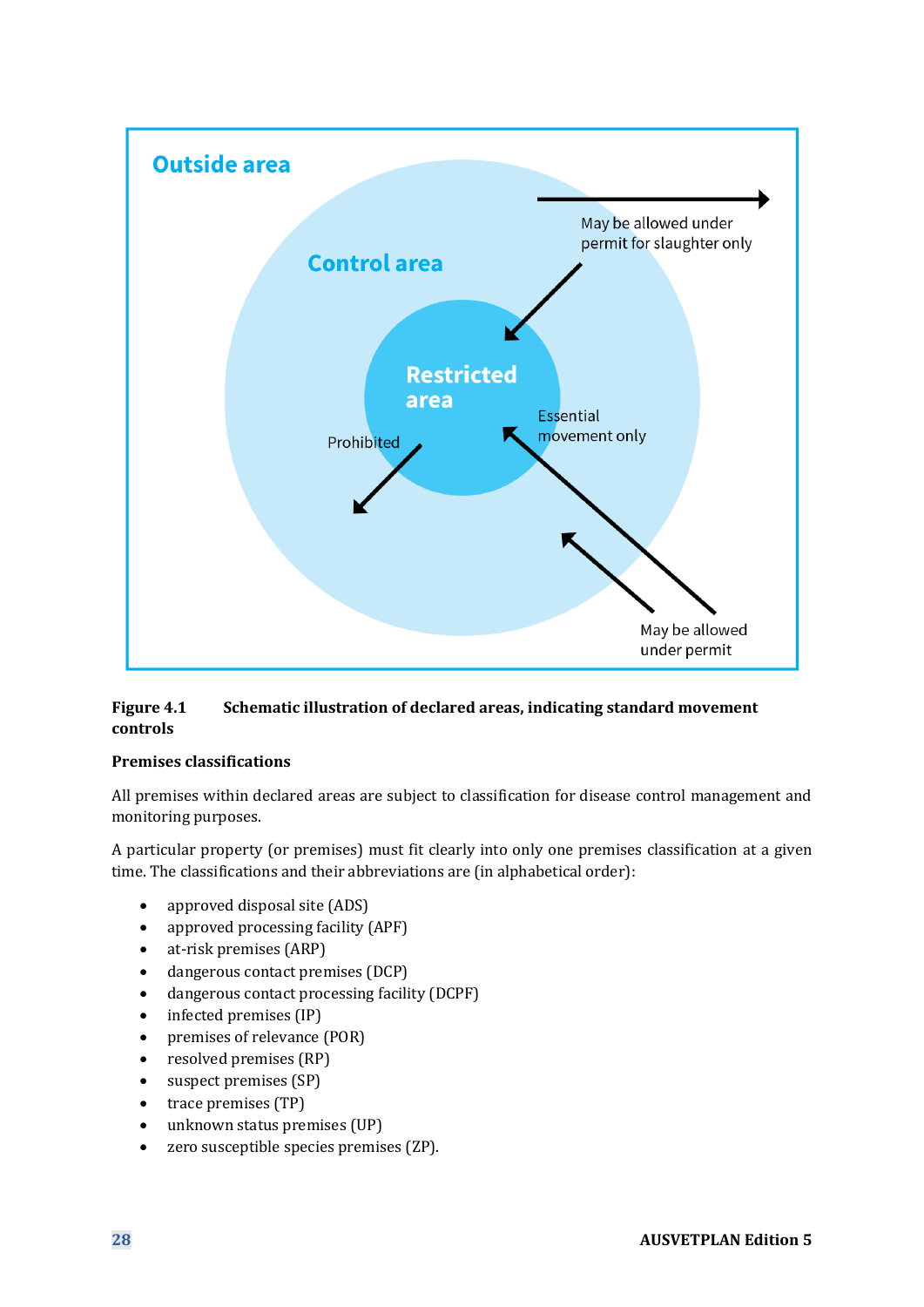In addition to these premises definitions, the following 'qualifiers' may be used to describe the outcome of a recent investigation, epidemiological risk assessment or other activity on premises where their status has not changed:

- assessed negative (AN)
- vaccinated (VN)
- sentinels on site (SN).

For example, an ARP that has been determined by the relevant jurisdictional authority as being 'assessed negative' should be recorded as 'ARP-AN', and an IP that has completed a vaccination program should be recorded as 'IP-VN'.<sup>22</sup>

Not all classifications may be needed in a particular EAD response.

Classification of premises provides a framework for authorities to exercise legal powers over such premises, facilitates product tracking, and serves as a communication tool for reporting nationally and internationally on progress in the response.

### **4.3.4 Use of declared areas and premises classifications in an EAD incident**

When an EAD incident is first suspected, the premises involved would undergo a clinical and/or epidemiological investigation. If the case definition, as defined in the relevant AUSVETPLAN response strategy, is met<sup>23</sup> (ie the index case<sup>24</sup>), the relevant CVO or their delegate will determine the premises classification and may declare the premises an IP.

After the identification of the first IP, an RA and a CA may be declared.<sup>25</sup> A TA may also be defined, if appropriate. All premises within these areas will be classified. At the beginning of an EAD incident, the initial premises classifications would be IP, ARP, POR, UP and ZP.

Any premises within the RA or CA will have only one classification at any one time. After an epidemiological investigation, clinical assessment, risk assessment or completion of control measures, a premises may be reclassified.

Once the first IP has been identified, intelligence gathering through veterinary epidemiological investigations would quickly lead to the identification of SPs and TPs. These will be high priorities for follow-up investigation by the relevant state or territory authorities. In a worst-case scenario, an SP could become an IP; therefore, SPs need to be investigated as a matter of very high priority. Similarly, investigation and risk assessment of a TP might identify it as an IP, DCP or DCPF. Both an SP and a TP might also be assessed as negative and qualified as SP-AN and TP-AN, and eventually reclassified as an ARP, POR or ZP.

All premises classifications are subject to change as a result of a modification in the case definition(s) or investigation(s) as the incident response proceeds.

Classifications should be applied with information needs of managers in mind. They should assist managers to monitor and report progress. Premises classifications to be used should be agreed early

<sup>22</sup> Some jurisdictions might have a date associated with the 'assessed negative' qualifier.

<sup>&</sup>lt;sup>23</sup> Note that case definitions are under development for some manuals and also that some diseases could be present without showing clinical signs.

<sup>&</sup>lt;sup>24</sup> The first case to come to the attention of investigators.

<sup>&</sup>lt;sup>25</sup> This is invariably the case with highly contagious diseases (eg FMD, equine/avian/swine influenza, classical swine fever) but may not apply to less contagious diseases (eg Hendra virus, anthrax, Australian bat lyssavirus).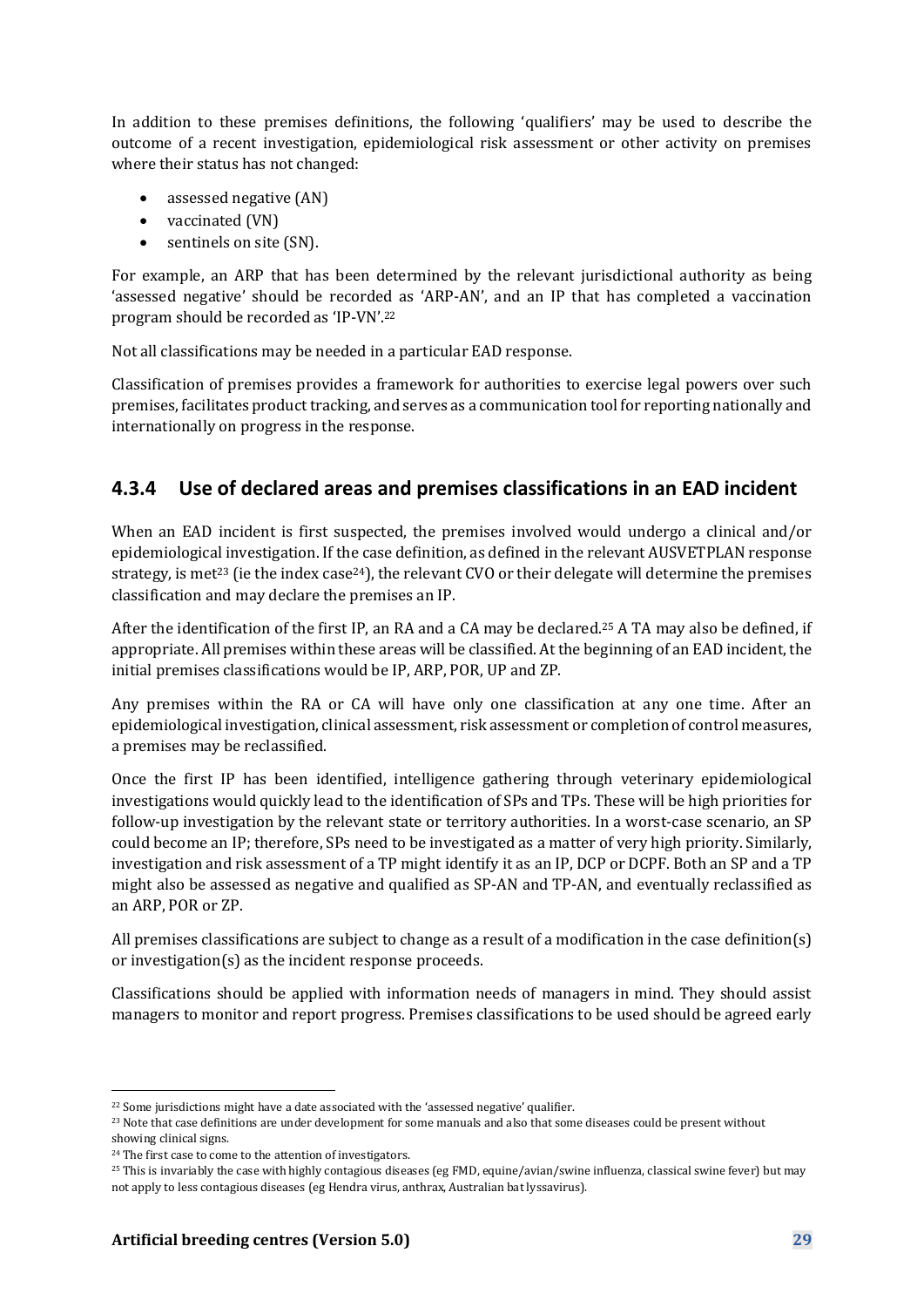in a response, so that control centre personnel can apply the correct and consistent classifications and definitions from the outset of the investigation and response.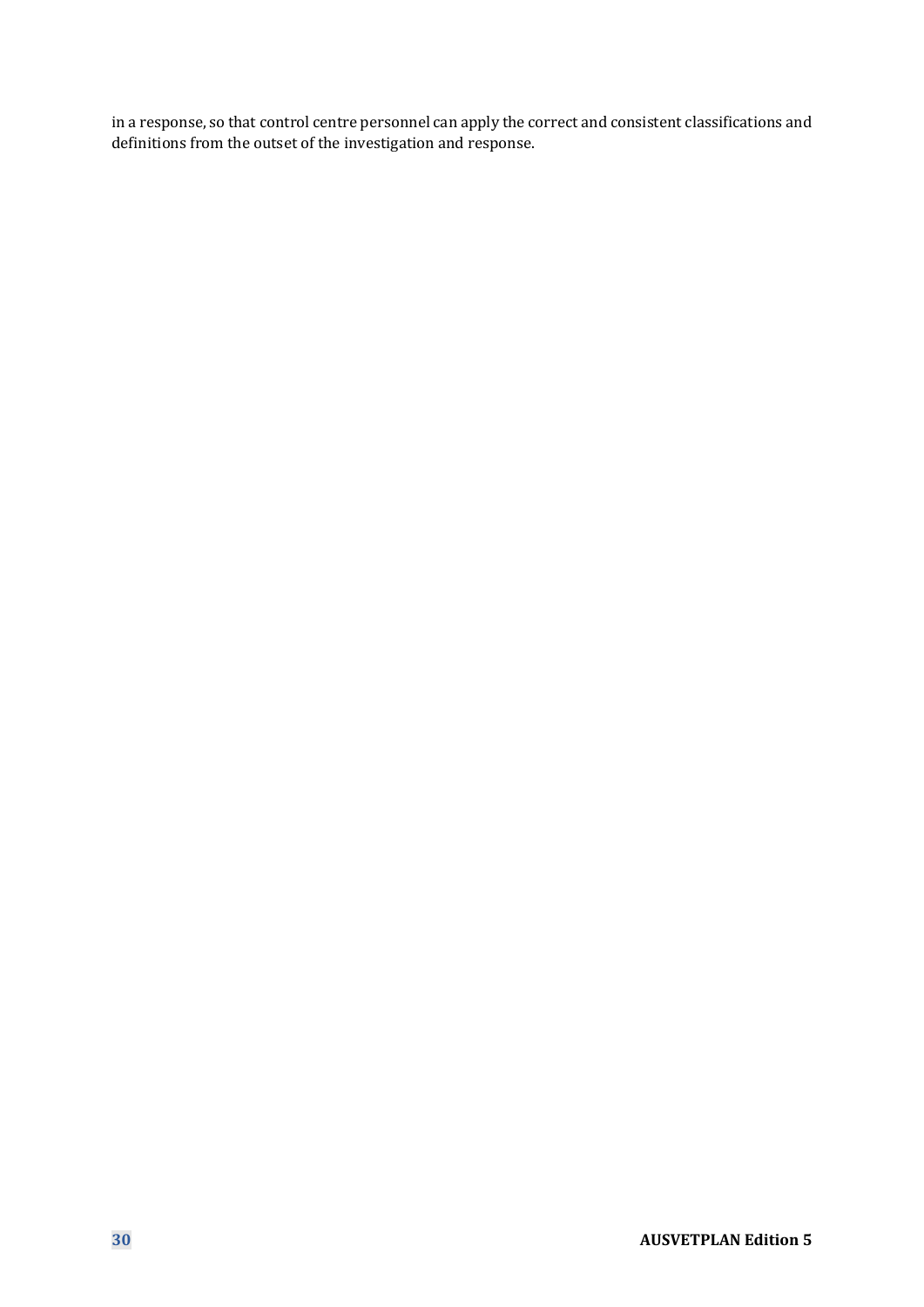# **5 Industry preparedness**

The reputation of the artificial breeding industry as a responsible industry depends on the quality and disease-free status of the service. It is essential that this reputation is maintained. The potential for rapid spread of an emergency animal disease (EAD) through artificial breeding operations or artificial insemination (AI) services in rural Australia is significant.

In addition to the *Minimum health standards for stock standing on licensed or approved artificial breeding centres in Australia* (Animal Health Committee Working Party on Artificial Breeding 1988), the World Organisation for Animal Health (OIE) *Terrestrial animal health code* (OIE 2021) contains recommended procedures for management of animals, semen collection, handling of semen and preparation of semen doses in the laboratory; and for handling and treatment of oocytes and embryos before processing, transfer or freezing.

Several procedures, including biosecurity plans, can be implemented by artificial breeding centres to reduce the risks associated with the introduction or spread of disease, maximise the identification and detection of diseased animals, and assist with disease control.

Disease control activities can have significant implications for the artificial breeding industry. Factors that need to be considered in developing an appropriate response include:

- protection of valuable breeding stock
- animal welfare
- use and disposal of genetic material
- business continuity
- confirmation and recognition of disease freedom for established nationally consistent compartments.

## **5.1 Impact of an EAD on the industry**

Artificial breeding centres are intensive, concentrated holding facilities for various animal species. For species that breed seasonally, an EAD outbreak during breeding season would have a more devastating impact on the industry than an outbreak out of season. Some centres hold multiple species, and these animals may come from a variety of sources for short- or medium-term holding for collection of semen, oocytes or embryos.

Collection of semen, oocytes or embryos from animals incubating disease could lead to the use and storage of infected material.

Rapid spread of an EAD could occur through dissemination of infected semen, oocytes or embryos, or in-contact fomites or equipment. Distribution of fresh and chilled semen or embryos poses a higher risk than frozen material because the short storage time increases the possibility of spreading the disease before clinical signs develop in the donor animals.

More detail on the specific risks within artificial breeding centres is provided in Section 3.2.

Inseminators, technicians and veterinary surgeons often visit multiple farms each day over a large area, providing the potential for rapid spread of disease, in a variety of ways. This risk is not high in the pork industry, where all AI is done by trained staff in-house. More detail on recommended guidelines for personnel associated with artificial breeding centres is in Appendix 3.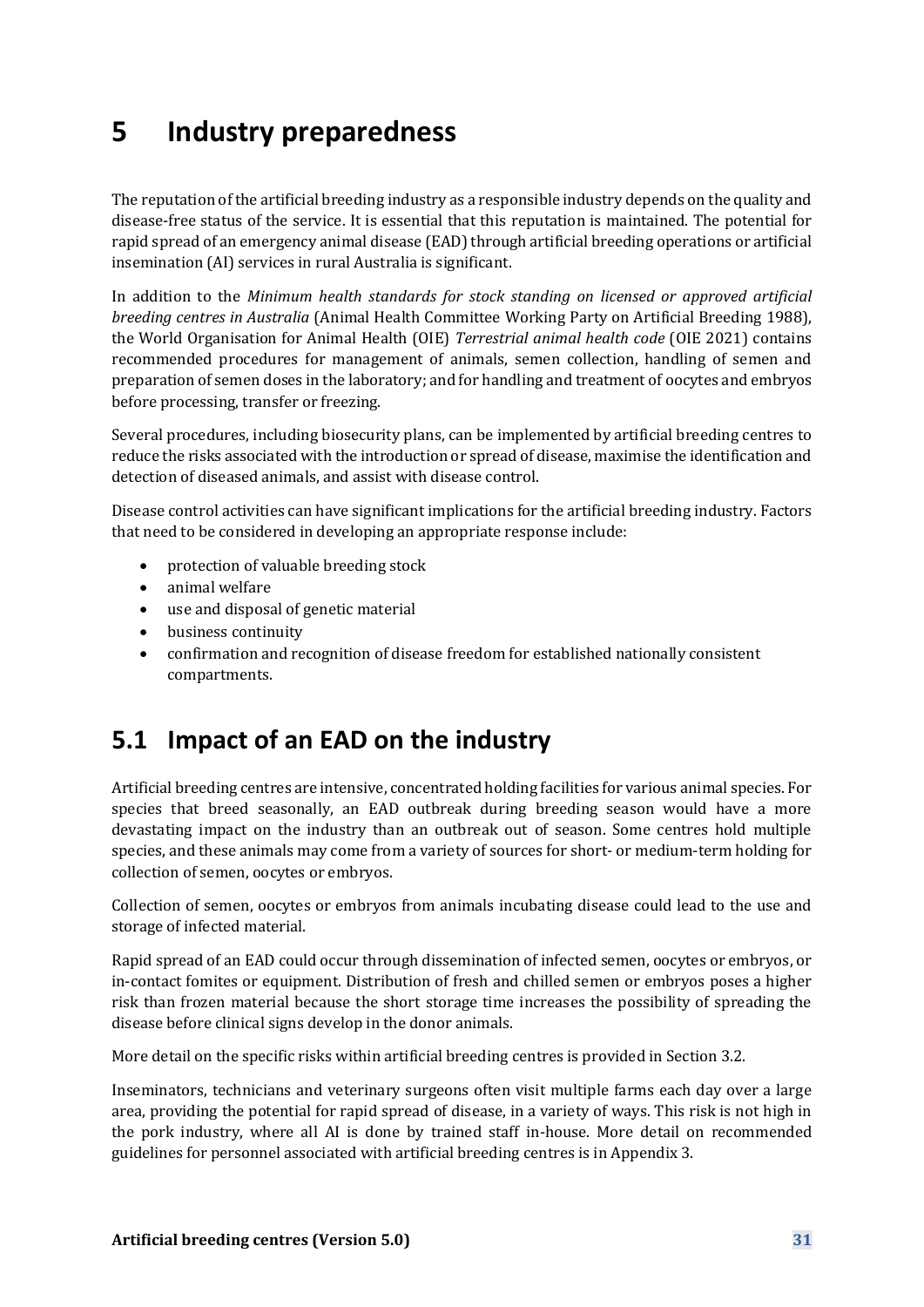If an EAD outbreak occurs in the area of an artificial breeding centre, it is feasible to temporarily close down the processing and services operations of the centre and associated AI services. Operations would recommence when subsequent information indicates that the risk of disease spread by semen, oocyte or embryo collection, storage or use is low. The significant, time-sensitive and ongoing demand for pig semen requires that risk assessment activities for pig artificial breeding operations be a response priority.

The animals at an artificial breeding centre should be protected by a quarantine buffer. This should be considered when assessing the risks of exposure or spread of infection during a disease outbreak.

## **5.2 Biosecurity measures and the industry**

The OIE Terrestrial Code<sup>26</sup> contains recommended procedures for management of bulls, semen collection, handling of semen and preparation of semen doses in the laboratory, handling and treatment of embryos before transfer or freezing, oocyte collection, in vitro processing to embryos, micromanipulation of oocytes and embryos, and handling and storage of oocytes and embryos. It also covers recommended procedures for genetic material of sheep, goats, pigs and horses.

Several procedures can be implemented by artificial breeding centres to reduce the risk of introduction or spread of disease, maximise the identification and detection of diseased animals, and assist in disease control programs. These are discussed below.

## **5.2.1 General biosecurity**

Affected livestock industries must implement strict biosecurity measures for their operations when an EAD is declared. For diseases relevant to artificial breeding centres, this will include measures for receiving animals; collecting semen, oocytes and embryos; and disseminating semen and embryos.

## **5.2.2 Procedures for early detection of disease**

EAD response planning is a critical part of artificial breeding centres' preparedness should there be an outbreak, or suspicion of an outbreak, of an EAD in Australia. Response planning will assist centre operators to work with biosecurity officers to manage the outbreak with the highest degree of mutual understanding and efficiency.

EAD response planning for artificial breeding centres will be complementary to EAD response planning for the cattle, sheep, goat, pig, deer and horse industries. It is likely that there will be some overlap between these so that each industry's response plans have standalone status.

EAD response planning has two related objectives, covering the role that relevant artificial breeding centres can play in:

- managing, controlling and eradicating an EAD outbreak
- implementing protocols to help minimise time out of domestic and export markets.

<sup>26</sup> www.oie.int/en/what-we-do/standards/codes-and-manuals/terrestrial-code-online-access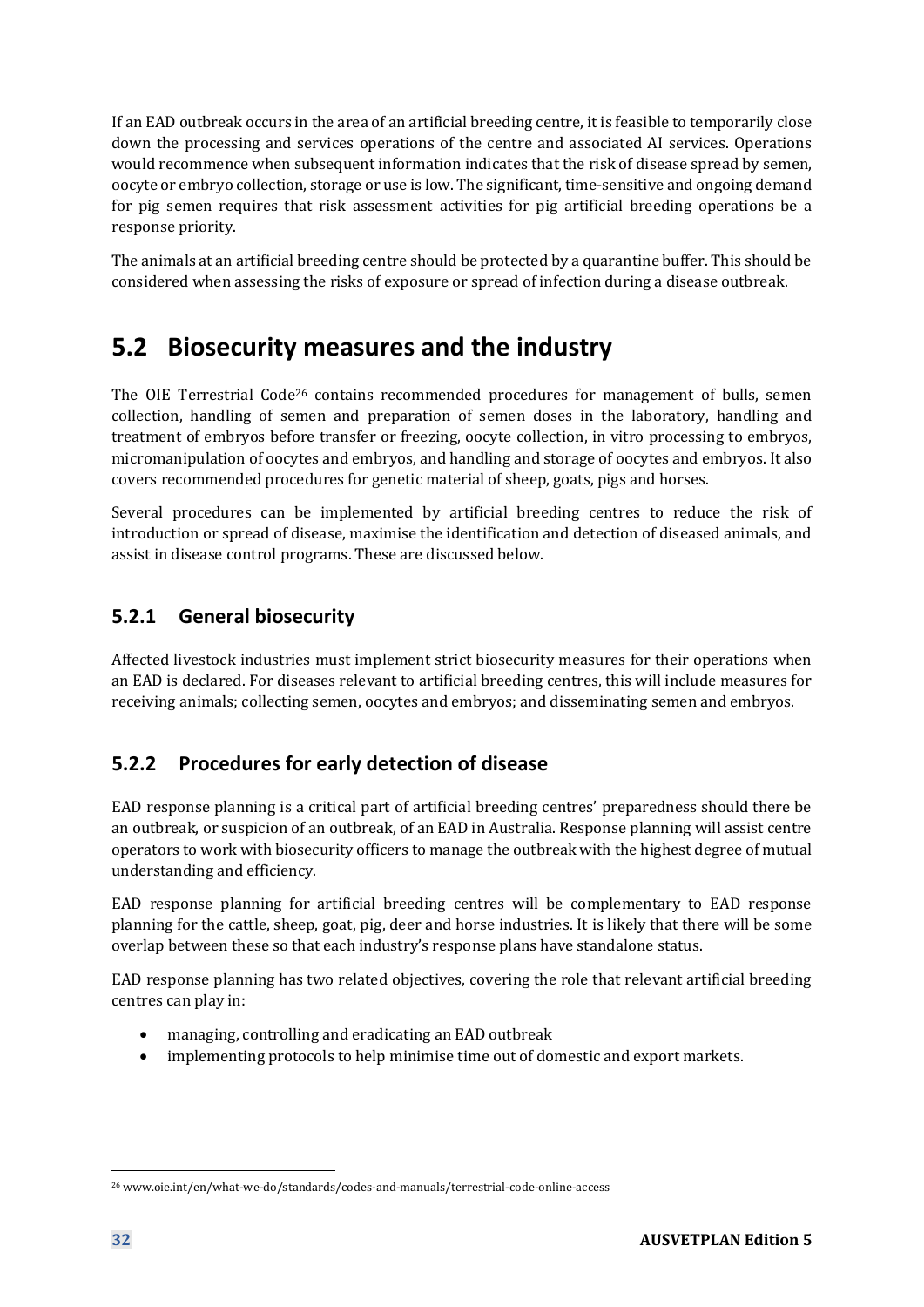Biosecurity measures applicable to the industry in general will include:

- increased surveillance by both animal health authorities and industries; artificial breeding centres will be advised by their state or territory animal health authorities or the local control centre of signs of the disease and actions to prevent its spread
- enhanced record keeping, including animal, semen and embryo identification and traceability systems.

Specific areas of the input and output where controls may need to be put in place in the event of an EAD outbreak are outlined below. Although the specifics are likely to vary with the disease, the following basic tenets relating to quarantine, movement controls and traceability will apply:

- Unless otherwise declared or permitted, do not receive any animals or genetic material from any declared areas. Care in applying this principle is required for the pork sector, where a small number of highly biosecure boar studs in Queensland, New South Wales, Victoria and South Australia provide semen within and across states. The same care is required for laboratories producing in vitro–produced embryos.
- Where possible, hold and do not release genetic material or livestock present at the artificial breeding centre until it is certain that the movement is deemed safe – that is
	- ̶ the artificial breeding centre is not within a declared area and has not received susceptible animals from a declared area
	- ̶ the genetic material has otherwise been classified safe (via permit, compartmentalisation or prior state/territory certification, together with point-ofcare surveillance, where necessary) because it meets any legally declared requirements; this may include undertaking additional approved processes to meet acceptable standards for the inactivation of EAD agents that may be present in the semen or embryos
	- $\equiv$  equipment moved onto and off the property associated with the genetic material has been decontaminated, where required
	- ̶ there is biosecure distribution and delivery of genetic material to end users.
- Biosecurity conditions may apply to staff, vehicles, feedstuffs, equipment and contaminated waste materials entering or leaving the property.
- Ensure that records relating to identifying and tracing livestock and genetic material associated with the enterprise are readily accessible, comprehensive and complete. The records should include the origin, transit points and destinations, and all relevant dates.

### **5.2.3 Design of the enterprise**

Before any EAD incursion, the establishment of nationally consistent domestic compartments is recommended. These may be established for artificial breeding centres and subcentres, inseminators, semen and embryo centres, storage and distribution facilities, and on-farm semen and embryo storage and use. Standards for application and compartment recognition should demonstrate confidence in the integrity of disease freedom status so that the recognised compartments can continue to operate for the purpose of domestic trade. The compartment standard operating procedures should be established with input from the relevant veterinary authorities, industry and other stakeholders, and must include biosecurity plans.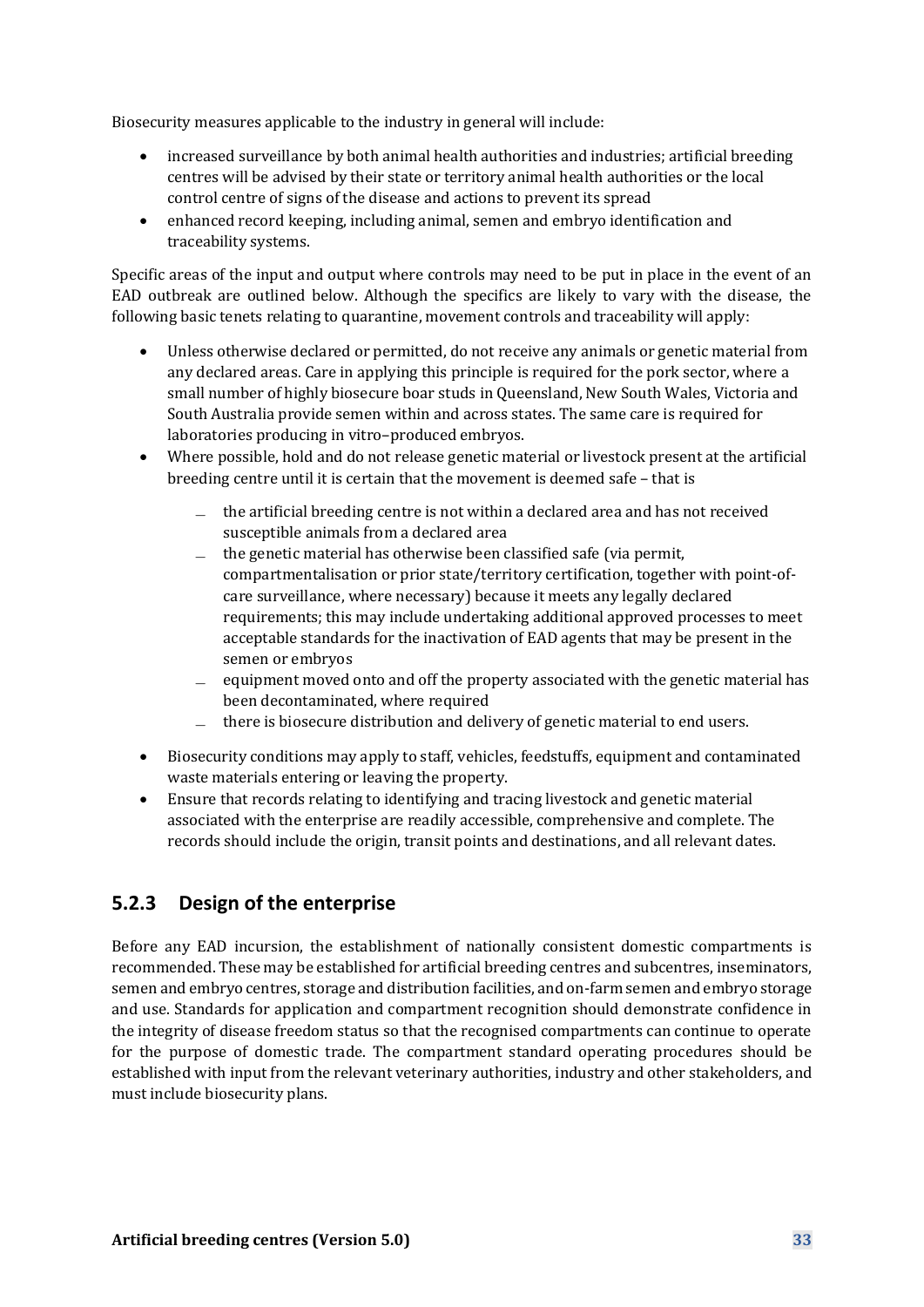## **5.2.4 Livestock**

The animals themselves are potential sources of diseases, because cattle, sheep, pigs, goats, deer and horses enter artificial breeding centres at varying times for collection and processing of semen or embryos. The length of stay depends on the enterprise, and the species and purpose (teaser, donor or recipient) of the animal.

Animals may also be transferred back to their farms of origin or other farms,<sup>27</sup> or may be sold or culled. These movements will be captured in the National Livestock Identification System (NLIS) database for cattle, sheep and goats, and the PigPass/NLIS database for pigs. All movements have the potential to transmit infection. The critical period would be during the incubation period before the appearance of clinical signs. See the relevant disease-specific **AUSVETPLAN response strategy** for information on incubation periods.

The following recommendations apply during an EAD outbreak:

- Where possible, the number of animal species residing at an artificial breeding centre should be limited.
- If two or more species are present at the same time, they should be maintained in separate areas.
- Regular veterinary health inspections of all animals should be carried out.
- Sick animals should be placed in immediate isolation. Any sick animals should be reported to the animal health authorities or the supervising veterinarian for prompt investigation.
- Dead animals should be placed in immediate isolation, and reported to the animal health authorities or the supervising veterinarian for prompt investigation.
- Depending on the declaration of area status, movement of animals, including movements from pre-entry isolation to the artificial breeding centre, may require movement permits, or may not be allowed. Check with animal health authorities before any movements on or off the facility or between facilities.
- Biosecurity principles must apply for example, isolation on the property of origin before sending and at arrival at the centre.
- Records must be maintained of all movements of livestock onto and off the centre, including
	- ̶ NLIS and physical identification of animal
	- ̶ property of origin
	- ̶ date of arrival and departure
	- $\equiv$  destination property when leaving the centre (if different from property of origin)
	- ̶ vehicle details
	- ̶ copies of National Vendor Declarations
	- records of tests conducted before movement onto the premises.

### **5.2.5 Semen and embryos**

Infection can potentially be transferred via semen or embryos, or their transport containers, although the probability of this occurring in an artificial breeding centre is extremely low.

Because pig enterprises only use chilled and fresh semen, the ability to transport semen over long distances (including interstate) within a short timeframe during an EAD outbreak may be affected and require delivery arrangements that offer higher biosecurity levels.

<sup>&</sup>lt;sup>27</sup> Pigs are not returned to farms if taken off farm for artificial breeding purposes.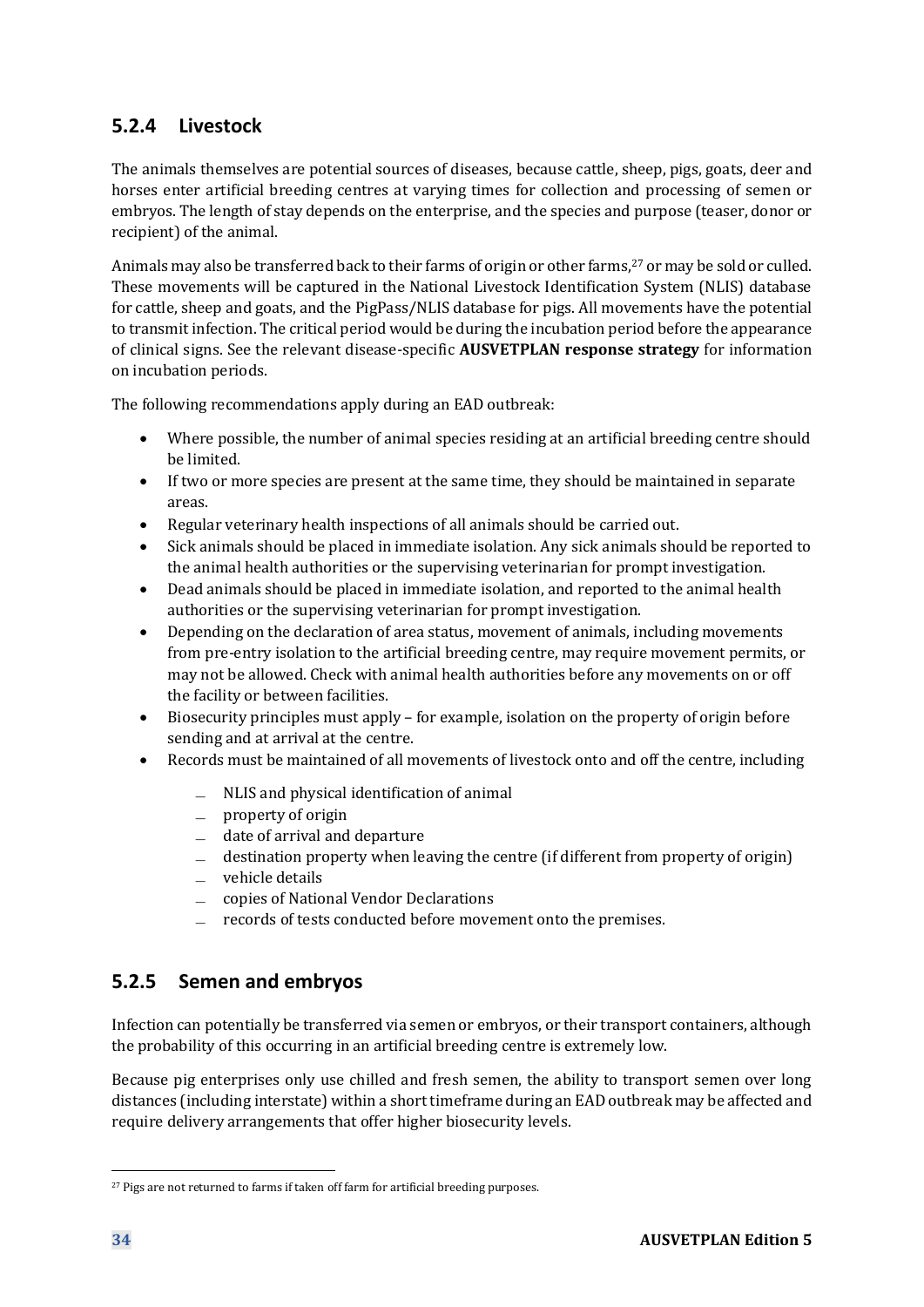The following recommendations apply during an EAD outbreak:

- No semen, oocytes or embryos should be collected from a sick animal. Collections may be made from a recovered animal with veterinary clearance.
- The use of biological products in media for processing fresh, chilled or frozen semen should be limited.
- For all semen, the donor sire, dam and teaser animals should be identifiable, and the date of production should be recorded.
- Distribution of fresh and chilled semen and embryos should be controlled until the cause of the outbreak has been determined. Further action will depend on the results of the investigations. Movement controls applied to semen and embryos will vary with the EAD and the location of the artificial breeding centre.
- The use of biological products in media for processing oocytes and fresh, chilled or frozen embryos should be limited.
- Embryos should be washed and handled according to the current edition of the International Embryo Technology Society (IETS) manual.<sup>28</sup> Unless the embryos were micromanipulated, they should have intact zona pellucida before and after washing – if the integrity of the zona pellucida is compromised, this will increase the likelihood of contamination or infection of the embryo with disease agents, and thus such embryos should not be used. Micromanipulated embryos should be handled as recommended by the OIE Terrestrial Code.
- Frozen embryos should be stored in a temporary liquid nitrogen storage container for 30 days before transfer to permanent storage or to recipients.
- For all embryos, the donor sire and dam should be identifiable, and the date of collection of oocytes or embryos should be recorded.
- Sick animals should not be used as teaser animals.
- Embryos entering artificial breeding centres for use within that centre should be restricted to embryos collected, washed and handled in line with IETS protocols.

### **Non-health-tested semen and embryos**

Semen or embryos collected on farms from animals that have had no health testing present a significant risk of transfer of infection.

To reduce the risks associated with this common practice, it is recommended that frozen semen and embryos be stored in separate containers, and isolated from health-tested semen and embryos.

In the event of an EAD outbreak, any health-tested semen or embryos stored in contact with suspicious non-health-tested material and considered to have been contaminated will be destroyed along with the contaminated material.

### **5.2.6 Personnel**

People can carry disease agents. A diverse range of people enter artificial breeding centres, including centre staff and their family members, veterinarians, inseminators, farmers, government inspectors, maintenance contractors, builders, local and overseas visitors, and agents. People leaving the centre who have been in contact with animals or animal quarters can also potentially spread disease agents.

<sup>28</sup> www.iets.org/Publications/IETS-Manual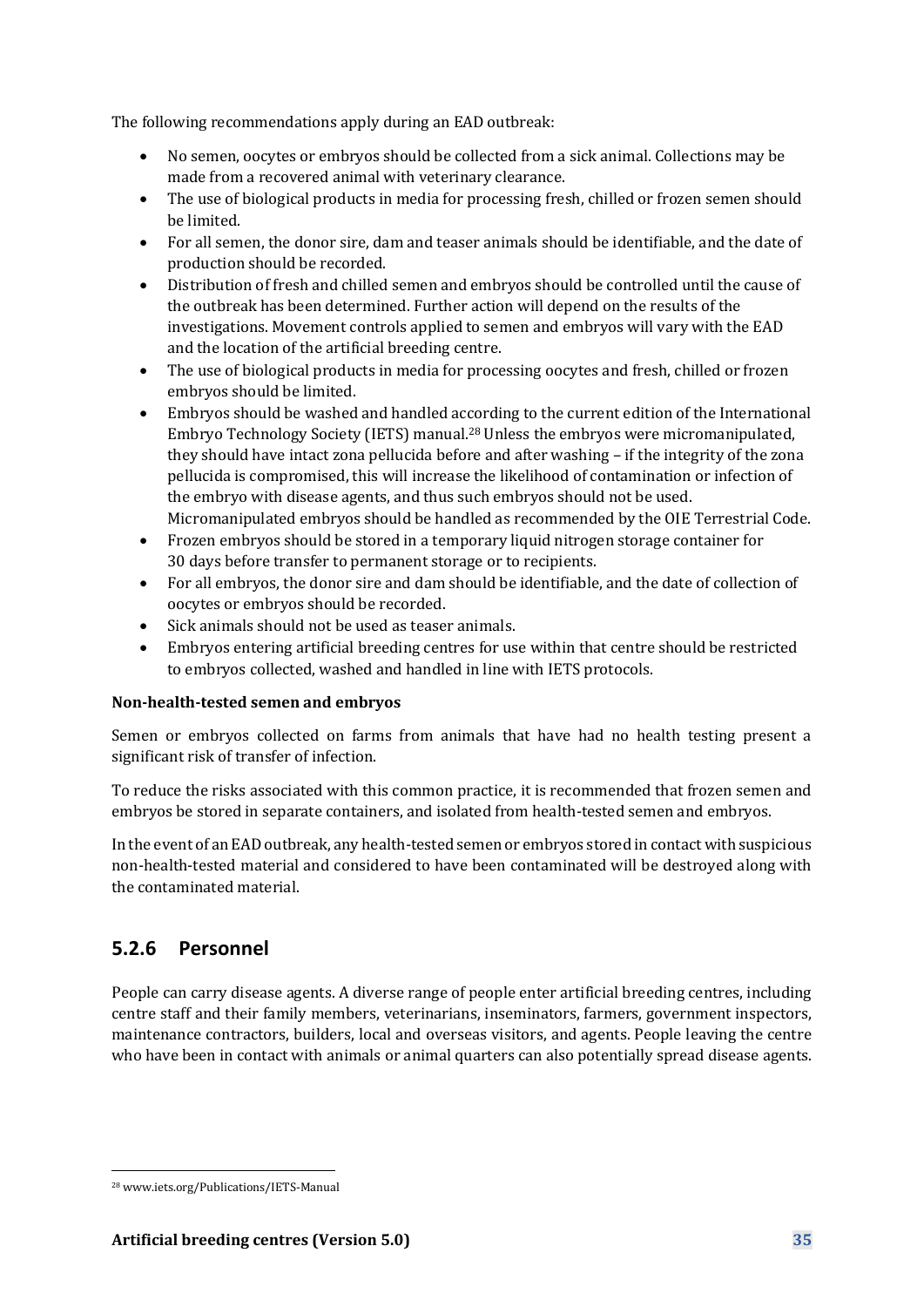The following recommendations apply during an EAD outbreak:

- The entry of visitors should always be strictly controlled.
- Records should be kept of all people moving onto and off the facility (ie date and time of movements on and off).
- Staff at the centre should be technically competent and observe high standards of personal decontamination to prevent the introduction or spread of disease agents.
- Protective clothing and footwear for use only at the centre should be provided.
- Staff exposed to artificial breeding centre animals should be encouraged to limit contact with animals residing off the centre, especially those of the same or similar species. Where this is not possible, suitable biosecurity procedures should be implemented.
- Inseminators, technicians and veterinarians should be restricted from access to, or contact with, animals at the artificial breeding centre unless they change into clean protective clothing and footwear provided at the quarantine entry points.

## **5.2.7 Equipment and facilities**

Equipment used for semen distribution, AI, embryo collection and transfer, animal husbandry and farm centre operations can be a source of contamination.

New, sterile AI equipment is supplied to inseminators and farmers, and this reduces the risk of transfer of an EAD agent.

Embryo collection and transfer equipment, and semen collection equipment, is cleaned and sterilised before leaving an artificial breeding centre; therefore, the risk of transfer of disease agents via this equipment is low.

Vehicles of the artificial breeding centre, centre staff, inseminators, technicians, veterinary staff and visitors, and vehicles used for liquid nitrogen delivery, livestock transport, feed delivery and general goods delivery can all carry disease agents.

Both during and outside of an EAD outbreak, biosecurity measures should be applied to all movements onto and off the artificial breeding centre.

### **Liquid nitrogen**

If liquid nitrogen is required by inseminators and farmers, it is transported to them from artificial breeding centres or directly from suppliers in portable storage tanks.

The risk of transfer and survival of infectious organisms in liquid nitrogen and its vapour is high if the liquid nitrogen has become contaminated with these organisms. Contamination of liquid nitrogen tanks or their contents may occur when straws or vials containing semen or embryos break or lose their seal. Semen that is processed into pellets and stored in open bulk goblets has a greater risk of contaminating an artificial breeding centre.

The following recommendations apply during an EAD outbreak:

- Liquid nitrogen tanks should be identified and disinfected.
- Liquid nitrogen should be disposed of using an approved procedure.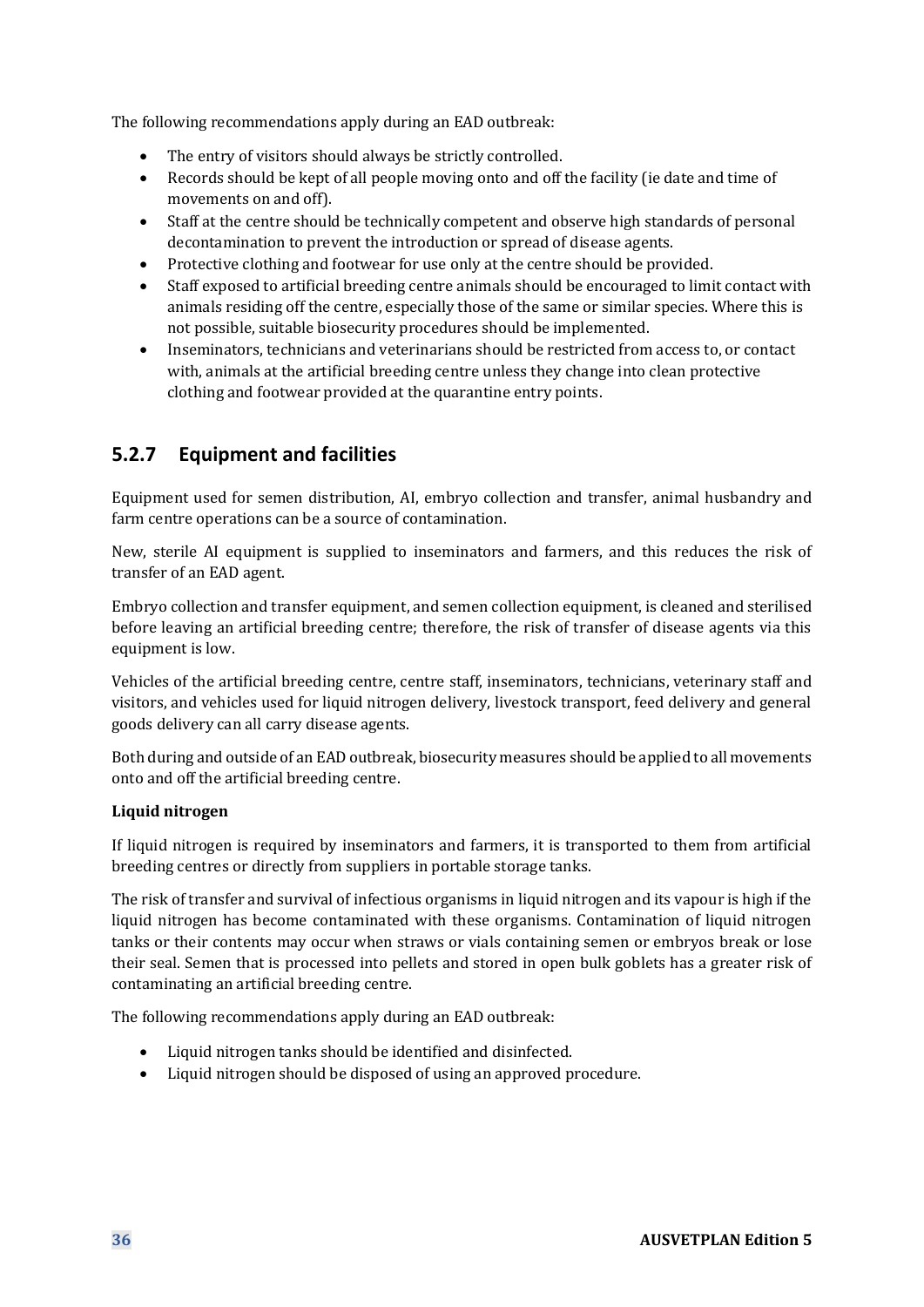## **5.2.8 Miscellaneous animals and byproducts**

Although artificial breeding centres may maintain a closed biosecurity status, entry of other animal species or products can occur. These include pets, working dogs and horses, food products (eg staff meals, waste), native wildlife and feral animals (eg foxes, possums, birds, bats, rats, mice, wombats), and water (eg streams, effluent runoff, waste).

Animal products and byproducts, and wastes are also potentially high-risk items for the spread of infection both onto and off an artificial breeding centre. They include effluent, water runoff, manure, slurry, soiled bedding, waste feed concentrates or hay, and bags.

Blood samples, embryo wash samples, urine or faecal samples, milk, and biopsy and tissue samples removed from the artificial breeding centre and transferred to laboratories or other centres holding animals are other potentially high-risk items for spread of infection.

Biological products used in testing and treating animals, and for processing embryos, can be sources of contamination. They include bovine serum, reproductive hormones and assay test kits based on animal products.

Drugs required for the treatment of animals and products required for processing semen or embryos (eg dry milk powder, eggs) can also contain infectious agents.

The following recommendations apply during an EAD outbreak:

- Contact of pets with breeding centre animals should be minimised or eliminated (by secure housing of pets).
- Pest control should be implemented.
- Contaminated runoff and other waste products should be contained and disposed of in a manner that is approved by the local control centre.
- Biological samples taken from animals at the artificial breeding centre may need a permit for movement off the centre; this should be ascertained through animal health authorities.
- Biological products for testing and treating animals should be approved for use by government authorities.
- Products used for processing semen and embryos should be approved for use.
- Any movement of animals or products onto or off the property should be recorded. Records should be made available to animal health authorities, if required.

### **5.2.9 Work procedures, staff hygiene and biosecurity**

The transfer of genetic material during an EAD outbreak involves some risk. In a restricted area, where the movement of sires is restricted, it is impossible to guarantee the safety of semen. Transfer of embryos may be safer if IETS protocols are followed for processing, washing and handling embryos. These protocols are effective in removing most virus particles from the collection fluid or embryo if the zona pellucida is intact because the zona pellucida is a very effective barrier to entry of most virus particles into the embryo.

Procedures that compromise the integrity of the zona pellucida or fail to comply with IETS protocols (eg fewer washes) will increase the likelihood of contamination or infection of the embryo with disease agents.

Although rare, some ovaries may be collected postmortem for collection of oocytes and then fertilised in vitro to become embryos (IVF). The cause of death should be investigated and a definitive diagnosis made to assess the disease risk under these circumstances.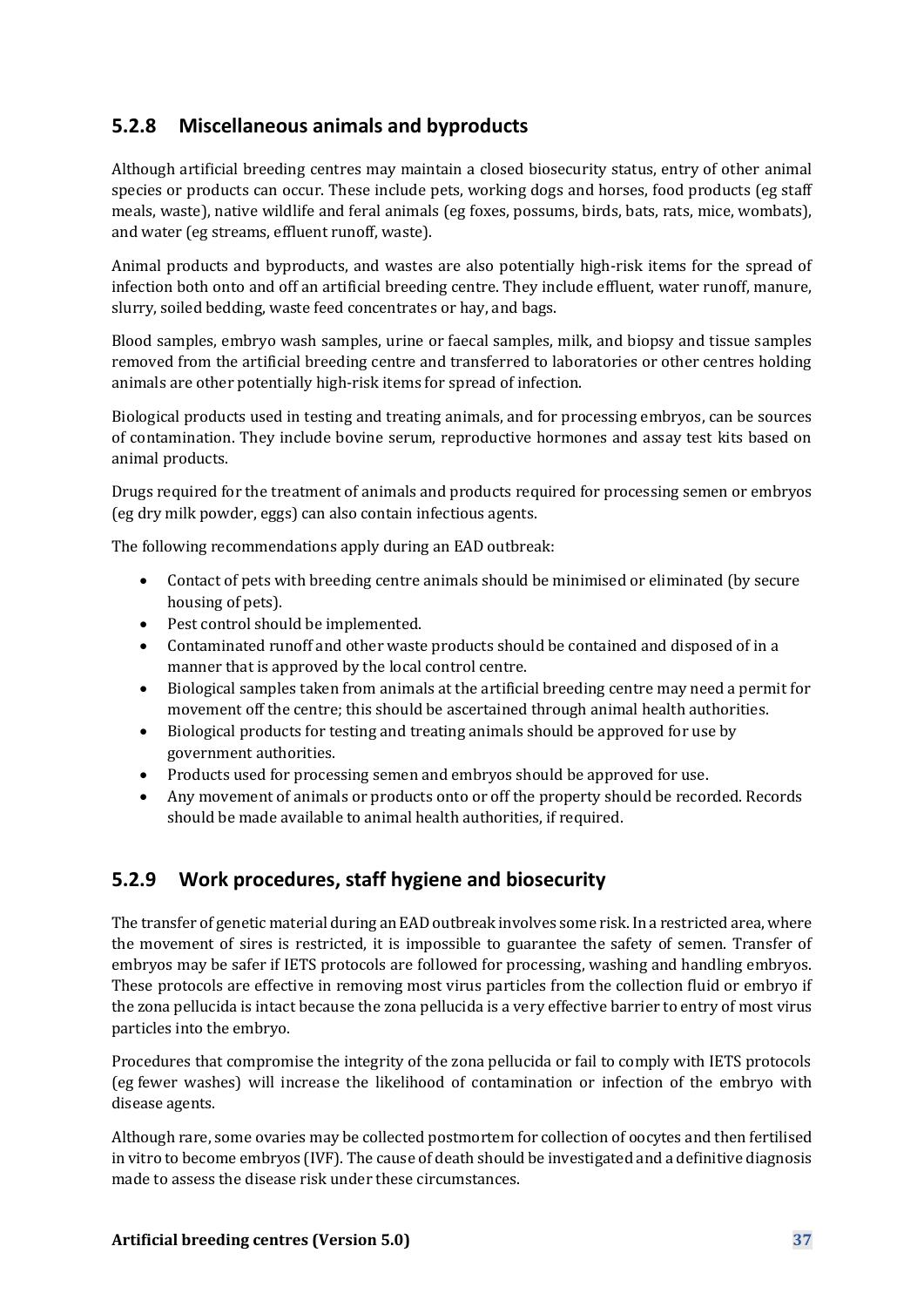### **5.2.10 Record keeping**

Concise, accurate and accessible records, containing details of all animal, semen and embryo transfers from artificial breeding centres and on-farm artificial breeders, are a requirement for exportapproved facilities. It is also advisable to record the daily movement of staff, and all animals and genetic material leaving the artificial breeding centre. Although important in an EAD response, records are not a legal requirement for domestic collections.

In the event of an EAD outbreak, these records would enable the local disease control centre to rapidly trace all transfers of potentially infected or suspect animals, animal products or people, thereby limiting possible contamination and preventing the unnecessary destruction of animals or animal products not deemed infected or highly suspect. Such records should include the following details:

- animals
	- $\equiv$  breed, sex and age
	- ̶ identification (NLIS-approved device, rumen bolus, tattoo, tag, brand, photo); microchip numbers and silhouettes are also used for identification of horses
	- $\equiv$  dates in artificial breeding centre
	- ̶ date of removal and method of transfer
	- ̶ destination for transfer
- people
	- ̶ name
	- ̶ contact details
	- ̶ date of movements
	- ̶ animal contacts
	- ̶ sites visited and procedures involved
- fresh and chilled semen, oocytes or embryos
	- ̶ breed and age of donor
	- ̶ identification (NLIS-approved device, rumen bolus, tattoo, tag, brand, photo) of donor
	- $\equiv$  details of any teaser animals used in semen collection (eg breed, age, identification; for horses, microchips and silhouettes are also used)
	- ̶ dates of collection
	- ̶ numbers and doses collected and processed
	- ̶ date and means of dispatch
	- ̶ destination for transfer and details of recipients
- frozen semen and embryos
	- ̶ breed and age of donor
	- ̶ identification (tattoo, tag, brand, photo) of donor
	- ̶ dates of collection
	- ̶ numbers and doses collected and processed
	- ̶ storage location and identification of storage unit
	- ̶ dispatch details numbers, date and destination; all straws to be identified by animal's reference identification, date of collection and centre of collection.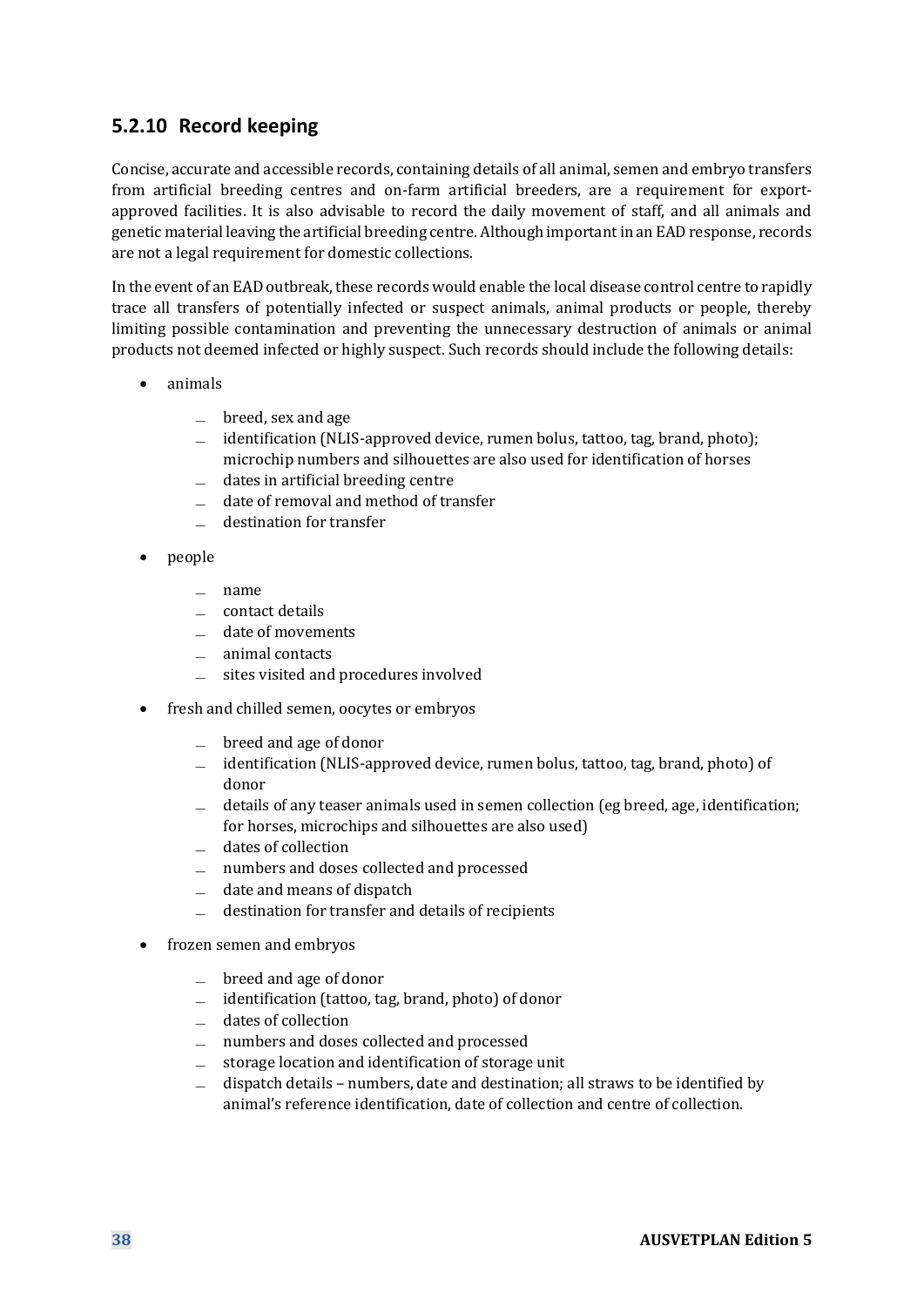## **5.3 Media and public relations**

The **AUSVETPLAN resource document** *Biosecurity incident public information manual*<sup>29</sup> contains detailed information on media and public relations activities that would occur in the event of an EAD outbreak. Enterprises such as artificial breeding centres could become a target for media interest. Information fact sheets for each of the diseases covered by AUSVETPLAN are contained in the relevant **response strategy**.

<sup>29</sup> https://animalhealthaustralia.com.au/download/6146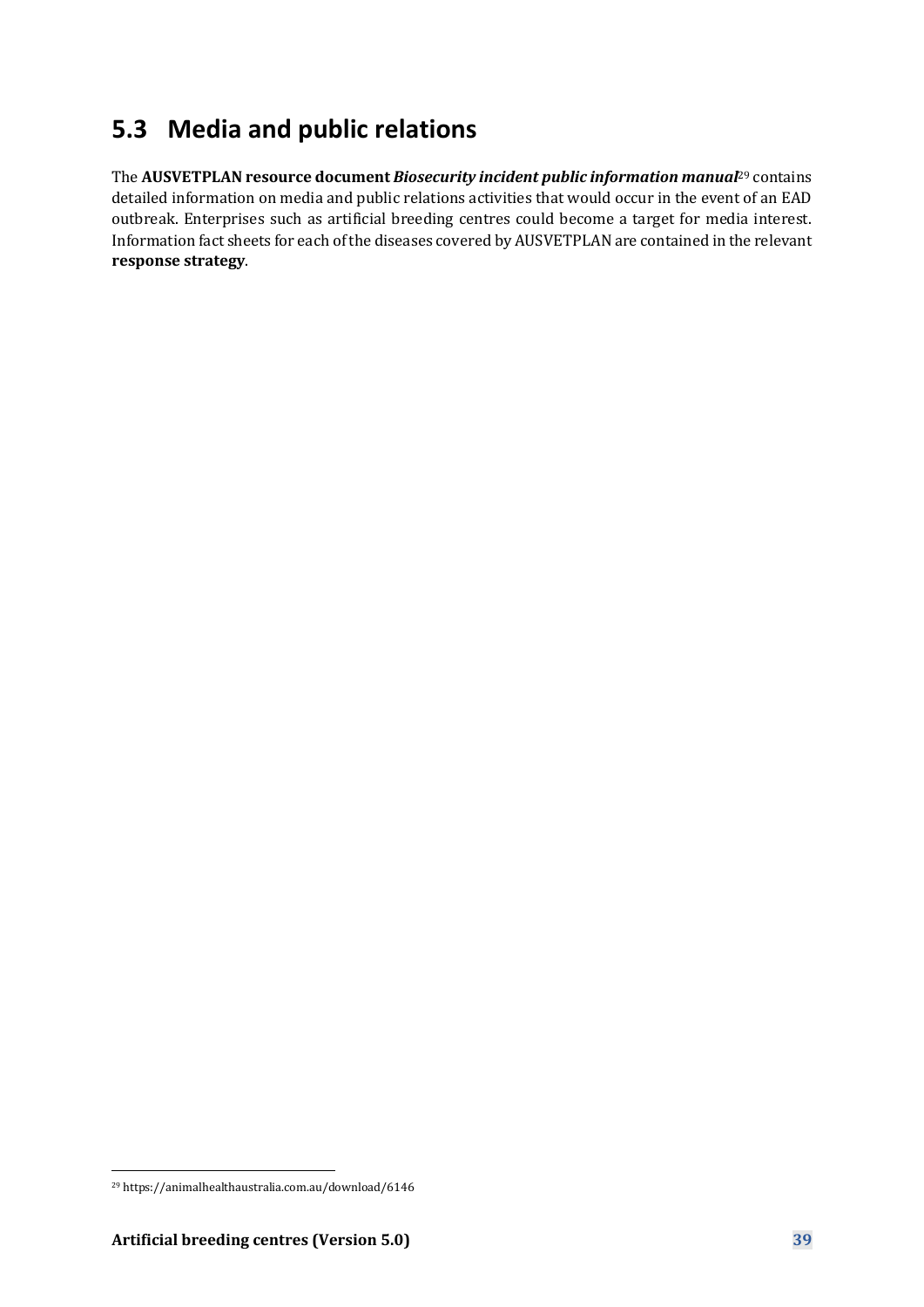# **Appendix 1**

### **EMERGENCY ANIMAL DISEASES OF CONCERN FOR THE ARTIFICAL BREEDING INDUSTRY**

Many emergency animal diseases can be transmitted by semen or embryos, and therefore are a risk for artificial breeding centres. Details of disease transmission are in Table A1.1.

| <b>Disease</b>                | <b>Transmission by semen or embryos</b>                                                                                                                                                                                                                                                                                                                                                                                                                                                                                                                           |
|-------------------------------|-------------------------------------------------------------------------------------------------------------------------------------------------------------------------------------------------------------------------------------------------------------------------------------------------------------------------------------------------------------------------------------------------------------------------------------------------------------------------------------------------------------------------------------------------------------------|
| African horse<br>sickness     | Virus is present in semen and embryos, and may be transferred this way,<br>although there is no documentation to support transmission by either<br>semen or embryos.                                                                                                                                                                                                                                                                                                                                                                                              |
| African swine fever           | Preliminary evidence shows that risk of transmission via IVD embryos is<br>negligible if the embryos are handled correctly between collection and<br>transfer. Additional data are required to substantiate the preliminary<br>findings.                                                                                                                                                                                                                                                                                                                          |
| Aujeszky's disease            | Acutely infected boars can transmit virus through semen, and carriers are<br>also expected to excrete virus intermittently. Acutely and chronically<br>infected sows are expected to excrete virus into the reproductive tract.<br>Washing will not remove all virus attached to the embryo, but trypsin<br>treatment will remove residual attached virus. It is highly unlikely that<br>virus can be transmitted under natural circumstances by embryo transfer<br>of IVD embryos.                                                                               |
| Bluetongue                    | Virus may (rarely) be excreted in the semen when males are viraemic.<br>Excretion is more likely if there is inflammation of the genital tract, if the<br>animal is aged or if the virus has been laboratory adapted (as in live<br>vaccines or experimental infection). Except for BTV-8, there is much<br>evidence from in vitro and in vivo work that IVD embryos from infected<br>donors washed according to IETS protocols do not transmit the virus. This<br>is despite virus presence in uterine washings of donors and even the use of<br>infected semen. |
| Classical swine<br>fever      | Virus is present in semen and likely to be transmitted. Washing of embryos<br>does not remove virus attached to the embryo, but virus is removed or<br>inactivated by trypsin treatment of IVD embryos. Therefore, there should<br>be no risk when standard IETS methods are followed.                                                                                                                                                                                                                                                                            |
| Dourine                       | Nearly all transmission occurs by the venereal route. Because the infection<br>is present in seminal plasma, it must be assumed that AI would be as<br>effective at transmitting dourine as natural mating, including contaminated<br>AI equipment.                                                                                                                                                                                                                                                                                                               |
| Contagious equine<br>metritis | Direct venereal transmission can take place by AI using infective raw,<br>chilled and possibly frozen semen. Indirectly, infection may be acquired<br>through fomite transmission, manual contamination and inadequate<br>observance of appropriate biosecurity measures at the time of breeding<br>and at semen collection centres.                                                                                                                                                                                                                              |
| Foot-and-mouth<br>disease     | In bovine and small ruminants, virus is present in semen and can be<br>transmitted in this manner. Virus has been found in bull semen 4 days<br>before, during, and up to at least 37 days after the appearance of clinical<br>signs. In cattle, sufficient evidence has been accrued to show that risk of                                                                                                                                                                                                                                                        |

<span id="page-39-0"></span>**Table A1.1 Transmission of emergency animal diseases by semen or embryos**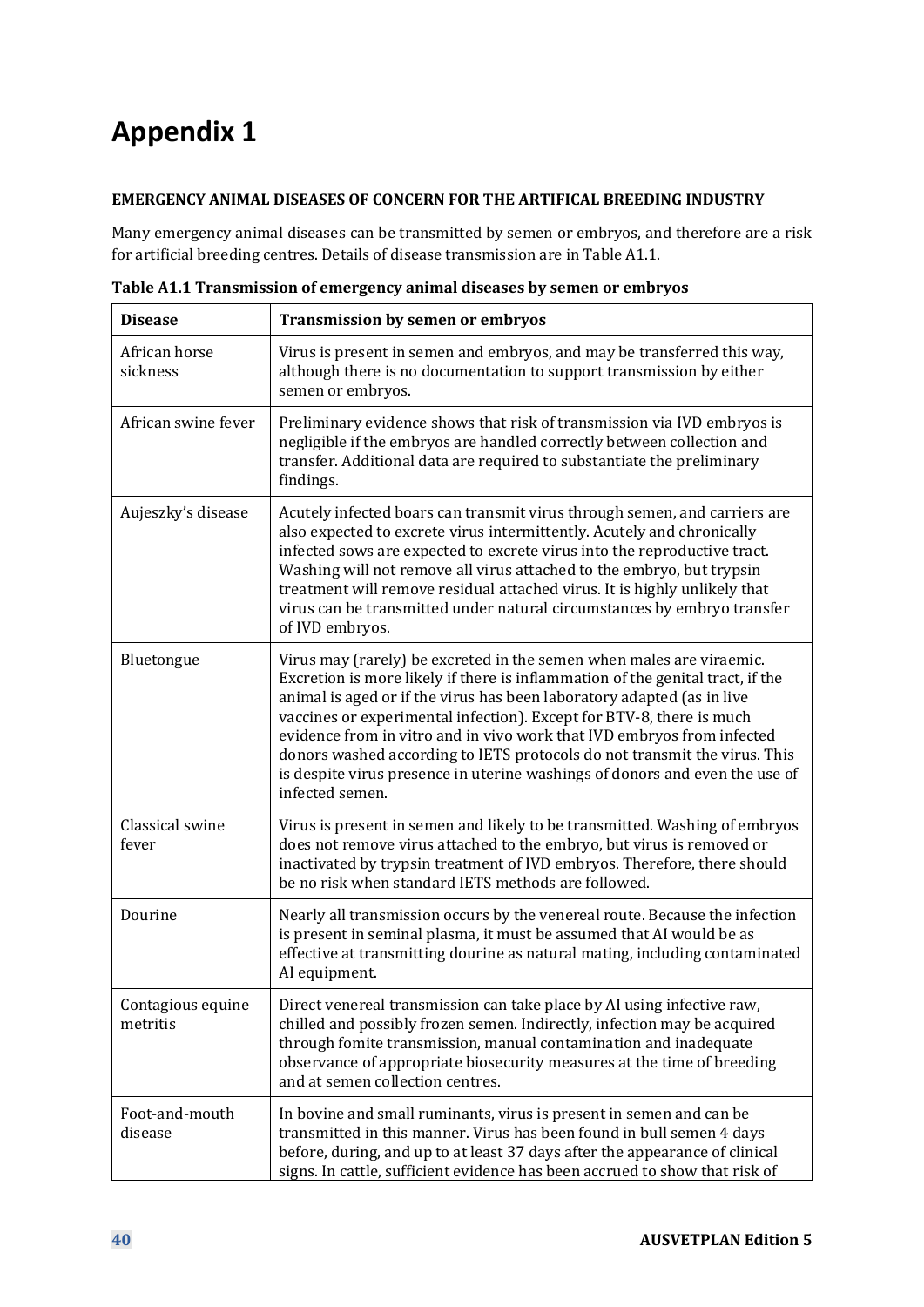|                                                               | transmission via embryos is negligible provided the IVD embryos are<br>carefully handled between collection and transfer. For sheep and goats,<br>substantial evidence has shown the same as for cattle. In pigs, virus is<br>present in, and can be transmitted by, semen. Transmission via embryo<br>transfer is as for sheep and goats.                                                                                                                                                                                       |
|---------------------------------------------------------------|----------------------------------------------------------------------------------------------------------------------------------------------------------------------------------------------------------------------------------------------------------------------------------------------------------------------------------------------------------------------------------------------------------------------------------------------------------------------------------------------------------------------------------|
| Japanese<br>encephalitis                                      | Virus has been transmitted in semen from experimentally infected boars.                                                                                                                                                                                                                                                                                                                                                                                                                                                          |
| Lumpy skin disease<br>(LSD)                                   | LSD virus has been isolated from semen for up to 42 days post-inoculation<br>in an experimentally infected bull (Irons et al 2005). Viral DNA has been<br>detected in all fractions of semen (Annandale et al 2010).                                                                                                                                                                                                                                                                                                             |
|                                                               | However, mechanical transmission by biting insects is considered to be the<br>main route of local transmission of LSD virus.                                                                                                                                                                                                                                                                                                                                                                                                     |
| Peste des petits<br>ruminants                                 | Virus is present in semen and embryos, and likely to be transmitted in this<br>way.                                                                                                                                                                                                                                                                                                                                                                                                                                              |
| Porcine<br>reproductive and<br>respiratory<br>syndrome (PRRS) | Detection of field and vaccine strains of PRRS virus in semen of infected<br>intact and vasectomised boars has been documented (Rossow 1998). Virus<br>can be recovered from semen before seroconversion and after cessation of<br>viraemia.                                                                                                                                                                                                                                                                                     |
|                                                               | The most likely means of PRRS entry to Australia or a herd is via<br>subclinically or asymptomatically infected live pigs, or via semen.                                                                                                                                                                                                                                                                                                                                                                                         |
| <b>Rift Valley fever</b><br>(RVF)                             | RVF virus can be excreted in discharges, and likely in infected donors,<br>although this has not been demonstrated (Saber et al 1984, Swanepoel &<br>Coetzer 2004). Inflammatory cells and leukocytes, which can potentially be<br>infected with RVF virus, may be secreted in seminal fluids while animals<br>are infected. Thus it is highly probable that bovine semen can be infected<br>with RVF virus during viraemia (Thibier & Guerin 2000).                                                                             |
|                                                               | RVF virus is known to infect several organs, and it is highly probable that<br>bovine embryos can be infected with RVF virus during viraemia. However,<br>published research or reports on infection of IVD embryos with RVF virus<br>are not available.                                                                                                                                                                                                                                                                         |
| Sheep pox and goat<br>pox                                     | No information; therefore consider as for lumpy skin disease.                                                                                                                                                                                                                                                                                                                                                                                                                                                                    |
| Swine vesicular<br>disease                                    | Spread via semen is unlikely. Preliminary evidence shows that<br>transmission via embryos is unlikely if correct handling and transfer<br>procedures are followed. However, additional experimental work is<br>necessary to substantiate these findings.                                                                                                                                                                                                                                                                         |
| Vesicular<br>exanthema                                        | Virus is present in, and can be transmitted via, semen. It is possibly in ova<br>and could be transmitted this way.                                                                                                                                                                                                                                                                                                                                                                                                              |
| Vesicular stomatitis                                          | In bovines, transmission is thought possible via semen. Transmission is not<br>considered likely via embryos, although additional experimental work is<br>necessary. In pigs and horses, virus is present in, and can be transmitted<br>via, semen if the semen is contaminated with vesicular fluid. It is known to<br>be present in ova, but transmission is considered unlikely. There is no<br>viraemia in vesicular stomatitis infection, so there can be no<br>haematogenous contamination of semen or embryos with virus. |

AI = artificial insemination; BTV = bluetongue virus; IETS = International Embryo Technology Society; IVD = in vivo–derived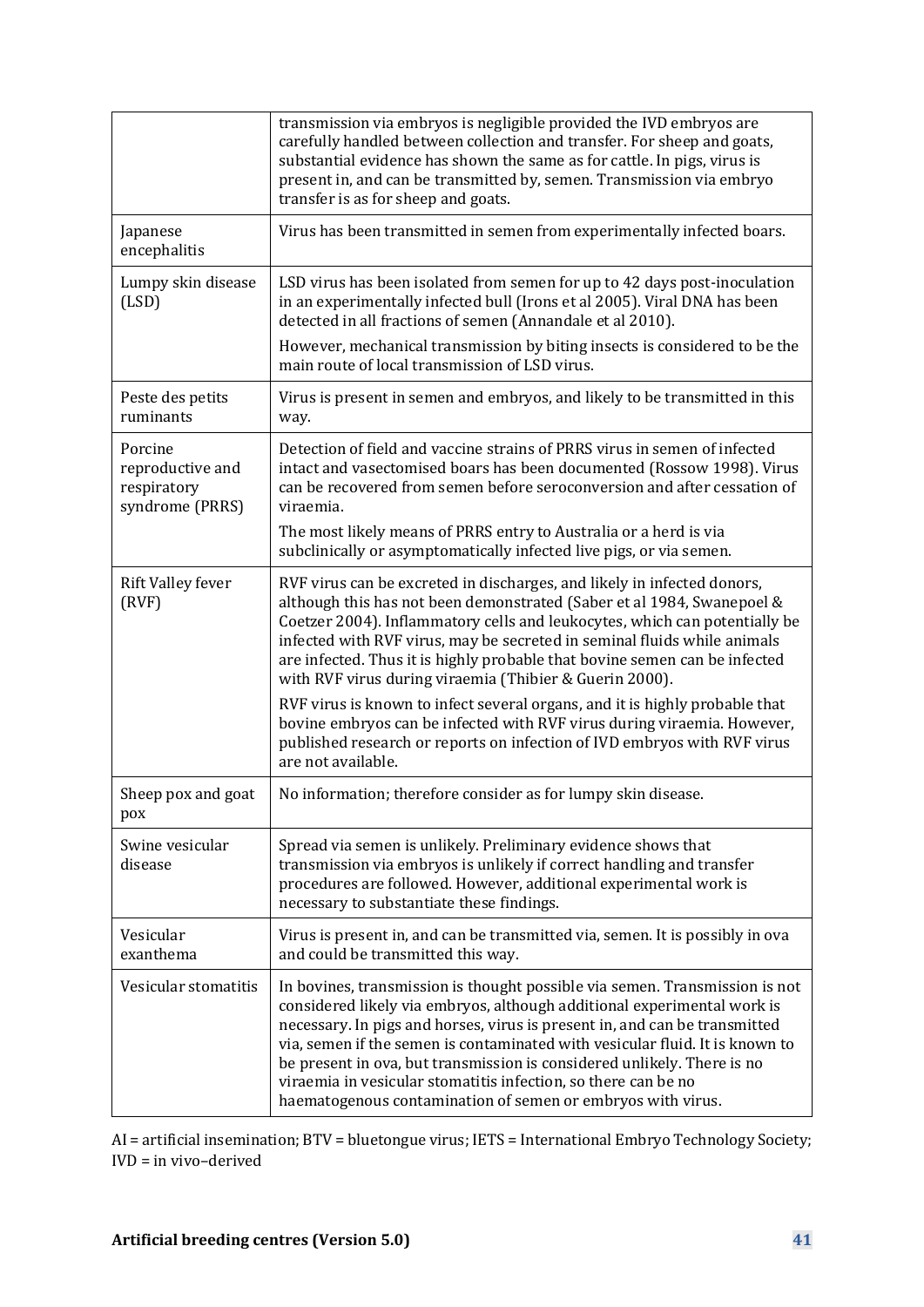# **Appendix 2**

### **VALUATION AND COMPENSATION**

Many animals present at artificial breeding centres have a significant commercial value. A number of factors will contribute to their valuation, and there is significant variation between species. Details are available in the **AUSVETPLAN operational manual** *Valuation and compensation*.

Semen and embryos that have been purchased or are saleable are considered 'animals' for the purpose of compensation, and are valued at their non-stud or non-elite value. Semen and embryos at artificial breeding centres should already have a specified market value.

Species not covered by the Emergency Animal Disease Response Agreement, such as alpaca and deer, may be eligible for compensation under state or territory legislation, but cost sharing would be at the discretion of the National Management Group.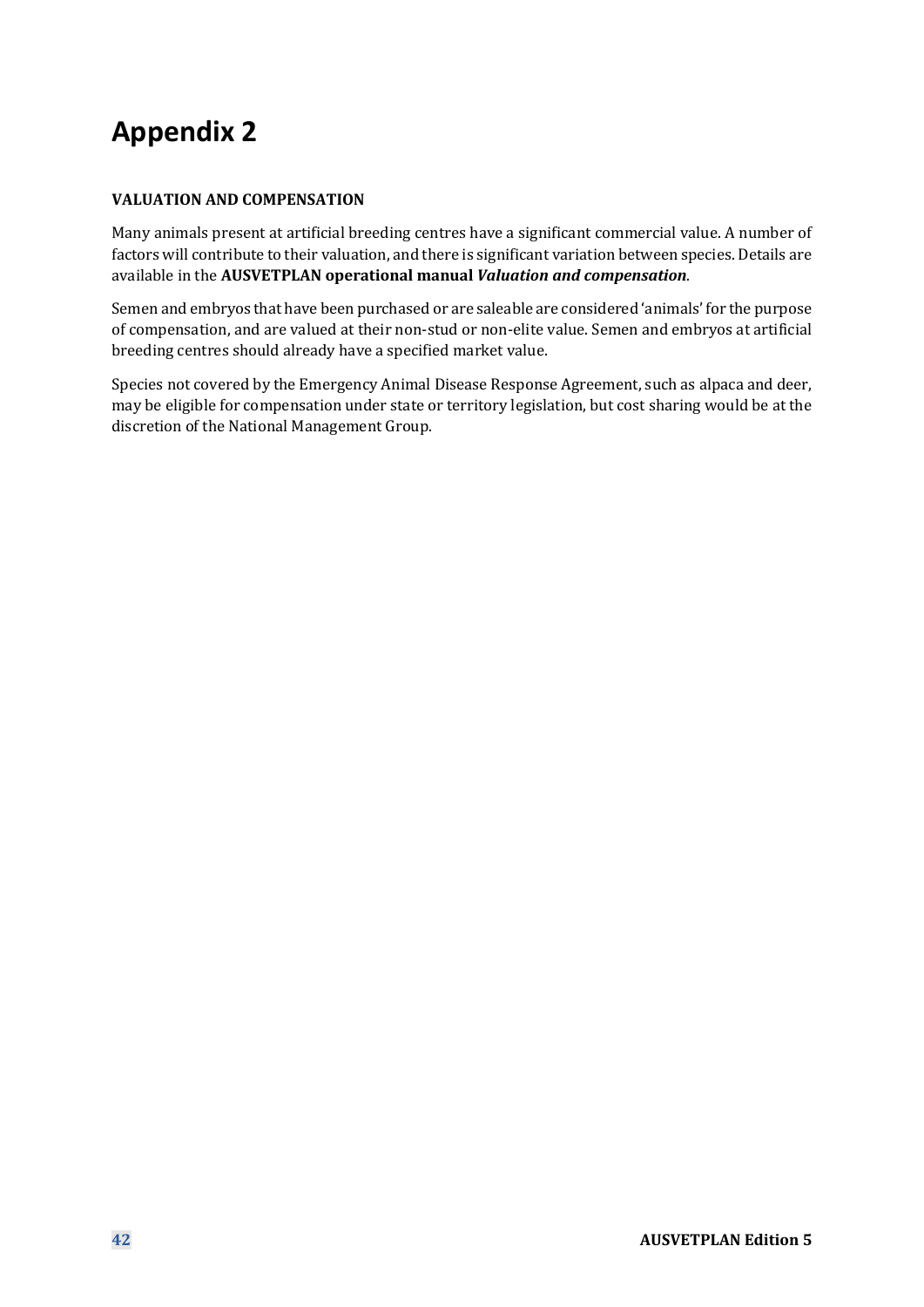# **Appendix 3**

### **GUIDELINES FOR STAFF WORKING IN A DECLARED AREA UNDER BIOSECURITY ARRANGEMENTS**

In many instances during an emergency animal disease (EAD) outbreak, artificial breeding operations, and movement of artificial breeding material and people on and off farms, will be prohibited. The following guidelines only apply when such movement is permitted and some operations are allowed to continue under approved biosecurity arrangements.

#### **Artificial breeding centre staff**

The code of practice to be observed by artificial breeding centre staff in a restricted area (RA) or control area (CA) during an outbreak of an EAD should be in accordance with the relevant AUSVETPLAN response strategy. Some general examples that may apply include the following:

- Maintain accurate records of all animals, semen and embryos received, collected, processed, transferred, dispatched and inseminated, and all farm visits.
- Maintain high standards of personal cleanliness and hygiene.
- Decontaminate vehicles, equipment, clothing, footwear and people when entering and leaving the centre.
- Do not permit staff residing on a farm with susceptible livestock to enter an artificial insemination (AI) centre in an RA during the disease declaration.
- Potentially control centre staff movements from a CA to an RA unless they intend to remain in the RA.
- Define roles and locations for designated staff within the centre (eg animal attendant, laboratory technician). These staff must observe strict limitations on all movement outside their respective areas.
- Potentially control movements of pets, animal products, feed, waste products, equipment or similar items into the centre.
- Ensure that centre staff are familiar with EAD declaration procedures through regular formal training sessions or workshops.

#### **Artificial insemination technicians**

The code of practice to be observed by AI technicians in an RA or CA during an EAD outbreak includes the following:

- Maintain accurate records of all semen received, dispatched and inseminated, and all farm visits.
- Maintain high standards of personal cleanliness and hygiene.
- Decontaminate vehicles, equipment, clothing, footwear and people when entering and leaving an artificial breeding centre or subcentre, distribution facility, or farm.
- Use disposable equipment, where possible. Soiled disposables are to be appropriately disposed of on farm before leaving, according to the biosecurity procedures that apply.
- Do not permit any inseminator residing on a farm with susceptible livestock to continue to operate an on-farm AI service within an RA.
- Do not dispatch semen, permitted embryos, equipment, liquid nitrogen tanks or supplies from the RA to other locations unless permitted by the local control centre (LCC).
- Restrict entry to an artificial breeding centre's quarantine facility that maintains animals to personnel required to care for the animals. Entry (and exit) will only be permitted after compliance with appropriate decontamination procedures.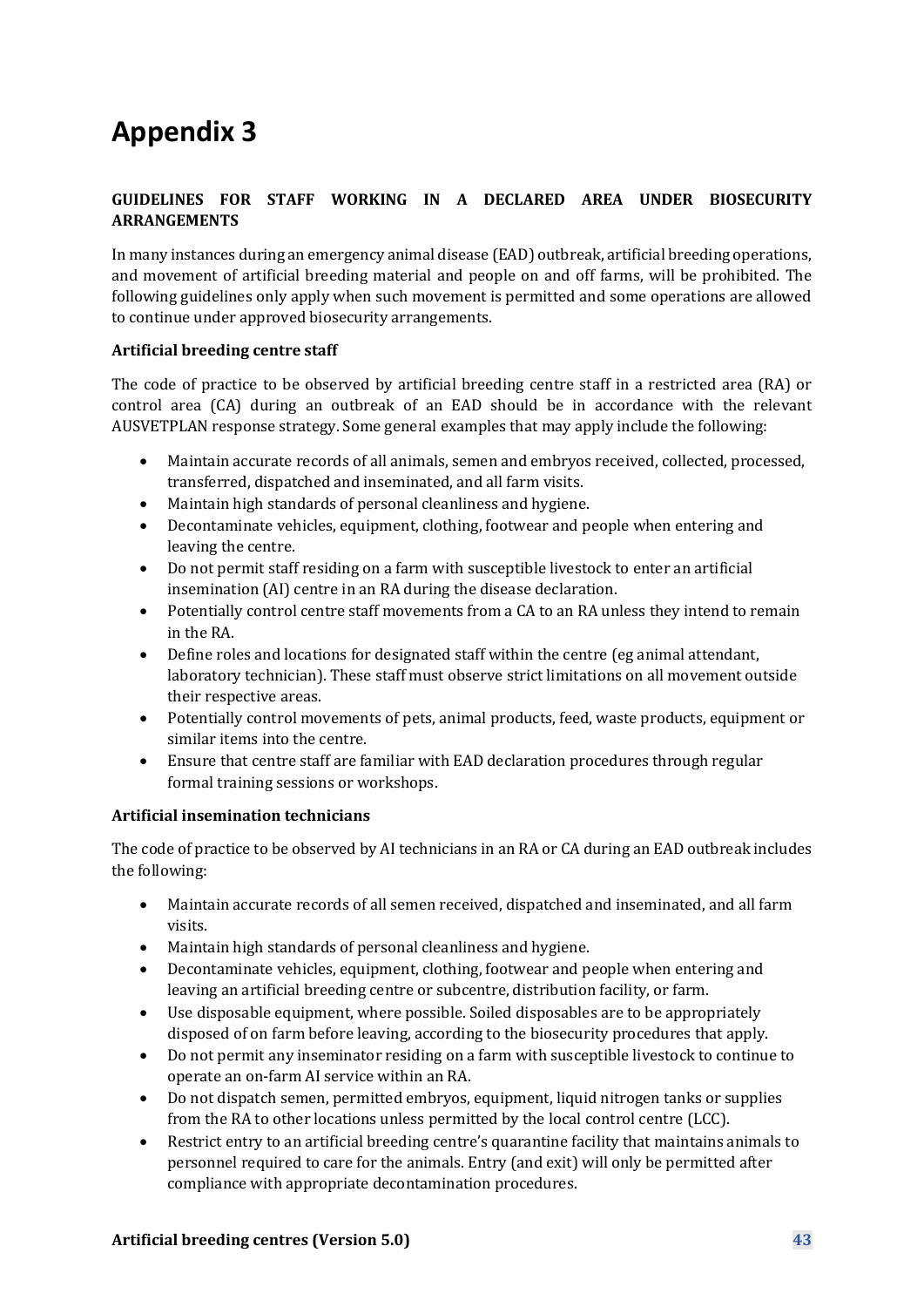- Identify and isolate all semen and embryos received from an infected premises (IP), along with semen or embryos in direct contact with these items within 1–2 incubation periods for the disease, and – in consultation with the LCC – arrange for the tank containing these items to be sealed pending possible destruction.
- Within an RA, ensure that all nondisposable AI equipment and liquid nitrogen transport tanks are emptied, washed, disinfected and sterilised following an on-farm visit.
- Ensure that AI technicians are familiar with EAD declaration procedures through regular formal training sessions or workshops.

### **On-farm semen and embryo transfer veterinarians and technicians**

The code of practice to be observed by semen and embryo transfer veterinarians and technicians in an RA or CA during an outbreak of an EAD should be in accordance with the relevant AUSVETPLAN response strategy. Some general examples that may apply include the following:

- Maintain accurate records of all animals, semen and embryos received, collected, processed, transferred, dispatched and inseminated. Potentially health test frozen semen or embryos held on farm in isolation before transferring to other facilities within the RA.
- Maintain high standards of personal cleanliness and hygiene.
- Decontaminate vehicles, equipment, clothing, footwear and people when entering and leaving a farm or centre.
- Restrict access to the artificial breeding centre by veterinarians and technicians working on farms with susceptible livestock.
- Use disposable equipment, where possible. Soiled disposables are to be disposed of on farm before leaving.
- Empty, wash, disinfect and sterilise all nondisposable AI equipment. Liquid nitrogen tanks must be emptied, washed, disinfected and sterilised following an on-farm visit within an RA.
- Dispose of media, biological products and partially used drugs on farm.
- Restrict service operations to a minimum, and limit non-essential visits to farms within the RA.

### **In vitro–fertilised embryo laboratories**

The code of practice to be observed by staff working inside the laboratory should be in accordance with the relevant AUSVETPLAN response strategy. Some general examples that may apply include the following:

- Maintain accurate records of all animals, semen and oocytes received, collected, processed, fertilised, cultured, stored (either in portable incubators or frozen) and dispatched. Potentially health test frozen semen or embryos held on farm in isolation before transferring to other facilities within the RA.
- Maintain high standards of personal cleanliness and hygiene.
- Decontaminate vehicles, equipment, clothing, footwear and people when entering and leaving the laboratory.
- Restrict access to the laboratory to veterinarians and technicians working there.
- Use disposable equipment, where possible. Before leaving, soiled disposables are to be identified for sanitary disposal.
- Empty, wash, disinfect and sterilise all nondisposable laboratory equipment. Liquid nitrogen tanks must be emptied, washed, disinfected and sterilised following an on-farm visit within an RA.
- Properly dispose of media, biological products and partially used drugs used in the laboratory.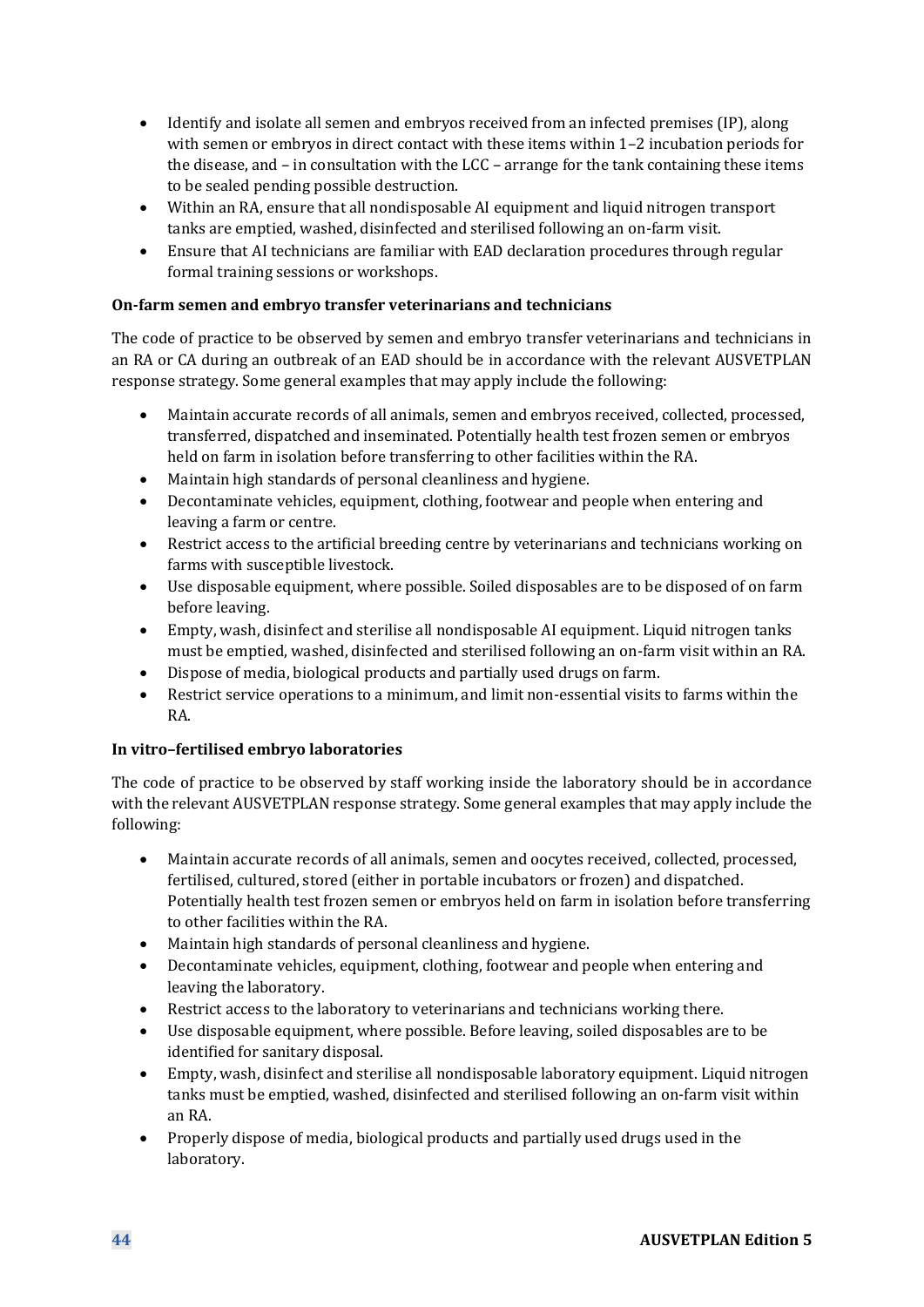• Restrict service operations to a minimum, and limit non-essential visits by clients within the RA.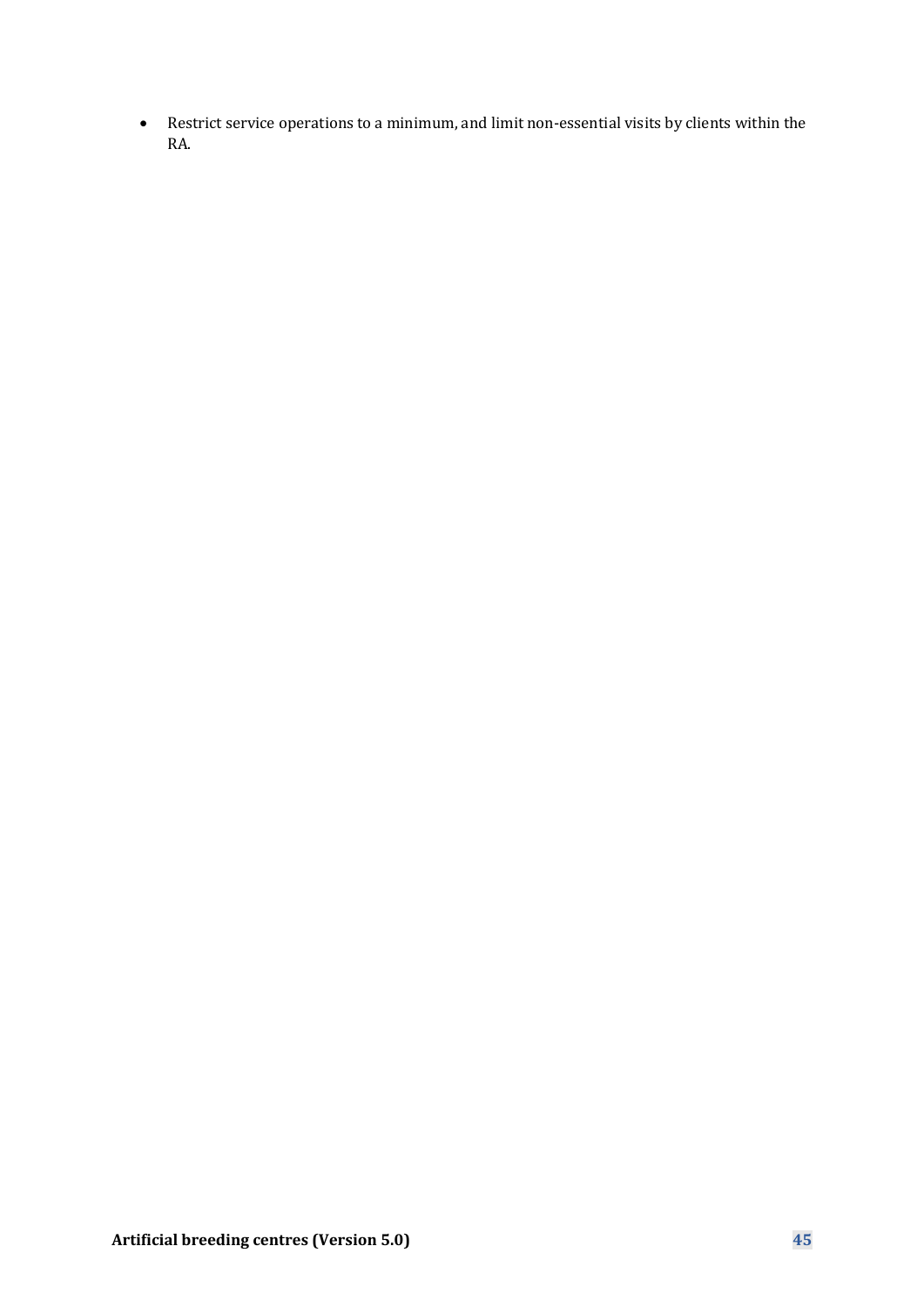# **Glossary**

## **Manual-specific terms**

Zona pellucida  $\vert$  A glycoprotein layer surrounding the plasma membrane of mammalian oocytes.

## **Standard AUSVETPLAN terms**

| Animal byproducts                             | Products of animal origin that are not for consumption but are<br>destined for industrial use (eg hides and skins, fur, wool, hair,<br>feathers, hoofs, bones, fertiliser).                                                                                                                                                                                                                                                                                                                                                                                                                                                                                   |
|-----------------------------------------------|---------------------------------------------------------------------------------------------------------------------------------------------------------------------------------------------------------------------------------------------------------------------------------------------------------------------------------------------------------------------------------------------------------------------------------------------------------------------------------------------------------------------------------------------------------------------------------------------------------------------------------------------------------------|
| <b>Animal Health Committee</b>                | A committee whose members are the chief veterinary officers of<br>the Commonwealth, states and territories, along with<br>representatives from the CSIRO Australian Centre for Disease<br>Preparedness (CSIRO-ACDP) and the Australian Government<br>Department of Agriculture, Water and the Environment. There are<br>also observers from Animal Health Australia, Wildlife Health<br>Australia, and the New Zealand Ministry for Primary Industries.<br>The committee provides advice to the National Biosecurity<br>Committee on animal health matters, focusing on technical issues<br>and regulatory policy.<br>See also National Biosecurity Committee |
| Animal products                               | Meat, meat products and other products of animal origin (eg eggs,<br>milk) for human consumption or for use in animal feedstuff.                                                                                                                                                                                                                                                                                                                                                                                                                                                                                                                              |
| Approved disposal site                        | A premises that has zero susceptible livestock and has been<br>approved as a disposal site for animal carcasses, or potentially<br>contaminated animal products, wastes or things.                                                                                                                                                                                                                                                                                                                                                                                                                                                                            |
| Approved processing<br>facility               | An abattoir, knackery, milk processing plant or other such facility<br>that maintains increased biosecurity standards. Such a facility<br>could have animals or animal products introduced from lower-risk<br>premises under a permit for processing to an approved standard.                                                                                                                                                                                                                                                                                                                                                                                 |
| At-risk premises                              | A premises in a restricted area that contains a live susceptible<br>animal(s) but is not considered at the time of classification to be an<br>infected premises, dangerous contact premises, dangerous contact<br>processing facility, suspect premises or trace premises.                                                                                                                                                                                                                                                                                                                                                                                    |
| <b>Australian Chief Veterinary</b><br>Officer | The nominated senior veterinarian in the Australian Government<br>Department of Agriculture, Water and the Environment who<br>manages international animal health commitments and the<br>Australian Government's response to an animal disease outbreak.<br>See also Chief veterinary officer                                                                                                                                                                                                                                                                                                                                                                 |
| <b>AUSVETPLAN</b>                             | Australian Veterinary Emergency Plan. Nationally agreed resources<br>that guide decision making in the response to emergency animal<br>diseases (EADs). It outlines Australia's preferred approach to<br>responding to EADs of national significance, and supports efficient,<br>effective and coherent responses to these diseases.                                                                                                                                                                                                                                                                                                                          |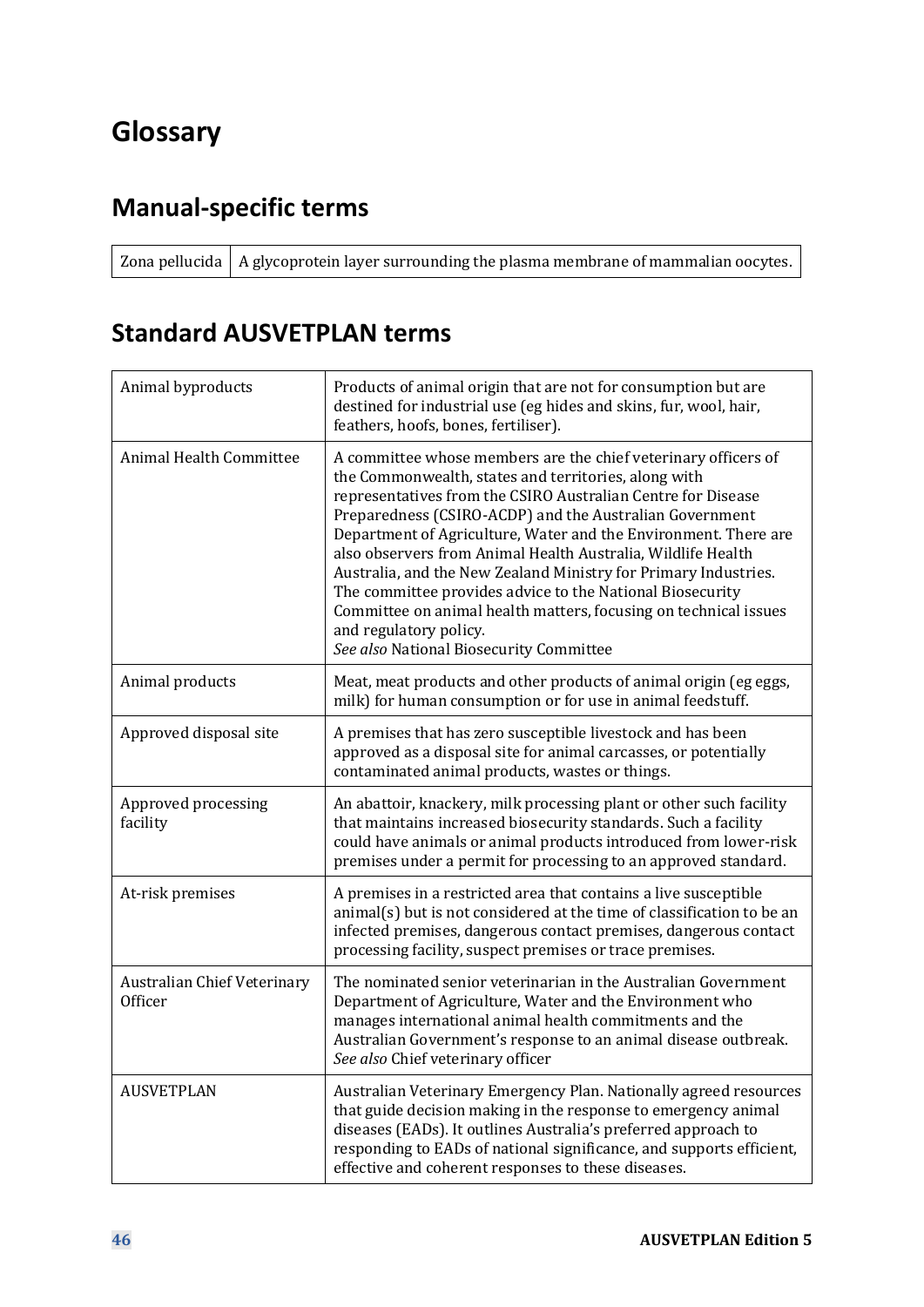| Carcase                                                                  | The body of an animal slaughtered for food.                                                                                                                                                                                                                                                                                                                                                                                                                                                                            |
|--------------------------------------------------------------------------|------------------------------------------------------------------------------------------------------------------------------------------------------------------------------------------------------------------------------------------------------------------------------------------------------------------------------------------------------------------------------------------------------------------------------------------------------------------------------------------------------------------------|
| Carcass                                                                  | The body of an animal that died in the field.                                                                                                                                                                                                                                                                                                                                                                                                                                                                          |
| Chief veterinary officer<br>(CVO)                                        | The senior veterinarian of the animal health authority in each<br>jurisdiction (national, state or territory) who has responsibility for<br>animal disease control in that jurisdiction.<br>See also Australian Chief Veterinary Officer                                                                                                                                                                                                                                                                               |
| Compartmentalisation                                                     | The process of defining, implementing and maintaining one or<br>more disease-free establishments under a common biosecurity<br>management system in accordance with OIE guidelines, based on<br>applied biosecurity measures and surveillance, to facilitate disease<br>control and/or trade.                                                                                                                                                                                                                          |
| Compensation                                                             | The sum of money paid by government to an owner for livestock or<br>property that are destroyed for the purpose of eradication or<br>prevention of the spread of an emergency animal disease, and<br>livestock that have died of the emergency animal disease.<br>See also Cost-sharing arrangements, Emergency Animal Disease<br><b>Response Agreement</b>                                                                                                                                                            |
| Consultative Committee on<br><b>Emergency Animal Diseases</b><br>(CCEAD) | The key technical coordinating body for animal health<br>emergencies. Members are state and territory chief veterinary<br>officers, representatives of CSIRO-ACDP and the relevant<br>industries, and the Australian Chief Veterinary Officer as chair.                                                                                                                                                                                                                                                                |
| Control area (CA)                                                        | A legally declared area where the disease controls, including<br>surveillance and movement controls, applied are of lesser intensity<br>than those in a restricted area (the limits of a control area and the<br>conditions applying to it can be varied during an incident according<br>to need).                                                                                                                                                                                                                     |
| Cost-sharing arrangements                                                | Arrangements agreed between governments (national and<br>state/territory) and livestock industries for sharing the costs of<br>emergency animal disease responses.<br>See also Compensation, Emergency Animal Disease Response<br>Agreement                                                                                                                                                                                                                                                                            |
| Dangerous contact animal                                                 | A susceptible animal that has been designated as being exposed to<br>other infected animals or potentially infectious products following<br>tracing and epidemiological investigation.                                                                                                                                                                                                                                                                                                                                 |
| Dangerous contact<br>premises (DCP)                                      | A premises, apart from an abattoir, knackery or milk processing<br>plant (or other such facility) that, after investigation and based on a<br>risk assessment, is considered to contain a susceptible animal(s)<br>not showing clinical signs, but considered highly likely to contain<br>an infected animal(s) and/or contaminated animal products,<br>wastes or things that present an unacceptable risk to the response<br>if the risk is not addressed, and that therefore requires action to<br>address the risk. |
| Dangerous contact<br>processing facility (DCPF)                          | An abattoir, knackery, milk processing plant or other such facility<br>that, based on a risk assessment, appears highly likely to have<br>received infected animals, or contaminated animal products,<br>wastes or things, and that requires action to address the risk.                                                                                                                                                                                                                                               |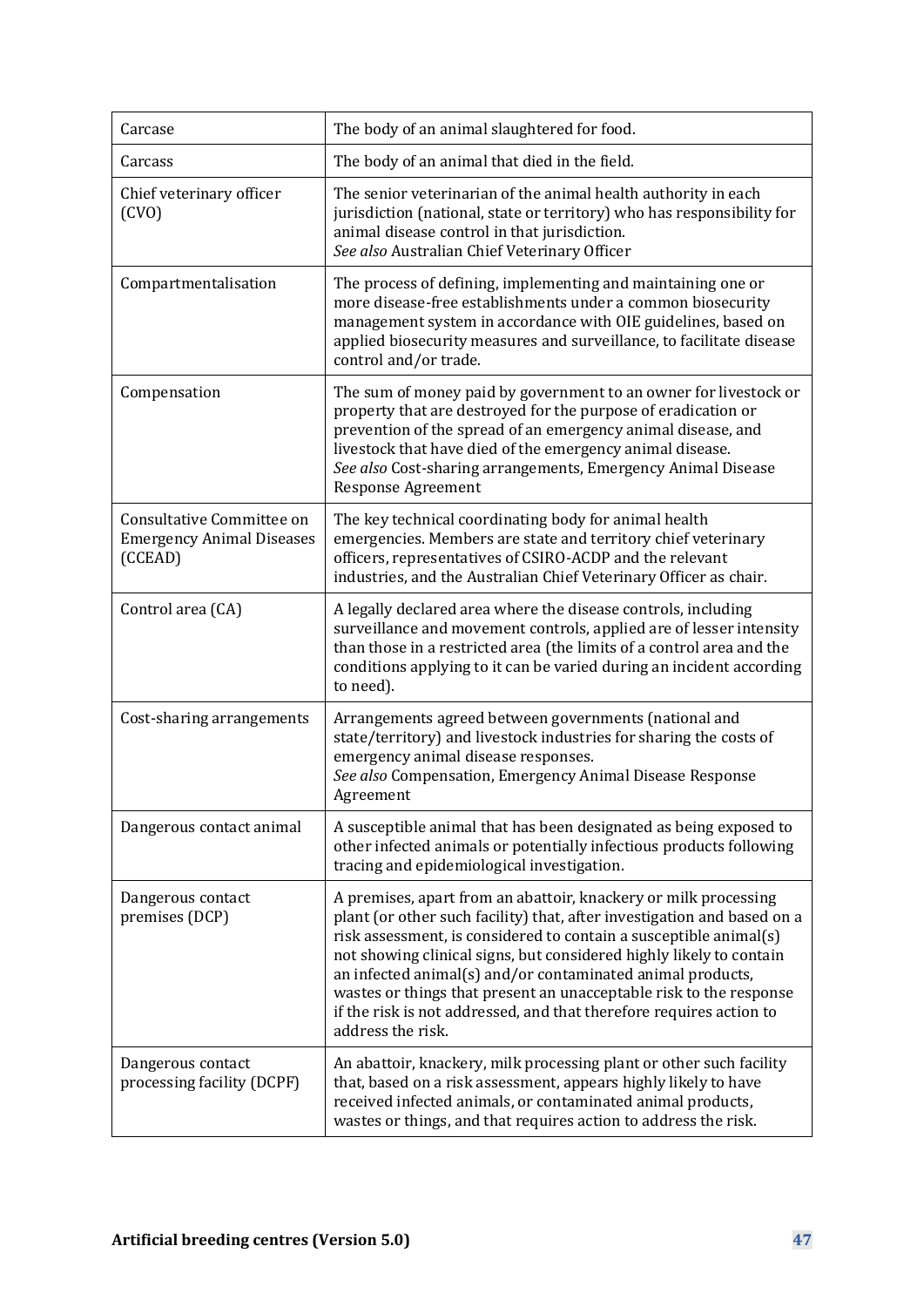| Declared area                                                | A defined tract of land that is subjected to disease control<br>restrictions under emergency animal disease legislation. There are<br>two types of declared areas: restricted area and control area.                                                                                                                                                                                         |
|--------------------------------------------------------------|----------------------------------------------------------------------------------------------------------------------------------------------------------------------------------------------------------------------------------------------------------------------------------------------------------------------------------------------------------------------------------------------|
| Decontamination                                              | Includes all stages of cleaning and disinfection.                                                                                                                                                                                                                                                                                                                                            |
| Depopulation                                                 | The removal of a host population from a particular area to control<br>or prevent the spread of disease.                                                                                                                                                                                                                                                                                      |
| Destroy (animals)                                            | To kill animals humanely.                                                                                                                                                                                                                                                                                                                                                                    |
| Disease agent                                                | A general term for a transmissible organism or other factor that<br>causes an infectious disease.                                                                                                                                                                                                                                                                                            |
| Disease Watch Hotline                                        | 24-hour freecall service for reporting suspected incidences of<br>exotic diseases - 1800 675 888.                                                                                                                                                                                                                                                                                            |
| Disinfectant                                                 | A chemical used to destroy disease agents outside a living animal.                                                                                                                                                                                                                                                                                                                           |
| Disinfection                                                 | The application, after thorough cleansing, of procedures intended<br>to destroy the infectious or parasitic agents of animal diseases,<br>including zoonoses; applies to premises, vehicles and different<br>objects that may have been directly or indirectly contaminated.                                                                                                                 |
| Disinsectation                                               | The destruction of insect pests, usually with a chemical agent.                                                                                                                                                                                                                                                                                                                              |
| Disposal                                                     | Sanitary removal of animal carcasses, animal products, materials<br>and wastes by burial, burning or some other process so as to<br>prevent the spread of disease.                                                                                                                                                                                                                           |
| Emergency animal disease                                     | A disease that is (a) exotic to Australia or (b) a variant of an<br>endemic disease or (c) a serious infectious disease of unknown or<br>uncertain cause or (d) a severe outbreak of a known endemic<br>disease, and that is considered to be of national significance with<br>serious social or trade implications.<br>See also Endemic animal disease, Exotic animal disease               |
| <b>Emergency Animal Disease</b><br><b>Response Agreement</b> | Agreement between the Australian and state/territory<br>governments and livestock industries on the management of<br>emergency animal disease responses. Provisions include<br>participatory decision making, risk management, cost sharing, the<br>use of appropriately trained personnel and existing standards such<br>as AUSVETPLAN.<br>See also Compensation, Cost-sharing arrangements |
| Endemic animal disease                                       | A disease affecting animals (which may include humans) that is<br>known to occur in Australia.<br>See also Emergency animal disease, Exotic animal disease                                                                                                                                                                                                                                   |
| Enterprise                                                   | See Risk enterprise                                                                                                                                                                                                                                                                                                                                                                          |
| Enzyme-linked<br>immunosorbent assay<br>(ELISA)              | A serological test designed to detect and measure the presence of<br>antibody or antigen in a sample. The test uses an enzyme reaction<br>with a substrate to produce a colour change when antigen-<br>antibody binding occurs.                                                                                                                                                              |
| Epidemiological<br>investigation                             | An investigation to identify and qualify the risk factors associated<br>with the disease.<br>See also Veterinary investigation                                                                                                                                                                                                                                                               |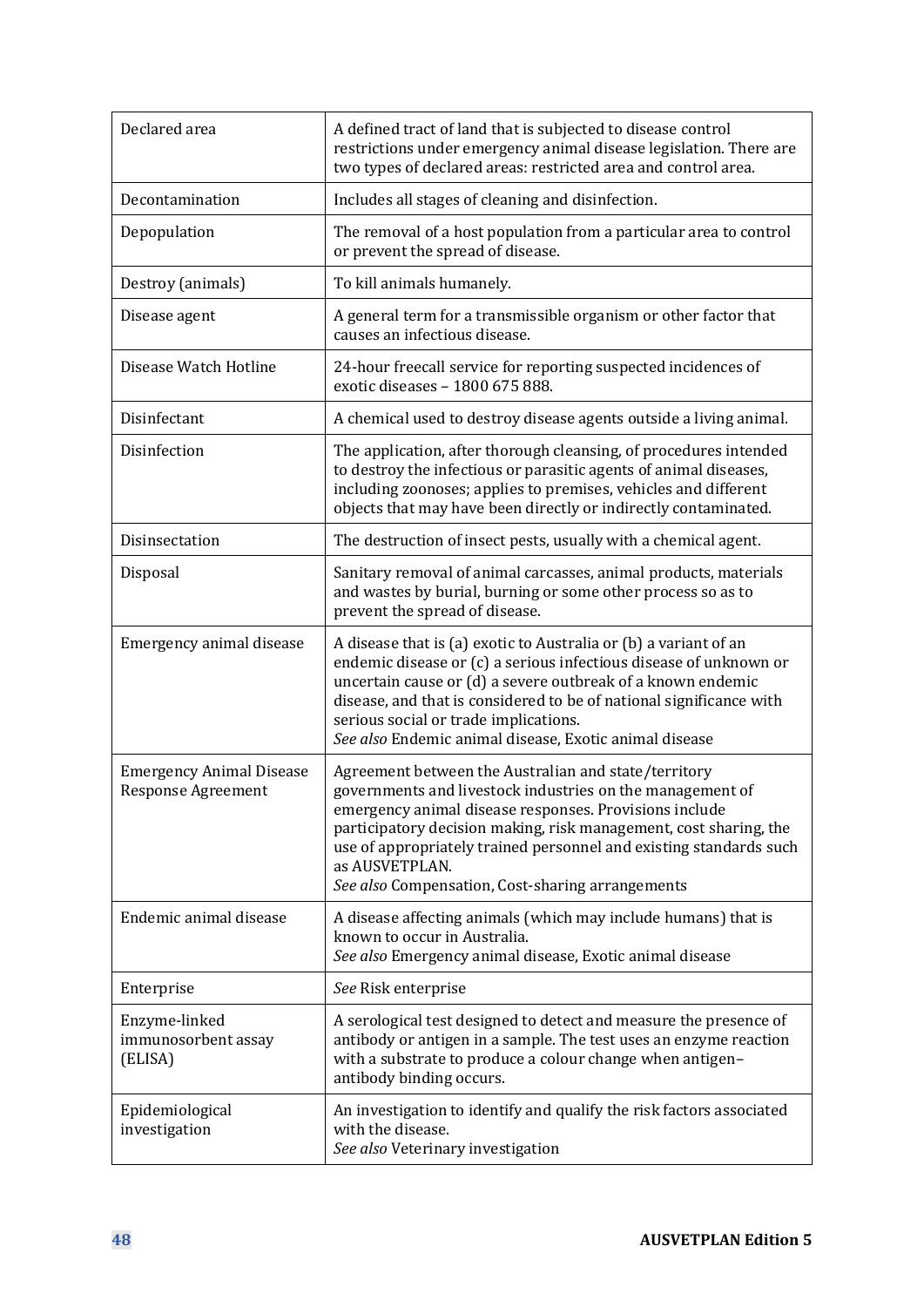| Epidemiology                      | The study of disease in populations and of factors that determine<br>its occurrence.                                                                                                                                                                                                                                                                                                                                                                                                                                                                                                                                    |
|-----------------------------------|-------------------------------------------------------------------------------------------------------------------------------------------------------------------------------------------------------------------------------------------------------------------------------------------------------------------------------------------------------------------------------------------------------------------------------------------------------------------------------------------------------------------------------------------------------------------------------------------------------------------------|
| Exotic animal disease             | A disease affecting animals (which may include humans) that does<br>not normally occur in Australia.<br>See also Emergency animal disease, Endemic animal disease                                                                                                                                                                                                                                                                                                                                                                                                                                                       |
| Exotic fauna/feral animals        | See Wild animals                                                                                                                                                                                                                                                                                                                                                                                                                                                                                                                                                                                                        |
| Fomites                           | Inanimate objects (eg boots, clothing, equipment, instruments,<br>vehicles, crates, packaging) that can carry an infectious disease<br>agent and may spread the disease through mechanical<br>transmission.                                                                                                                                                                                                                                                                                                                                                                                                             |
| General permit                    | A legal document that describes the requirements for movement of<br>an animal (or group of animals), commodity or thing, for which<br>permission may be granted without the need for direct interaction<br>between the person moving the animal(s), commodity or thing and<br>a government veterinarian or inspector. The permit may be<br>completed via a webpage or in an approved place (such as a<br>government office or commercial premises). A printed version of<br>the permit must accompany the movement. The permit may<br>impose preconditions and/or restrictions on movements.<br>See also Special permit |
| In-contact animals                | Animals that have had close contact with infected animals, such as<br>noninfected animals in the same group as infected animals.                                                                                                                                                                                                                                                                                                                                                                                                                                                                                        |
| Incubation period                 | The period that elapses between the introduction of a pathogen<br>into an animal and the first clinical signs of the disease.                                                                                                                                                                                                                                                                                                                                                                                                                                                                                           |
| Index case                        | The first case of the disease to be diagnosed in a disease outbreak.<br>See also Index property                                                                                                                                                                                                                                                                                                                                                                                                                                                                                                                         |
| Index property                    | The property on which the index case is found.<br>See also Index case                                                                                                                                                                                                                                                                                                                                                                                                                                                                                                                                                   |
| Infected premises (IP)            | A defined area (which may be all or part of a property) on which<br>animals meeting the case definition are or were present, or the<br>causative agent of the emergency animal disease is present, or<br>there is a reasonable suspicion that either is present, and that the<br>relevant chief veterinary officer or their delegate has declared to be<br>an infected premises.                                                                                                                                                                                                                                        |
| Local control centre              | An emergency operations centre responsible for the command and<br>control of field operations in a defined area.                                                                                                                                                                                                                                                                                                                                                                                                                                                                                                        |
| Monitoring                        | Routine collection of data for assessing the health status of a<br>population or the level of contamination of a site for remediation<br>purposes.<br>See also Surveillance                                                                                                                                                                                                                                                                                                                                                                                                                                             |
| Movement control                  | Restrictions placed on the movement of animals, people and other<br>things to prevent the spread of disease.                                                                                                                                                                                                                                                                                                                                                                                                                                                                                                            |
| National Biosecurity<br>Committee | A committee that was formally established under the<br>Intergovernmental Agreement on Biosecurity (IGAB). The IGAB<br>was signed on 13 January 2012, and signatories include all states<br>and territories except Tasmania. The committee provides advice to                                                                                                                                                                                                                                                                                                                                                            |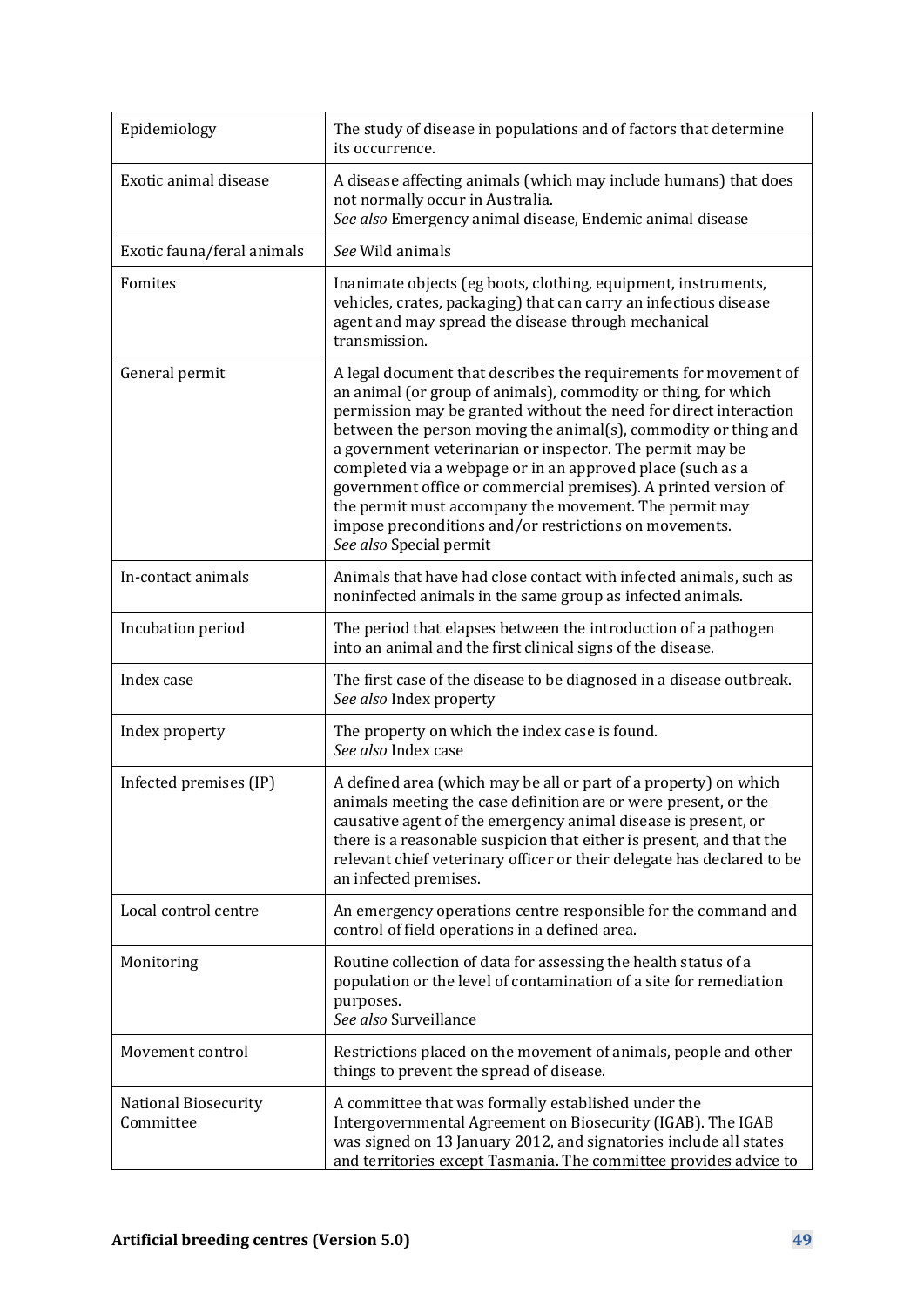|                                    | the Agriculture Senior Officials Committee and the Agriculture<br>Ministers' Forum on national biosecurity issues, and on the IGAB.                                                                                                                                                                                                                                                                                                            |
|------------------------------------|------------------------------------------------------------------------------------------------------------------------------------------------------------------------------------------------------------------------------------------------------------------------------------------------------------------------------------------------------------------------------------------------------------------------------------------------|
| National Management<br>Group (NMG) | A group established to approve (or not approve) the invoking of<br>cost sharing under the Emergency Animal Disease Response<br>Agreement. NMG members are the Secretary of the Australian<br>Government Department of Agriculture, Water and the<br>Environment as chair, the chief executive officers of the state and<br>territory government parties, and the president (or analogous<br>officer) of each of the relevant industry parties. |
| Native wildlife                    | See Wild animals                                                                                                                                                                                                                                                                                                                                                                                                                               |
| <b>OIE Terrestrial Code</b>        | OIE Terrestrial animal health code. Describes standards for safe<br>international trade in animals and animal products. Revised<br>annually and published on the internet at: www.oie.int/en/what-<br>we-do/standards/codes-and-manuals/terrestrial-code-online-<br>access.                                                                                                                                                                    |
| <b>OIE Terrestrial Manual</b>      | OIE Manual of diagnostic tests and vaccines for terrestrial animals.<br>Describes standards for laboratory diagnostic tests, and the<br>production and control of biological products (principally<br>vaccines). The current edition is published on the internet at:<br>www.oie.int/en/what-we-do/standards/codes-and-<br>manuals/terrestrial-manual-online-access.                                                                           |
| Operational procedures             | Detailed instructions for carrying out specific disease control<br>activities, such as disposal, destruction, decontamination and<br>valuation.                                                                                                                                                                                                                                                                                                |
| Outside area (OA)                  | The area of Australia outside the declared (control and restricted)<br>areas.                                                                                                                                                                                                                                                                                                                                                                  |
| Owner                              | Person responsible for a premises (includes an agent of the owner,<br>such as a manager or other controlling officer).                                                                                                                                                                                                                                                                                                                         |
| Polymerase chain reaction<br>(PCR) | A method of amplifying and analysing DNA sequences that can be<br>used to detect the presence of viral DNA.                                                                                                                                                                                                                                                                                                                                    |
| Premises                           | A tract of land including its buildings, or a separate farm or facility<br>that is maintained by a single set of services and personnel.                                                                                                                                                                                                                                                                                                       |
| Premises of relevance<br>( POR)    | A premises in a control area that contains a live susceptible<br>animal(s) but is not considered at the time of classification to be an<br>infected premises, suspect premises, trace premises, dangerous<br>contact premises or dangerous contact processing facility.                                                                                                                                                                        |
| Prevalence                         | The proportion (or percentage) of animals in a particular<br>population affected by a particular disease (or infection or positive<br>antibody titre) at a given point in time.                                                                                                                                                                                                                                                                |
| Proof of freedom                   | Reaching a point following an outbreak and post-outbreak<br>surveillance when freedom from the disease can be claimed with a<br>reasonable level of statistical confidence.                                                                                                                                                                                                                                                                    |
| Qualifiers                         |                                                                                                                                                                                                                                                                                                                                                                                                                                                |
| - assessed negative                | Assessed negative (AN) is a qualifier that may be applied to ARPs,<br>PORs, SPs, TPs, DCPs or DCPFs. The qualifier may be applied<br>following surveillance, epidemiological investigation, and/or                                                                                                                                                                                                                                             |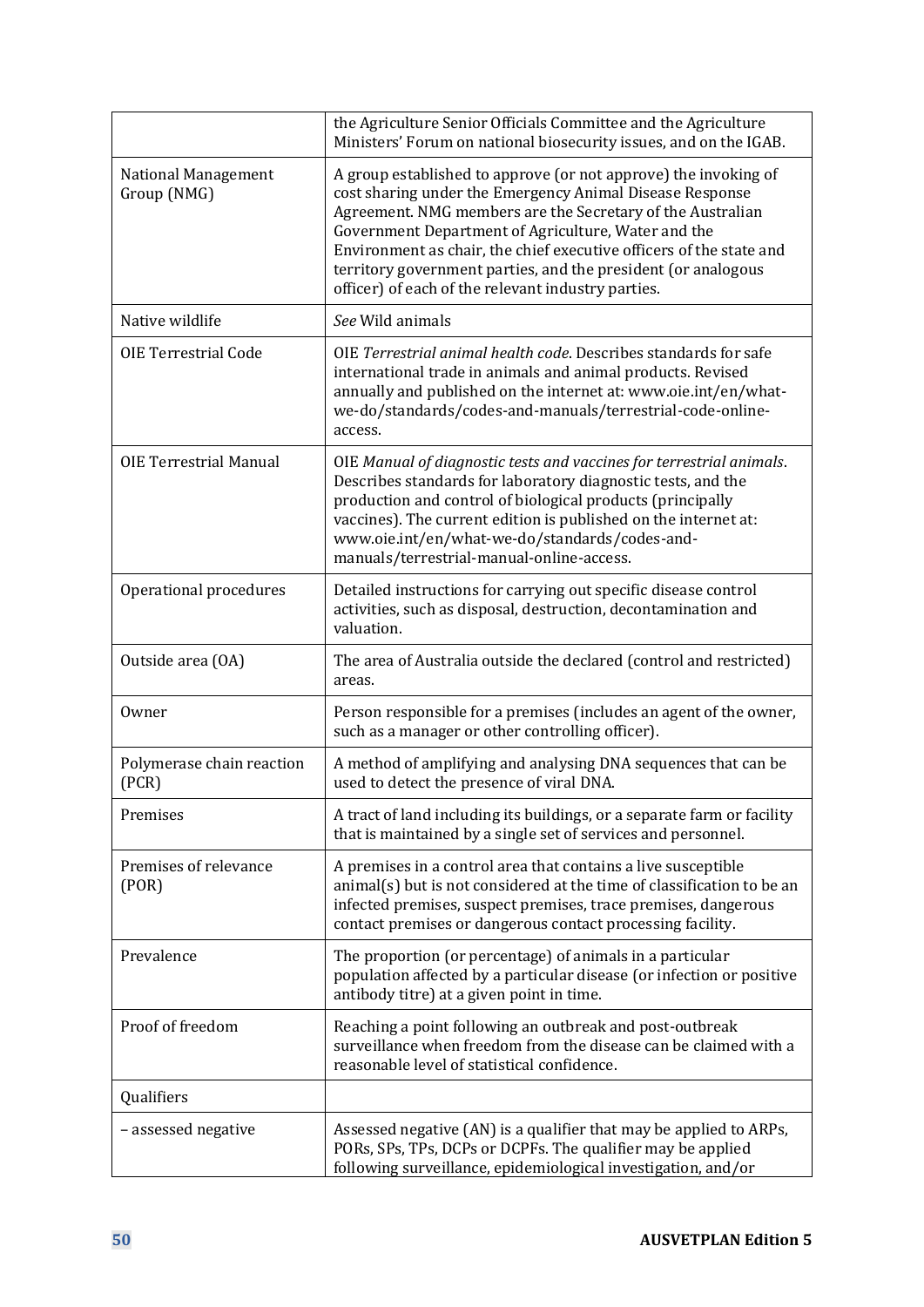|                           | laboratory assessment/diagnostic testing and indicates that the<br>premises is assessed as negative at the time of classification.                                                                                                                                                                                                                                                                                                                                        |
|---------------------------|---------------------------------------------------------------------------------------------------------------------------------------------------------------------------------------------------------------------------------------------------------------------------------------------------------------------------------------------------------------------------------------------------------------------------------------------------------------------------|
| - sentinels on site       | Sentinels on site (SN) is a qualifier that may be applied to IPs and<br>DCPs to indicate that sentinel animals are present on the premises<br>as part of response activities (ie before it can be assessed as an RP).                                                                                                                                                                                                                                                     |
| - vaccinated              | The vaccinated (VN) qualifier can be applied in a number of<br>different ways. At its most basic level, it can be used to identify<br>premises that contain susceptible animals that have been<br>vaccinated against the EAD in question. However, depending on the<br>legislation, objectives and processes within a jurisdiction, the VN<br>qualifier may be used to track a range of criteria and parameters.                                                          |
| Quarantine                | Legally enforceable requirement that prevents or minimises spread<br>of pests and disease agents by controlling the movement of<br>animals, persons or things.                                                                                                                                                                                                                                                                                                            |
| Resolved premises (RP)    | An infected premises, dangerous contact premises or dangerous<br>contact processing facility that has completed the required control<br>measures, and is subject to the procedures and restrictions<br>appropriate to the area in which it is located.                                                                                                                                                                                                                    |
| Restricted area (RA)      | A relatively small legally declared area around infected premises<br>and dangerous contact premises that is subject to disease controls,<br>including intense surveillance and movement controls.                                                                                                                                                                                                                                                                         |
| Risk enterprise           | A defined livestock or related enterprise that is potentially a major<br>source of infection for many other premises. Includes intensive<br>piggeries, feedlots, abattoirs, knackeries, saleyards, calf scales, milk<br>factories, tanneries, skin sheds, game meat establishments, cold<br>stores, artificial insemination centres, veterinary laboratories and<br>hospitals, road and rail freight depots, showgrounds, field days,<br>weighbridges and garbage depots. |
| Sensitivity               | The proportion of truly positive units that are correctly identified<br>as positive by a test.<br>See also Specificity                                                                                                                                                                                                                                                                                                                                                    |
| Sentinel animal           | Animal of known health status that is monitored to detect the<br>presence of a specific disease agent.                                                                                                                                                                                                                                                                                                                                                                    |
| Seroconversion            | The appearance in the blood serum of antibodies (as determined<br>by a serology test) following vaccination or natural exposure to a<br>disease agent.                                                                                                                                                                                                                                                                                                                    |
| Serosurveillance          | Surveillance of an animal population by testing serum samples for<br>the presence of antibodies to disease agents.                                                                                                                                                                                                                                                                                                                                                        |
| Serotype                  | A subgroup of microorganisms identified by the antigens carried<br>(as determined by a serology test).                                                                                                                                                                                                                                                                                                                                                                    |
| Serum neutralisation test | A serological test to detect and measure the presence of antibody in<br>a sample. Antibody in serum is serially diluted to detect the highest<br>dilution that neutralises a standard amount of antigen. The<br>neutralising antibody titre is given as the reciprocal of this dilution.                                                                                                                                                                                  |
| Slaughter                 | The humane killing of an animal for meat for human consumption.                                                                                                                                                                                                                                                                                                                                                                                                           |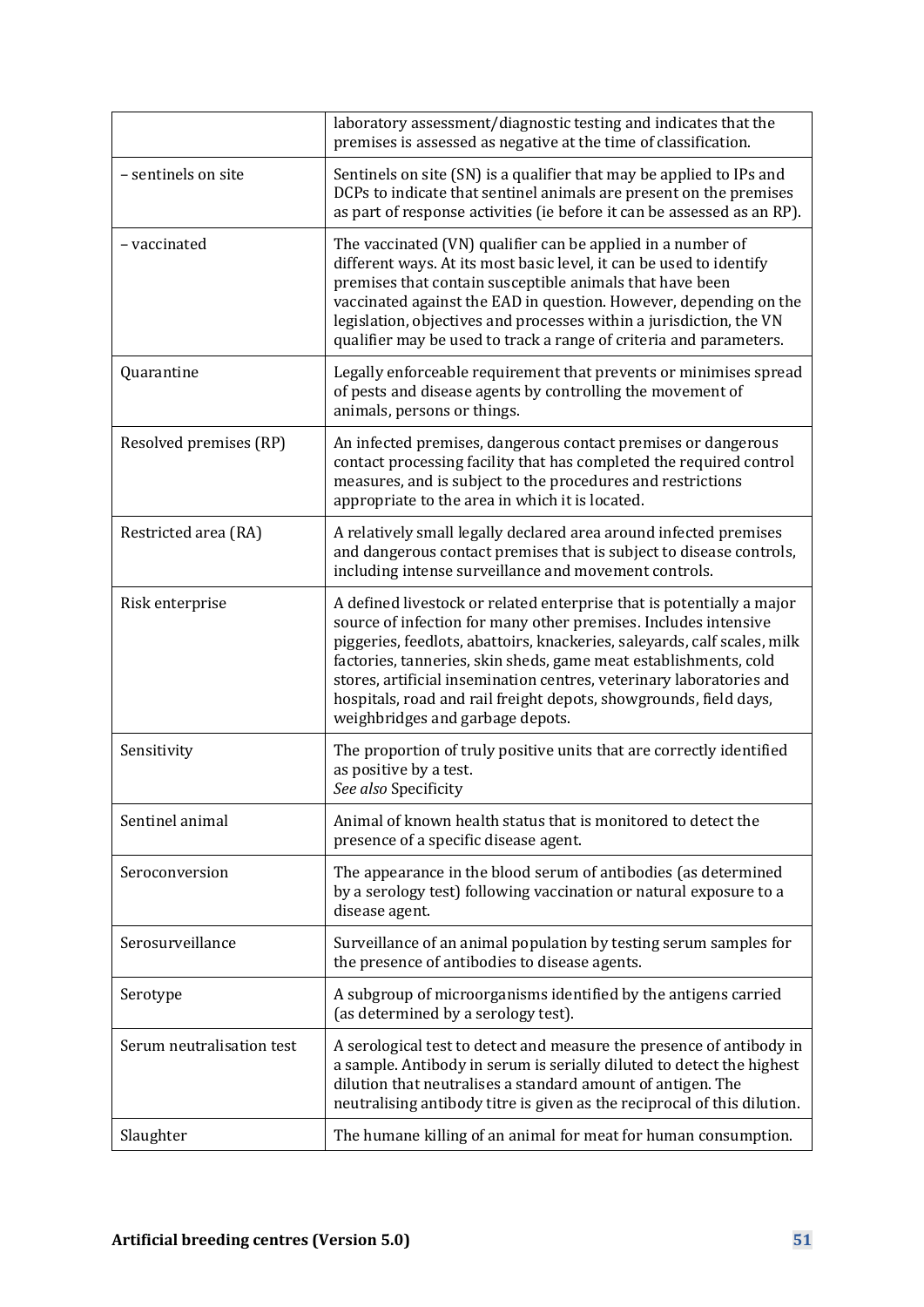| Special permit            | A legal document that describes the requirements for movement of<br>an animal (or group of animals), commodity or thing, for which the<br>person moving the animal(s), commodity or thing must obtain<br>prior written permission from the relevant government<br>veterinarian or inspector. A printed version of the permit must<br>accompany the movement. The permit may impose preconditions<br>and/or restrictions on movements.<br>See also General permit                                                                                                                                                                                                                                                                                                                                                                                                                                                                     |
|---------------------------|--------------------------------------------------------------------------------------------------------------------------------------------------------------------------------------------------------------------------------------------------------------------------------------------------------------------------------------------------------------------------------------------------------------------------------------------------------------------------------------------------------------------------------------------------------------------------------------------------------------------------------------------------------------------------------------------------------------------------------------------------------------------------------------------------------------------------------------------------------------------------------------------------------------------------------------|
| Specificity               | The proportion of truly negative units that are correctly identified<br>as negative by a test.<br>See also Sensitivity                                                                                                                                                                                                                                                                                                                                                                                                                                                                                                                                                                                                                                                                                                                                                                                                               |
| Stamping out              | The strategy of eliminating infection from premises through the<br>destruction of animals in accordance with the particular<br>AUSVETPLAN manual, and in a manner that permits appropriate<br>disposal of carcasses and decontamination of the site.                                                                                                                                                                                                                                                                                                                                                                                                                                                                                                                                                                                                                                                                                 |
| State coordination centre | The emergency operations centre that directs the disease control<br>operations to be undertaken in a state or territory.                                                                                                                                                                                                                                                                                                                                                                                                                                                                                                                                                                                                                                                                                                                                                                                                             |
| Surveillance              | A systematic program of investigation designed to establish the<br>presence, extent or absence of a disease, or of infection or<br>contamination with the causative organism. It includes the<br>examination of animals for clinical signs, antibodies or the<br>causative organism.                                                                                                                                                                                                                                                                                                                                                                                                                                                                                                                                                                                                                                                 |
| Susceptible animals       | Animals that can be infected with a particular disease.                                                                                                                                                                                                                                                                                                                                                                                                                                                                                                                                                                                                                                                                                                                                                                                                                                                                              |
| Suspect animal            | An animal that may have been exposed to an emergency disease<br>such that its quarantine and intensive surveillance, but not pre-<br>emptive slaughter, is warranted.<br>or<br>An animal not known to have been exposed to a disease agent but<br>showing clinical signs requiring differential diagnosis.                                                                                                                                                                                                                                                                                                                                                                                                                                                                                                                                                                                                                           |
| Suspect premises (SP)     | Temporary classification of a premises that contains a susceptible<br>animal(s) not known to have been exposed to the disease agent but<br>showing clinical signs similar to the case definition, and that<br>therefore requires investigation(s).                                                                                                                                                                                                                                                                                                                                                                                                                                                                                                                                                                                                                                                                                   |
| Swill                     | Also known as 'prohibited pig feed', means material of mammalian<br>origin, or any substance that has come in contact with this material,<br>but does not include:<br>(i) Milk, milk products or milk by-products either of Australian<br>provenance or legally imported for stockfeed use into Australia.<br>(ii) Material containing flesh, bones, blood, offal or mammal<br>carcases which is treated by an approved process. <sup>1</sup><br>(iii) A carcass or part of a domestic pig, born and raised on the<br>property on which the pig or pigs that are administered the part<br>are held, that is administered for therapeutic purposes in<br>accordance with the written instructions of a veterinary<br>practitioner.<br>(iv) Material used under an individual and defined-period permit<br>issued by a jurisdiction for the purposes of research or baiting.<br><sup>1</sup> In terms of (ii), approved processes are: |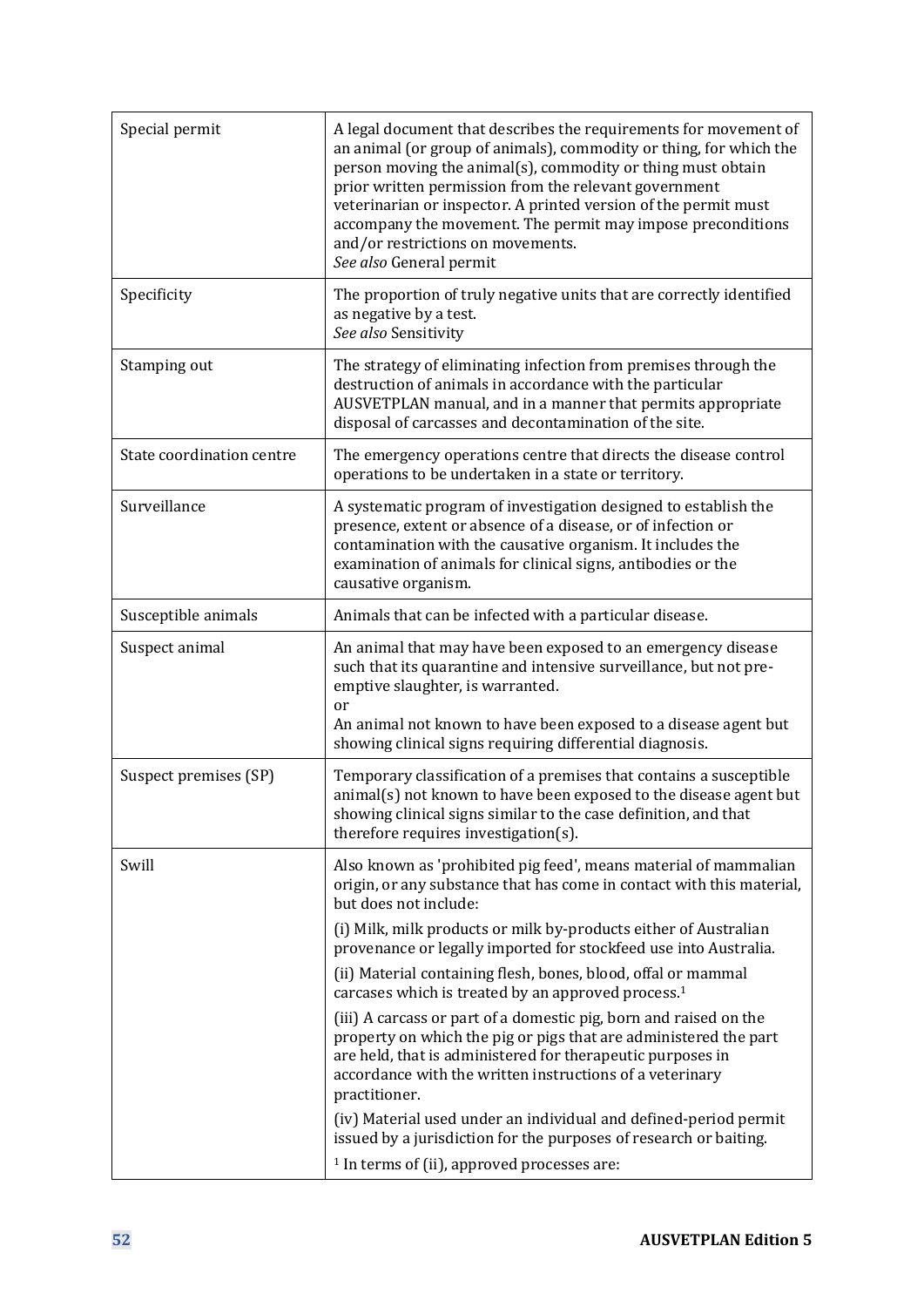|                                 | 1. rendering in accordance with the 'Australian Standard for<br>the Hygienic Rendering of Animal Products'                                                                                                                                             |
|---------------------------------|--------------------------------------------------------------------------------------------------------------------------------------------------------------------------------------------------------------------------------------------------------|
|                                 | under jurisdictional permit, cooking processes subject to<br>2.<br>compliance verification that ensure that a core<br>temperature of at least 100 °C for a minimum of<br>30 minutes, or equivalent, has been reached                                   |
|                                 | 3. treatment of cooking oil, which has been used for cooking<br>in Australia, in accordance with the 'National Standard for<br>Recycling of Used Cooking Fats and Oils intended for<br>Animal Feeds'                                                   |
|                                 | under jurisdictional permit, any other nationally agreed<br>4.<br>process approved by AHC for which an acceptable risk<br>assessment has been undertaken and that is subject to<br>compliance verification.                                            |
|                                 | The national definition is a minimum standard. Some jurisdictions<br>have additional conditions for swill feeding that pig producers in<br>those jurisdictions must comply with, over and above the<br>requirements of the national definition.        |
| Swill feeding                   | Also known as 'feeding prohibited pig feed', it includes:                                                                                                                                                                                              |
|                                 | feeding, or allowing or directing another person to feed,<br>prohibited pig feed to a pig                                                                                                                                                              |
|                                 | allowing a pig to have access to prohibited pig feed                                                                                                                                                                                                   |
|                                 | the collection and storage or possession of prohibited pig<br>feed on a premises where one or more pigs are kept                                                                                                                                       |
|                                 | supplying to another person prohibited pig feed that the<br>supplier knows is for feeding to any pig.                                                                                                                                                  |
|                                 | This definition was endorsed by the Agriculture Ministers' Council<br>through AGMIN OOS 04/2014.                                                                                                                                                       |
| Trace premises (TP)             | Temporary classification of a premises that contains susceptible<br>animal(s) that tracing indicates may have been exposed to the<br>disease agent, or contains contaminated animal products, wastes or<br>things, and that requires investigation(s). |
| Tracing                         | The process of locating animals, people or other items that may be<br>implicated in the spread of disease, so that appropriate action can<br>be taken.                                                                                                 |
| Unknown status premises<br>(UP) | A premises within a declared area where the current presence of<br>susceptible animals and/or risk products, wastes or things is<br>unknown.                                                                                                           |
| Vaccination                     | Inoculation of individuals with a vaccine to provide active<br>immunity.                                                                                                                                                                               |
| Vaccine                         | A substance used to stimulate immunity against one or several<br>disease-causing agents to provide protection or to reduce the<br>effects of the disease. A vaccine is prepared from the causative                                                     |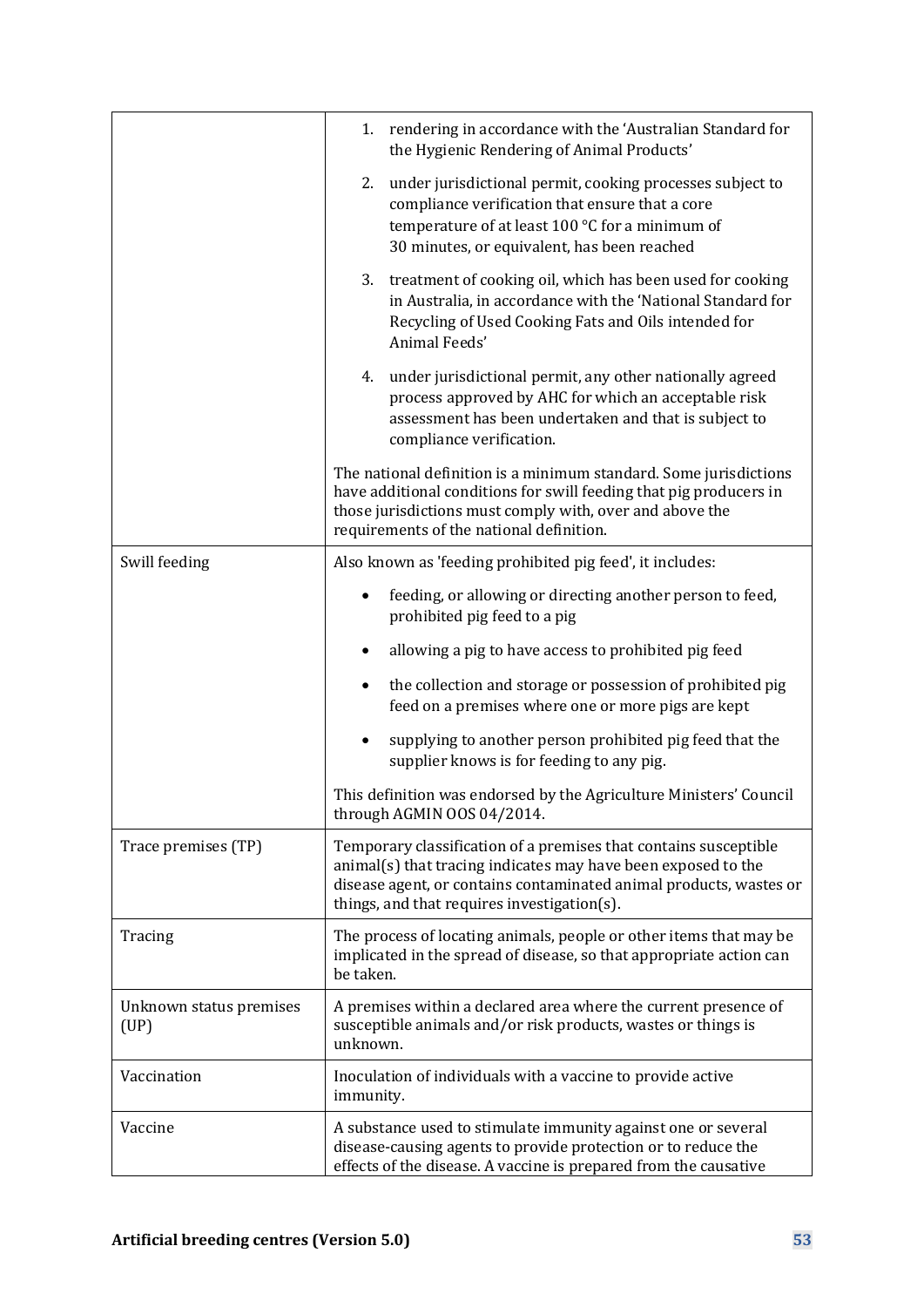|                                           | agent of a disease, its products or a synthetic substitute, which is<br>treated to act as an antigen without inducing the disease.                                                                                                                                                                                                                                                                   |
|-------------------------------------------|------------------------------------------------------------------------------------------------------------------------------------------------------------------------------------------------------------------------------------------------------------------------------------------------------------------------------------------------------------------------------------------------------|
| - adjuvanted                              | A vaccine in which one or several disease-causing agents are<br>combined with an adjuvant (a substance that increases the immune<br>response).                                                                                                                                                                                                                                                       |
| - attenuated                              | A vaccine prepared from infective or 'live' microbes that are less<br>pathogenic but retain their ability to induce protective immunity.                                                                                                                                                                                                                                                             |
| - gene deleted                            | An attenuated or inactivated vaccine in which genes for non-<br>essential surface glycoproteins have been removed by genetic<br>engineering. This provides a useful immunological marker for the<br>vaccine virus compared with the wild virus.                                                                                                                                                      |
| - inactivated                             | A vaccine prepared from a virus that has been inactivated ('killed')<br>by chemical or physical treatment.                                                                                                                                                                                                                                                                                           |
| - recombinant                             | A vaccine produced from virus that has been genetically<br>engineered to contain only selected genes, including those causing<br>the immunogenic effect.                                                                                                                                                                                                                                             |
| Vector                                    | A living organism (frequently an arthropod) that transmits an<br>infectious agent from one host to another. A biological vector is one<br>in which the infectious agent must develop or multiply before<br>becoming infective to a recipient host. A mechanical vector is one<br>that transmits an infectious agent from one host to another but is<br>not essential to the life cycle of the agent. |
| Veterinary investigation                  | An investigation of the diagnosis, pathology and epidemiology of<br>the disease.<br>See also Epidemiological investigation                                                                                                                                                                                                                                                                           |
| Viraemia                                  | The presence of viruses in the blood.                                                                                                                                                                                                                                                                                                                                                                |
| Wild animals                              |                                                                                                                                                                                                                                                                                                                                                                                                      |
| – native wildlife                         | Animals that are indigenous to Australia and may be susceptible to<br>emergency animal diseases (eg bats, dingoes, marsupials).                                                                                                                                                                                                                                                                      |
| - feral animals                           | Animals of domestic species that are not confined or under control<br>(eg cats, horses, pigs).                                                                                                                                                                                                                                                                                                       |
| - exotic fauna                            | Nondomestic animal species that are not indigenous to Australia<br>(eg foxes).                                                                                                                                                                                                                                                                                                                       |
| Wool                                      | Sheep wool.                                                                                                                                                                                                                                                                                                                                                                                          |
| Zero susceptible species<br>premises (ZP) | A premises that does not contain any susceptible animals or risk<br>products, wastes or things.                                                                                                                                                                                                                                                                                                      |
| Zoning                                    | The process of defining, implementing and maintaining a disease-<br>free or infected area in accordance with OIE guidelines, based on<br>geopolitical and/or physical boundaries and surveillance, to<br>facilitate disease control and/or trade.                                                                                                                                                    |
| Zoonosis                                  | A disease of animals that can be transmitted to humans.                                                                                                                                                                                                                                                                                                                                              |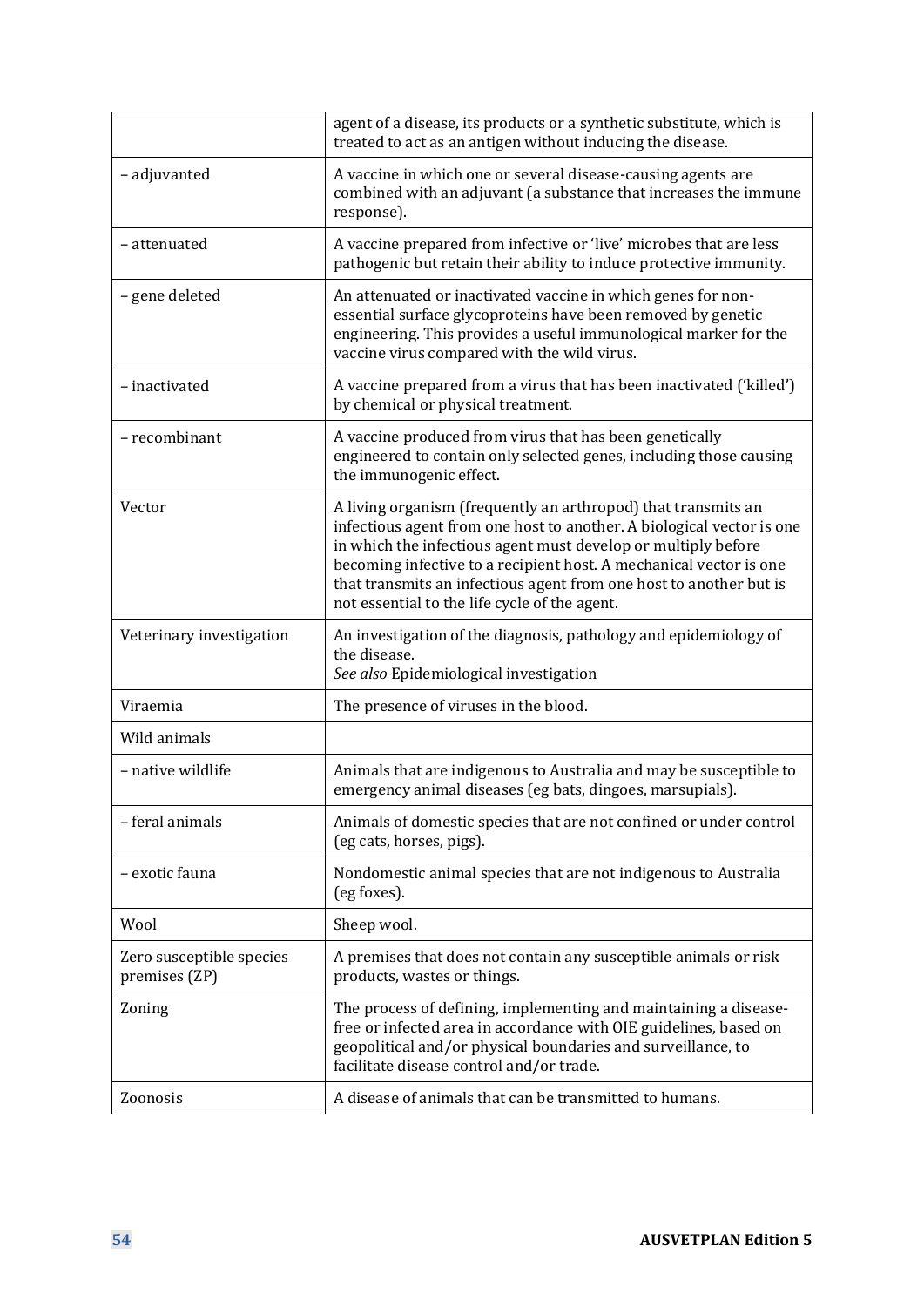# **Abbreviations**

# **Manual-specific abbreviations**

| <b>Abbreviation</b>   Full title |                                          |
|----------------------------------|------------------------------------------|
| ΑI                               | artificial insemination                  |
| EТ                               | embryo transfer                          |
| <b>FMD</b>                       | foot-and-mouth disease                   |
| <b>IVF</b>                       | in vitro fertilisation                   |
| <b>IVP</b>                       | in vitro produced                        |
| NLIS                             | National Livestock Identification System |

# **Standard AUSVETPLAN abbreviations**

| <b>Abbreviation</b> | <b>Full title</b>                                               |
|---------------------|-----------------------------------------------------------------|
| <b>ACDP</b>         | <b>Australian Centre for Disease Preparedness</b>               |
| AN                  | assessed negative                                               |
| ARP                 | at-risk premises                                                |
| <b>AUSVETPLAN</b>   | Australian Veterinary Emergency Plan                            |
| CA                  | control area                                                    |
| <b>CCEAD</b>        | Consultative Committee on Emergency Animal Diseases             |
| <b>CSIRO</b>        | Commonwealth Scientific and Industrial Research Organisation    |
| <b>CVO</b>          | chief veterinary officer                                        |
| <b>DCP</b>          | dangerous contact premises                                      |
| <b>DCPF</b>         | dangerous contact processing facility                           |
| EAD                 | emergency animal disease                                        |
| EADRA               | <b>Emergency Animal Disease Response Agreement</b>              |
| <b>EADRP</b>        | <b>Emergency Animal Disease Response Plan</b>                   |
| <b>EDTA</b>         | ethylenediaminetetraacetic acid (anticoagulant for whole blood) |
| <b>ELISA</b>        | enzyme-linked immunosorbent assay                               |
| GP                  | general permit                                                  |
| <b>IETS</b>         | International Embryo Technology Society                         |
| IP                  | infected premises                                               |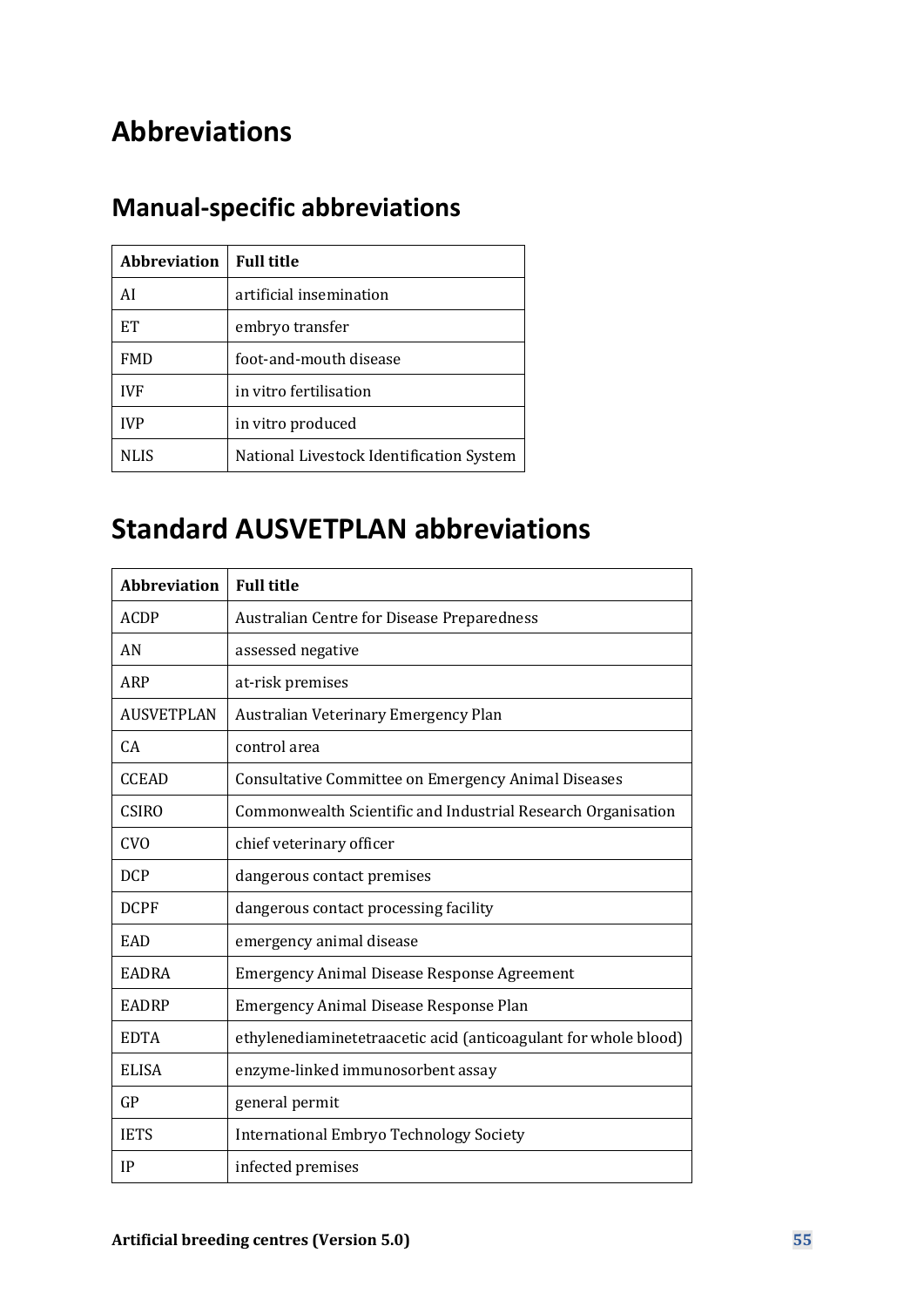| <b>Abbreviation</b> | <b>Full title</b>                    |
|---------------------|--------------------------------------|
| <b>LCC</b>          | local control centre                 |
| <b>NMG</b>          | <b>National Management Group</b>     |
| 0A                  | outside area                         |
| <b>OIE</b>          | World Organisation for Animal Health |
| <b>PCR</b>          | polymerase chain reaction            |
| <b>POR</b>          | premises of relevance                |
| <b>RA</b>           | restricted area                      |
| <b>RP</b>           | resolved premises                    |
| <b>SCC</b>          | state coordination centre            |
| <b>SP</b>           | suspect premises                     |
| SpP                 | special permit                       |
| TP                  | trace premises                       |
| <b>UP</b>           | unknown status premises              |
| <b>ZP</b>           | zero susceptible species premises    |